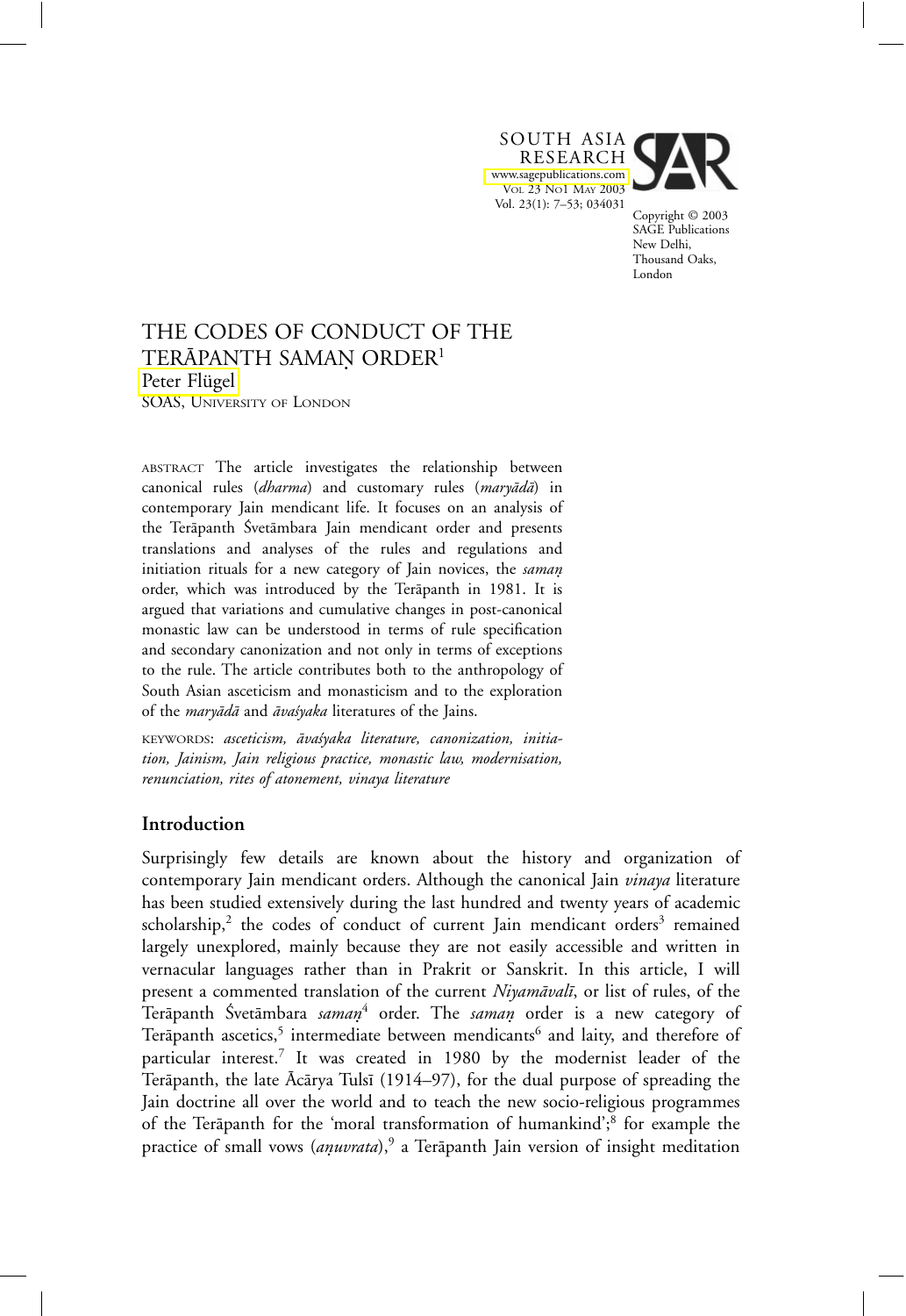(*prekṣā dhyāna*) and the so-called science of living (*jīvan vijñān*).<sup>10</sup> Technically, the samans are novices with relaxed rules which enable them to travel abroad and to use money ('safety dollars'), means of transport, means of communication, shoes, flush toilets, to leave their abode at night, to live permanently at one place, and to accept food that was especially prepared for them, all of which is traditionally prohibited for fully initiated Jain mendicants. In this respect they resemble the *yatis* and *bhattārakas*, or half-mendicants, who accept only four of the five canonical *mah¯avrata*s, and who played a dominant role in the Jain community during the Mughal period and under British rule. However, in contrast to the *yati*s, who do not observe the vow of non-possession (*aparigraha*), the permanent possession of private property beyond the minimal requirements of a Jain mendicant is strictly prohibited for the *samans*, who accept all five vows, though they do not have to observe them as strictly as the *sādhus* and *sādhvīs*. Most of them leave the householder life forever, and their rules and regulations are similar to the code of conduct of the Terapanth mendicants. The *samans* can therefore speak with the authority of established saints, in contrast to the missionaries (*pracāraka*) and social reformers of other Jain traditions, who are either lay followers or mendicants of low prestige who step outside the canonical rules.

# **Monastic Reforms**

The Terāpanth is the most centralized of all Jain mendicant orders. By rule, it is the  $\bar{a}c\bar{a}rya$  alone who takes all important decisions. He initiates all mendicants and novices, determines his successor and rotates the personnel of the itinerant groups. He is also the principal legislator and reformer of *sangha*. The present modernist agenda of the Terapanth was also instigated by the presiding  $\vec{a}c\vec{a}rya$ . Between 1947–80, institutional frameworks for new categories of novices were developed step-by-step by Ācārya Tulsī. In order to raise the standards of education of the Ter¯apanth nuns he founded in 1949 the *Param¯arthik Sik ´* º*san Sa* º *msth¯* º *an* (PSS) at his birthplace Lādnūm in Rājasthān. The PSS is an institution for the religious education of young girls and prospective female candidates for initiation, called *vairāgiņīs*, that is those who are free from desire. Previously, individual candidates for initiation received instruction during the *cāturmās* period or simply followed the group (*singhāra*) of the *sādhu* or *sādhvī* of their choice on its itinerary (*vihāra*) for a period of probation which lasted from four months up to three years. The only condition for receiving pre-monastic education from the mendicants was the formal acceptance of the small vows (*anuvrata*) of the Jain laity. In 1962, in Udaypur, the idea of a third order between mendicants and laity crystallized in Tulsi's mind, and in November 1980 two different categories of novices, the *mumuksus* and the *samanīs*, were created, and the first initiations performed (the first *saman*s were initiated in 1985). In 1971, the *Śiksā Kendra*, a separate study centre for Terāpanth mendicants, was opened in Lāḍnūm and in 1977 integrated into the *Jaina Višva Bhāratī* (JVB), the new physical centre of the Terāpanth in Lādnūm which was also founded in 1971. In 1991, the JVB Institute gained the status of a 'deemed to be university' and nowadays provides for the academic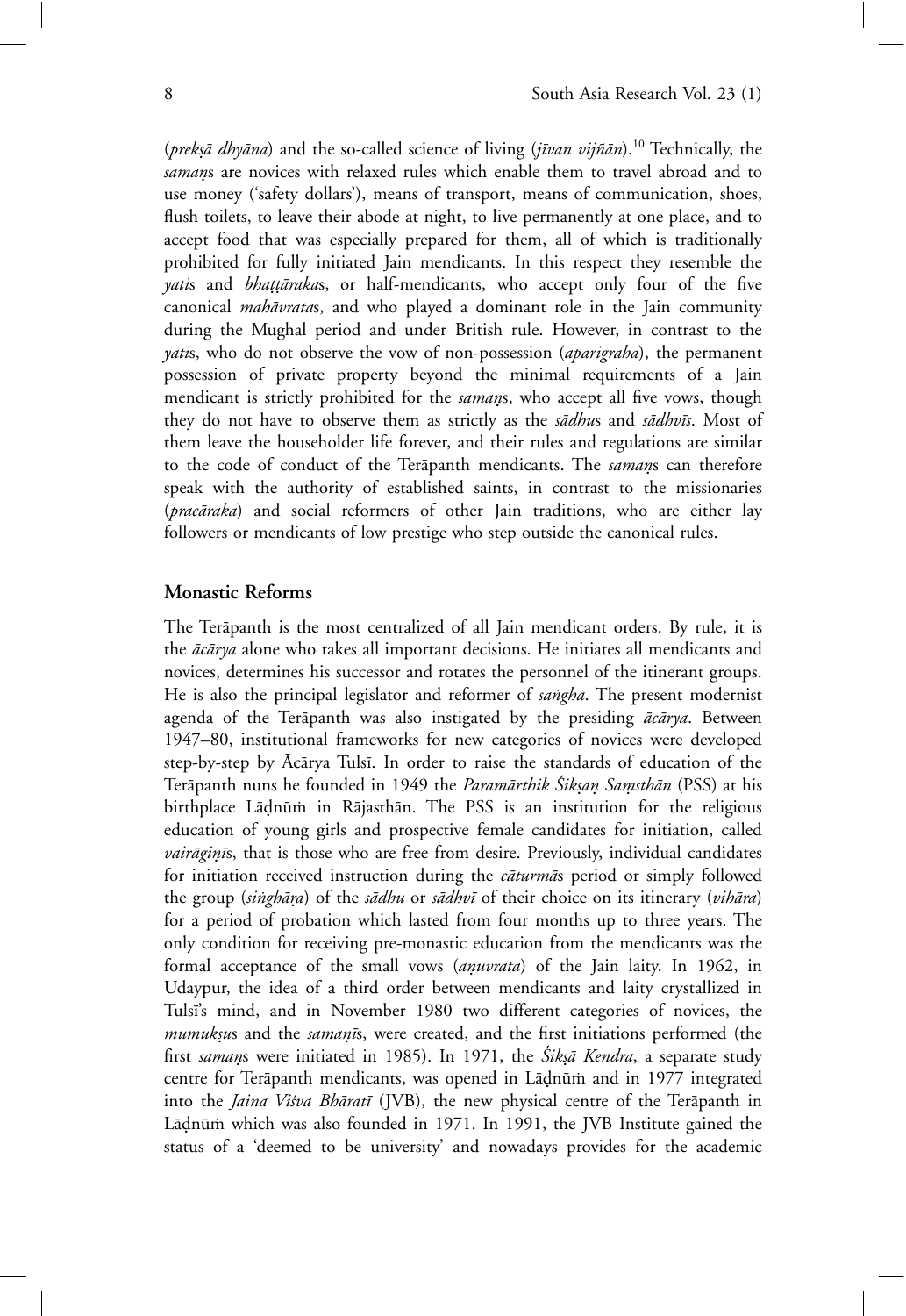education of the members of the Terapanth *saman* order in particular, although it is open for non-Terāpanthīs and non-Jains as well.

As the consequence of the institutional reforms of 1980, there are now two categories of Terāpanth mendicants: the ascetics proper, or *śramans*, and the *samans*, and there are three categories of novices: the *samans*, the *mumuksus*, or seekers of salvation, and the *upāsaka*s.<sup>11</sup> The *mumuksus* are a pre-monastic category of celibate laywomen and laymen who practice temporary renunciation in an institutional setting. This category was introduced as a replacement for the category of the *vairāginī* in order to allow young girls, in particular, to live for an extended period like mendicants and to study Jainism systematically without undergoing a full initiation. During this time of sustained study and religious practice they can test their resolve and after completing their course either advance further on the path of salvation or return to the householder life.

The full course of education of the *mumuksus* takes seven years and most candidates for initiation remain *mumuksus* for five to ten years before they move on to be initiated into the *saman*º category. During the first year in the PSS, a candidate initially enters the category of a celibate layman (*upāsaka*) or laywoman (*upāsikā*) with the acceptance of limited formal vows (in the scriptures 'upāsaka' is a generic term for 'laity'). In contrast to the *brahmacārīs* and *brahmacārinīs*, that is the Jain laity who practice the vows of celibacy while continuing their normal life at home, the Terāpanth *upāsaka*s (lit. servants) live together with the *mumuksus* in the PSS, dress in white cotton and practice the life of a religious student. One of their main duties is to serve the *mumuksus* and to cook for them, because the *mumuksus*, like Jain mendicants and the *samans*, are not allowed to use fire, although, unlike the *samans*, they are not permitted to perform the alms round. During their year as *upāsaka*s, the candidates receive a basic education while their aptitude for entering the *mumuksu śrenī* is tested.

At the point of initiation the candidates have to vow to follow the code of conduct of the *mumuk*sus,<sup>12</sup> not to make marriage arrangements during their life as a *mumuksu*, to see their relatives only for one month a year, not to leave the training centre without permission, to fast for two days per month and to perform the obligatory rites of atonement (*pratikramana*) once every fortnight on the full moon and new moon days. A great number of *mumuksus*, who are technically still householders, move on to become properly initiated mendicants, first *samanis* and then *sādhvīs*.

The religious status of the *mumuksus* can be compared with the one of the *k*º*sullaka*s (fem. *k*º*sullik¯a*) and the *ailaka*s (fem. *ailik¯a*), the four categories of neophytes of the Digambaras which correspond to the 10th and 11th or last stage of the *pratima* scheme of spiritual progress of an ideal Jain layperson which is more popular amongst the Digambaras (cf. Williams, 1963: 172–81), whereas the *upāsakas* are located somewhere between the stage of the *brahmacārin* (no. 6) and the stage of abandoning the activity of a householder (no. 8). By contrast, the *samans* and *samanīs* are partially initiated mendicants, and therefore of a higher status, somewhat similar to the Digambara 'nuns', or *āryikās*. To mark their difference in status, *upāsikā*s and *mumukṣus*, *samaṇīs*, and *sādhvīs* live in three separate buildings in Lādnūm.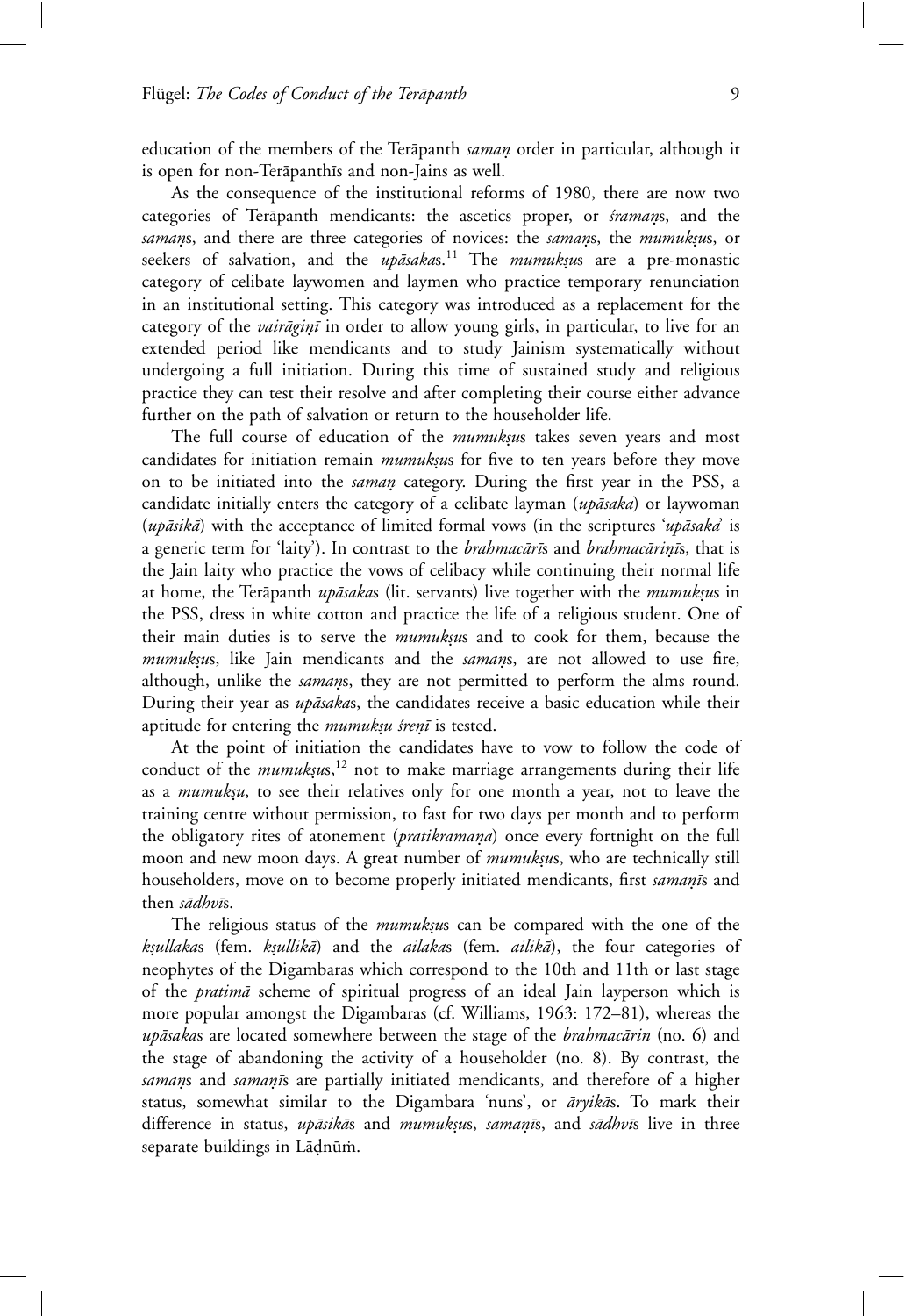# **Monastic Hierarchy**

The hierarchy of the Terapanth order currently comprises  $23$  categories:  $(1)$ ganādhipati, the retired leader of the order; (2) *ācārya*, teacher and head of the order; (3) *yuvācārya*, designated successor; (4) *mahāśramana*, administrative assistant to the  $\bar{a}c\bar{a}rya$  and *yuvācārya*; (5) *sādhvī pramukhā* (*mahāśramanī*), head nun; (6) *agranī* (*singhārapati*), leader of a group of male ascetics; (7) *agranī* (*singhārapati*), leader of a group of female ascetics; (8) *sādhu*, monk; (9) *sādhvī*, nun; (10) *niyojaka*, head of the *samans*; (11) *niyojikā*, head of the *samanīs*; (12) *nirde'saka*, leader of a group of *samans*; (13) *nirde'sikā*, leader of a group of *saman¯*º*ı*s; (14) *samana*º , male novice; (15) *saman¯*º*ı*, female novice; (16) *sanyojaka*, head of the *mumuksu* brothers; (17) *sanyojikā*, head of the *mumuksu* sisters; (18) *yojaka*, leader of a group of *mumuksu* brothers; (19) *yojikā*, leader of a group of *mumuk*º*su* sisters; (20) *mumuk*º*su bh¯a¯ı*, male neophyte; (21) *mumuk*º*su bahen*, female neophyte; (22) *upāsaka*, celibate layman; (23) *upāsikā*, celibate laywoman. Outside these categories of renouncers are the *srāvakas*, or common laypeople. The structure of the hierarchy is summarized in the following chart:

| gaņādhipati           |                       |
|-----------------------|-----------------------|
| ācārya                |                       |
| yuvācārya             |                       |
| mahāśramaņa           | sādhvī pramukhā       |
| agraņī (singhārapati) | agraņī (singhārapati) |
| sādhu                 | sādhvī                |
| niyojaka              | niyojikā              |
| nirdeśaka             | nirdeśikā             |
| samana                | samanī                |
| sanyojaka             | sanyojikā             |
| yojaka                | yojikā                |
| mumuksu bhāī          | mumuksu bahen         |
| upāsaka               | upāsikā               |

Table 1 The structure of the Terāpanth hierarchy

Some of the categories are, at times, purely theoretical.<sup>13</sup> After the death of Ganādhipati Tulsī in 1997, Mahāśraman Muditkumār was promoted to be *yuvācārya*, but no new *mahāśraman* was selected. There are four *mumuksu* brothers at the moment, who travel with the  $\bar{a}c\bar{a}rya$ . Apart from them and the four *samans*,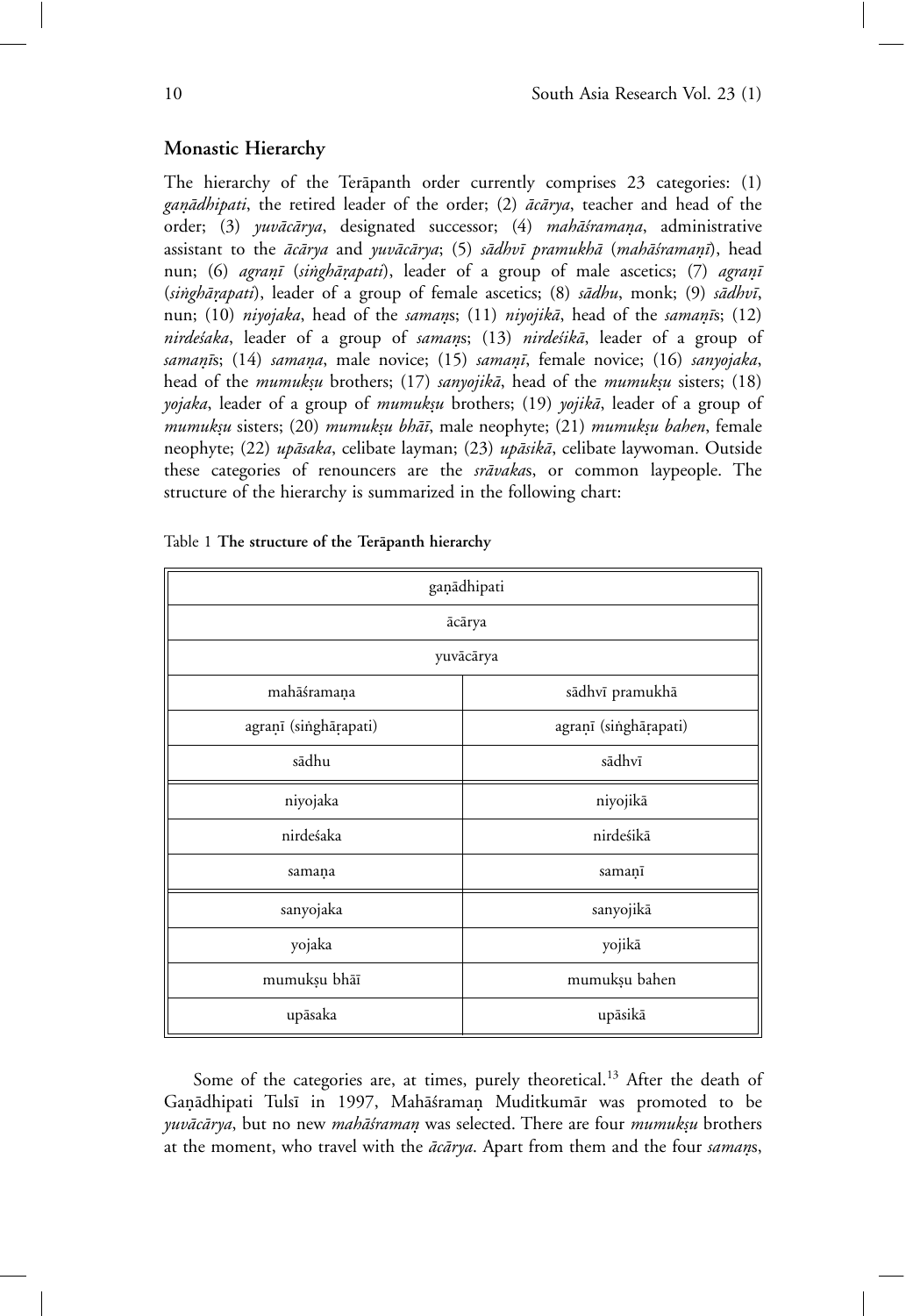the entire system of novice categories is currently of practical relevance only for female candidates. The roles of the *nirde'sak* and the *nirde'sika* became only in recent years more prominent. The *mumukyu* sisters, too, did not always have a formal leader, since a *samanī* is the administrative head of the PSS in Ladnūm. The fact that a great number of organizational changes occurred even within the last decade shows how dynamic the structures of Jain mendicant orders are and how flexible organizational rules and regulations are handled in practice.<sup>14</sup>

### **Initiation**

Formal initiation rituals have been established by Ācārya Tulsī for all categories of novices and mendicants of the Ter $\bar{a}$ panth.<sup>15</sup> The principal stages of initiation are marked by different sets of vows. They are the *upāsaka dīkṣā*, the mumukṣu dīkṣā, the *samana dīkṣā* and *śramana dīkṣā*.<sup>16</sup> These initiations do not have to be taken in sequence. In fact, with permission of the  $\vec{ac} \vec{ar}$  it is even possible to gain initiation into the mendicant order straight away – an option that is often granted to male candidates who are more difficult to attract to monastic life. However, the  $\bar{a}c\bar{a}rya$  will give his permission only on condition of certain educational qualifications of the initiants. These are still rare amongst female candidates. For young girls in particular it is therefore recommended to study Jainism first and to live a celibate life like a mendicant for a fixed period before taking on any further ascetic commitments. As a rule, no one without prior training in the PSS and/or a basic degree in Jainism from the Jain Viśva Bhāratī Institute in Lādnūm will nowadays be initiated into the mendicant order.<sup>17</sup>

From an early period, probably from the time of Mahāvīra himself, initiation and ordination have been treated as separate rituals both in Jainism and in Buddhism. Mahāvīra apparently introduced the ordination ritual in order to distinguish his own strictly ascetic regime from the somewhat less stern followers of P¯ar´sva, who demanded only the initiation. According to the canon (*KS* 6.14), the Svetāmbara monastic life is divided into six initiatory stages (cf. Schubring, 1935: § 136). However, only the first two, the initiation and ordination are still practised. The initiation ritual, or *sāmāyika dīkṣā*, is a lengthy and elaborate public event and performed with great pomp. The principal rites are the change of dress (*ve'sa parivartana*), the plucking of the hair (*ke'sa luñcana*), and the acceptance of the *s¯am¯ayika vrata*, the vow of renouncing all violence for the rest of one's life. The ordination ritual, or *chedopasthāpanīya dīkṣā*, by contrast, is not a special public event but a rather short internal monastic procedure during which the five great vows (*mahāvrata*) and the codes of conduct of (Terāpanth) Jain mendicants are formally accepted by reciting the text *Cāritradharma* of the *Chajjīvaniyā* section in the *Dasaveyāliya Sutta* (DVS 4.11–17). After the *sāmāyika dīksā* an initiant has gained the status of a *'sramana*, a Jain mendicant. He or she is accepted as a fully initiated member of the monastic community only after the ordination (cf. Prasad, 1972: 13f.). The ordination ceremony is usually performed between two weeks and four months after the initiation. During the intervening period, the newly initiated monk or nun is introduced into the monastic code of conduct and the routines of mendicant life, and learns by heart the *Dasaveyaliya*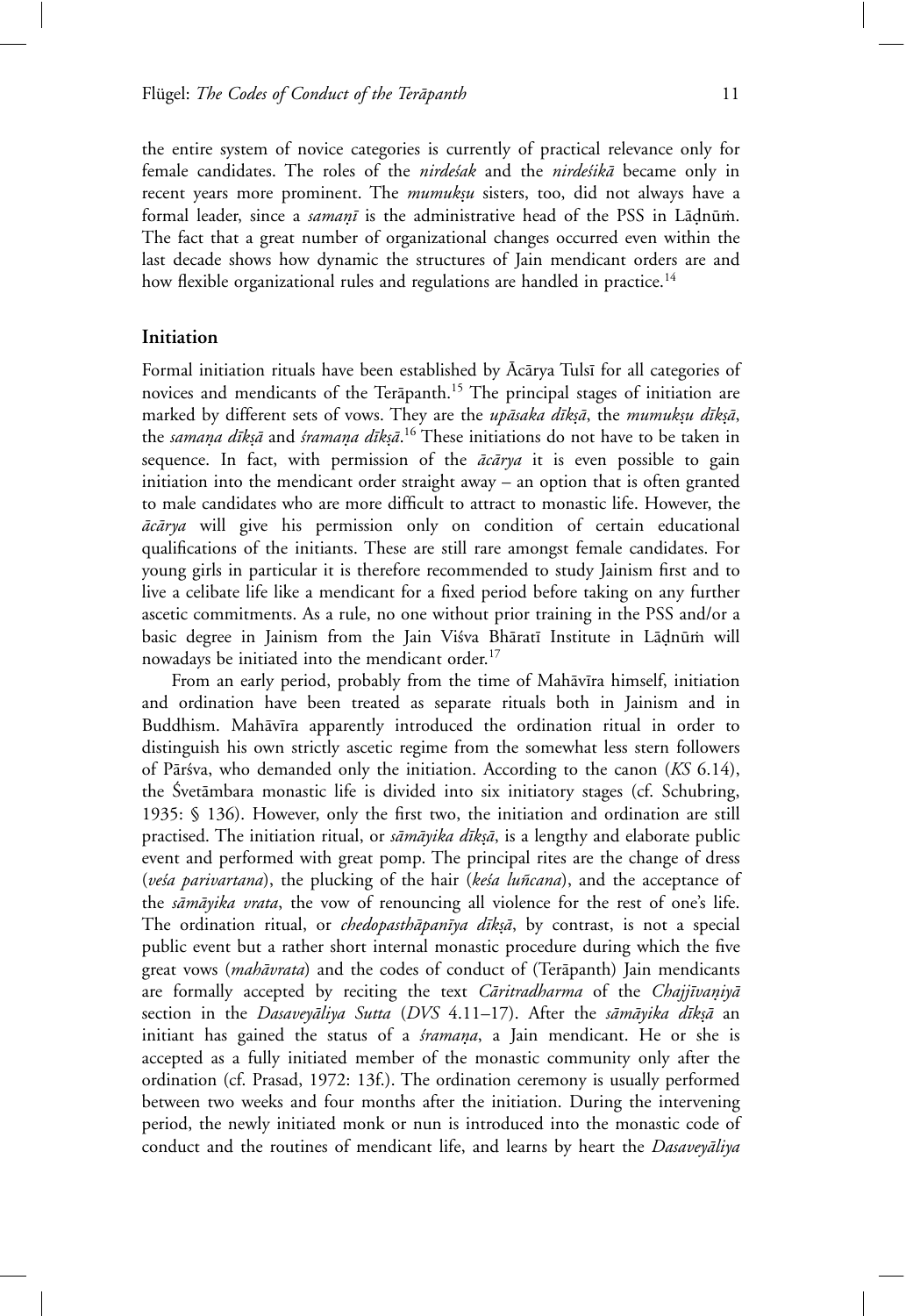*Sutta* and the *Sramana Pratikramana* which contain the essential canonical rules of conduct and the formulae of the principal rite of purification. Before the ordination, a *sādhu* or *sādhvī* participates fully in the mendicant life, but does not share food with the other mendicants, which indicates his or her liminal status.

The Terapanth *samans* are a different category. The *saman* status is defined through the specific vows which are accepted during the initiation ritual of the *samans*, the *saman dīkṣā*. There are two types of *saman dīkṣās*: (1) temporary (sāvadhik saman dīkṣā), and (2) lifelong (yāvajjīvan saman dīkṣā). Almost anyone – even short term visitors – can be temporarily initiated as a *saman* or a *samanī* and thus easily acquire some status of sanctity, which is quite unique in Jainism.<sup>18</sup> Accordingly, the *sāvadhik saman dīkṣā* ceremony is a simple, informal procedure. It merely involves the change of dress, the recitation of the *Samana Sāmāiya Sutta* (Skt. *Samana Sāmāyika Sūtra*), that is the vow of abstaining from all violence for a temporary period, and the acceptance of the code of conduct of the *samans*. The *yāvajjīvan saman dīkṣā*, on the other hand, is a big public event, like the *śraman dīkṣā*. It requires the formal permission of the relatives of the initiant and involves four key elements: (1) the change of dress, (2) the shaving of the hair, (3) the acceptance of the lifelong *saman sāmāyik* vow, and (4) the explanation of the rules and regulations for the *samans* or *samanīs*.

1. Like the *upāsikās* and the *mumukṣus*, who have their own dress code, the *saman¯*º*ı*s (and *saman*ºs) are given special clothes, called *kavac*, and a white handkerchief (mukhvastra), which clearly marks them off from the sāmaņeras. In contrast to the *sāmaneras*, the *samans* are not equipped with a broom (*rajoharana*) and a mouthmask (*mukhavastrika*) at their initiation, the two outward status symbols of an ascetic of the aniconic Jain mendicant tradition. However, they do receive a new name. The names of the *samani*s usually end in the suffix -prajña, in contrast to the *sādhvīs*, whose new names usually end in -*prabhā*, -*śrī*, -latā or -*vibhā* (Sanmatiprajñā, 1996: 14–16).

2. The rite of plucking a small tuft of hair which is deliberately kept after the shaving of the head, symbolizes the transition from householder to renouncer. The fact that it is not performed during the *saman dīkṣā* indicates that the lifelong *saman* is not a fully initiated mendicant. In contrast to *sadhus* and *sadhvis*, *yāvajjīvan samans* are also not obliged to pluck their hair twice a year after their initiation.

3. The text of the newly composed Samana Sāmāiya Sutta (Skt. Samana *Sāmāyika Sūtra*) was written in Prakrit especially for the new lifelong *saman* order by Ācārya Tulsī and Yuvācārya Mahāprajña. It contains an innovative preamble with the repeated use of Prakrit words such as *uvasampajjāmi*, 'I accept', and *vajjayāmi*, 'I renounce', and a variation of the traditional *Sāmāiya Sutta* at the end of the text. The severity of the limitations implied by the five vows (*pa˜ncavrata*) in the text is ranked by Sanmatiprajñā (1996: 24f.) somewhere between the *anuvratas* for the laity and the *mahāvrata*s for the mendicants:

#### *Samana S¯* º *am¯aiya Sutta*<sup>19</sup>

I engage, your reverence, in the *sāmāiya* and renounce harmful activity. I accept the fourfold religion of the ascetic –

forbearance, gentleness, straightforwardness, humility.20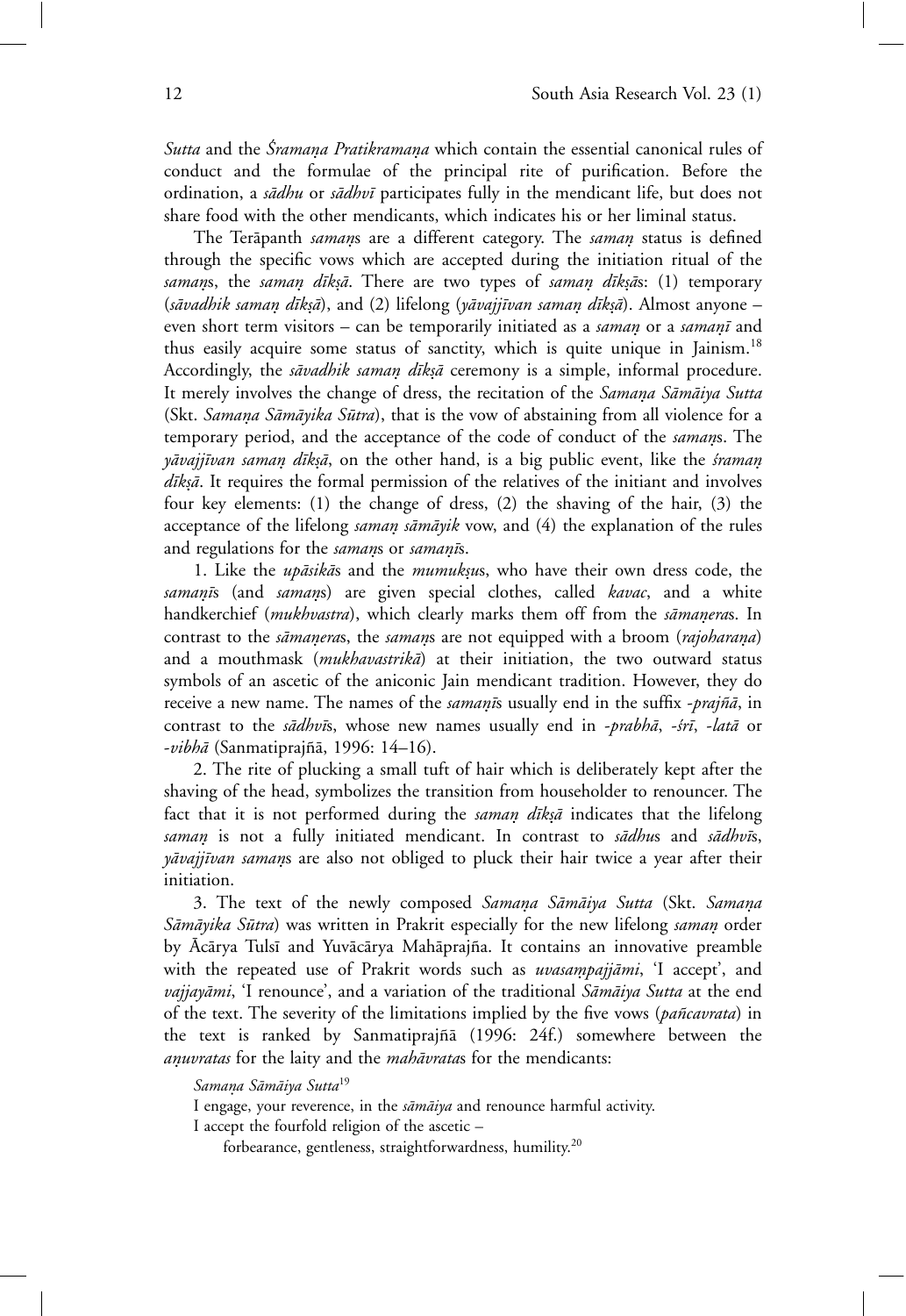I give up the four faults born in the mind – anger, pride, deceit, greed.

I accept the five ascetic abstentions –

abstention from injury to living beings, abstention from lying, abstention from theft, abstention from sex, abstention from possession.<sup>21</sup>

I accept the three ascetic disciplines –

mental discipline, verbal discipline, physical discipline.<sup>22</sup>

I accept the ascetic virtue – peacefully living together.

I give up the four sinful activities –

quarrel, false accusation, backbiting, censuring others.

I accept the five ascetic circumspections –

circumspection in walking, circumspection in speaking, circumspection in using food, circumspection in using utensils, circumspection in excretion.<sup>23</sup>

I accept the four ascetic means (of salvation) –

study, meditation, reflection, ascetic exercise.

I accept the observance of doctrine –

Right conduct concerning the knowledge is of eight types, with regard to time, discipline, respect, attentive repetition, non-denial (non-concealment), word, meaning, and the connection of both (word and meaning).<sup>24</sup>

I accept the observance of right insight -

(The excellence of faith depends on) eight points: that one has no doubts (about the truth of the tenets), that one has no preference (for heterodox tenets), that one does not doubt its saving qualities, that one is not shaken in the right belief (because heretical sects are more prosperous), that one praises (the pious), that one encourages (weak brethren), that one supports or loves the confessors of the law, that one endeavours to exalt it (with good works for the propagation of the Jain religion).<sup>25</sup>

In the presence of the *guru* and in the presence of my soul I accept all this *for all my life*. I will not violate it or cause it to be violated (by others) or approve of others violating it. I repent such wrongdoing, your reverence, and I reprehend and censure and abandon myself (if I have done so in the past).26

4. The explanation of the rules and regulations of the *samans*, the so-called *pātī*- or *barī*-samaņa dīksā, is very short during the public ceremony and usually involves merely a general explanation of the degree of observance of the five vows that is expected of *śrāvaks*, *samans* and *sādhus*. Within one week after the initiation ceremony, the *samans* are acquainted with three types of rules: (a) the 700 verses of the *Dasaveyāliya Sutta*, which ideally have to be learned by heart within one month after initiation, (b) the general rules of the *saman* order, that are codified in a short text called *Sankalpa Patra*, and (c) the specific rules and regulations which are laid down in the *Niyamāvalī*, which is translated in this article. The *Niyamāvalī* is a lengthy document which contains the specific rules and regulations of the customary law of the *saman* order, both for *saman*s and *saman¯*º*ı*s, which have to be learned after initiation. The *Sa˙nkalpa Patra*, by contrast, is a short list of the general rules of the *saman* order and has the form of a legal contract. Each lifelong *saman*º and *saman¯*º*ı* should sign the *Sa˙nkalpa Patra* first thing every morning – at least in their mind – to confirm their commitment to the constitution of their order.<sup>27</sup>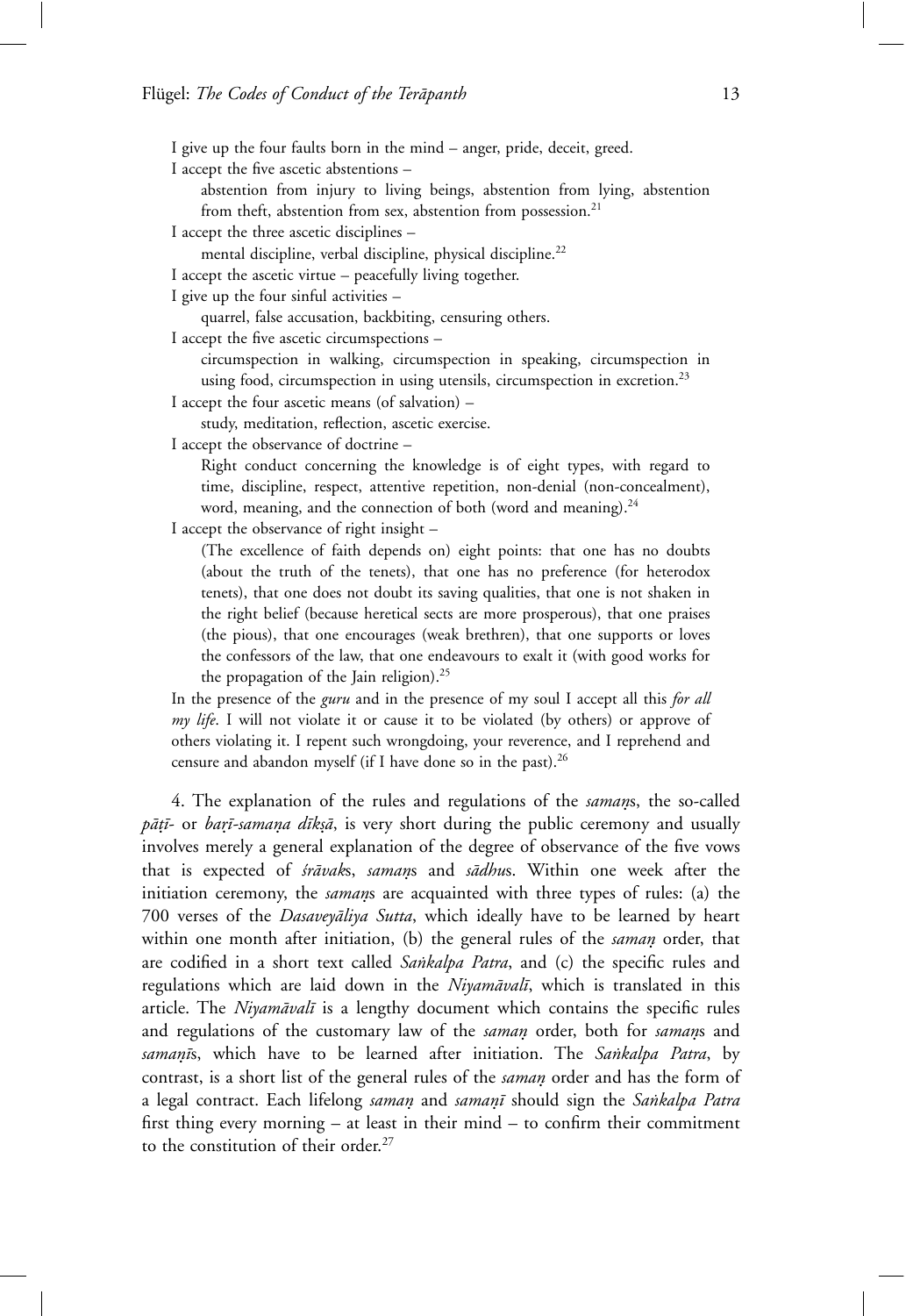Resolution letter<sup>28</sup>

I express my reverence, faith and inclination in Śrāman Lord Mahāvīr and his ascetic teachings and resolve humbly and with folded hands that the code of conduct as set by the preceeding pontiffs such as Bhikṣu, Bhārīmāl, and others as well as by the present pontiff his holiness Acarya Tulsī is acceptable to me.

Gurudev! You are the very life of the order and the leader of the *śrāman* tradition. I have complete faith in you.

- 1. I shall not transgress the discipline enjoined upon us by you.
- 2. I shall not ignore the injunctions of the *niyojak/niyoyikā* appointed by you.
- 3. I shall follow the code of conduct of the *saman* order conscientiously.
- 4. I shall be completely devoted and humble towards the monk (ascetic) order.
- 5. I shall observe equanimity in dealing with all the *samans/samanīs* initiated in the *saman* order. I will not attempt to make anyone my own (disciple).
- 6. I shall be humble towards my elders and magnanimous towards the juniors.
- 7. I shall practice the rainy retreat and the ascetic itinerary in accordance with your views.
- 8. I shall not include anybody else in the *saman* order of my own accord.
- 9. I shall not speak insultingly against any of my co-religionists.
- 10. If I happen to detect any fault in anybody, I shall apprise him of it or the authorities concerned directly. I shall never mention it elsewhere.
- 11. In any controversial matter I shall gladly obey the orders of you or the authority appointed by you.

I have accepted the clauses contained in this pledge reverentially and not with hesitation, fit of emotion or influence.

Signature \_\_\_\_\_\_\_\_\_\_\_\_\_\_\_\_\_\_\_\_\_\_\_\_\_\_\_\_\_\_\_\_ (as a mark of acceptance) Date  $Saman/\bar{i}$ 

The two basic categories of novices in the Terapanth are the *mumuksus* and samans. They are again subdivided into temporary and (semi-) permanent categories (upāsakas and mumuksus, sāvadhik samans and yāvajjīvan samans) and according to gender. The system as a whole thus comprises altogether eight fundamental categories which have to be distinguished from the fully ordained male and female *śramanas*. However, there are only two significant initiatory stages in the reformed path from novicehood to mendicancy: the *yāvajjīvan saman dīkṣā* and the *śraman dīkṣā*. The transition from the status of a lifelong *saman*/*ī* to a *sādhu/sādhvī*, the *śraman dīkṣā*, is marked merely by a small ceremony, which is performed in conjunction with the initiation of new *saman/is*. For an initiated lifelong *saman*/ $\bar{a}$ , no second public celebrations are held before entering the mendicant order, because the transition from householder to renouncer has already been accomplished. The candidates simply accept first the *śraman sāmāyik* vow and later the *mahāvrata*s.

# **Canonical and Customary Codes of Conduct**

The significance of the two principal initiation rituals is reflected by the fact that only for the *yavajjīvan samans* and the *śramans* have elaborated sect-specific codes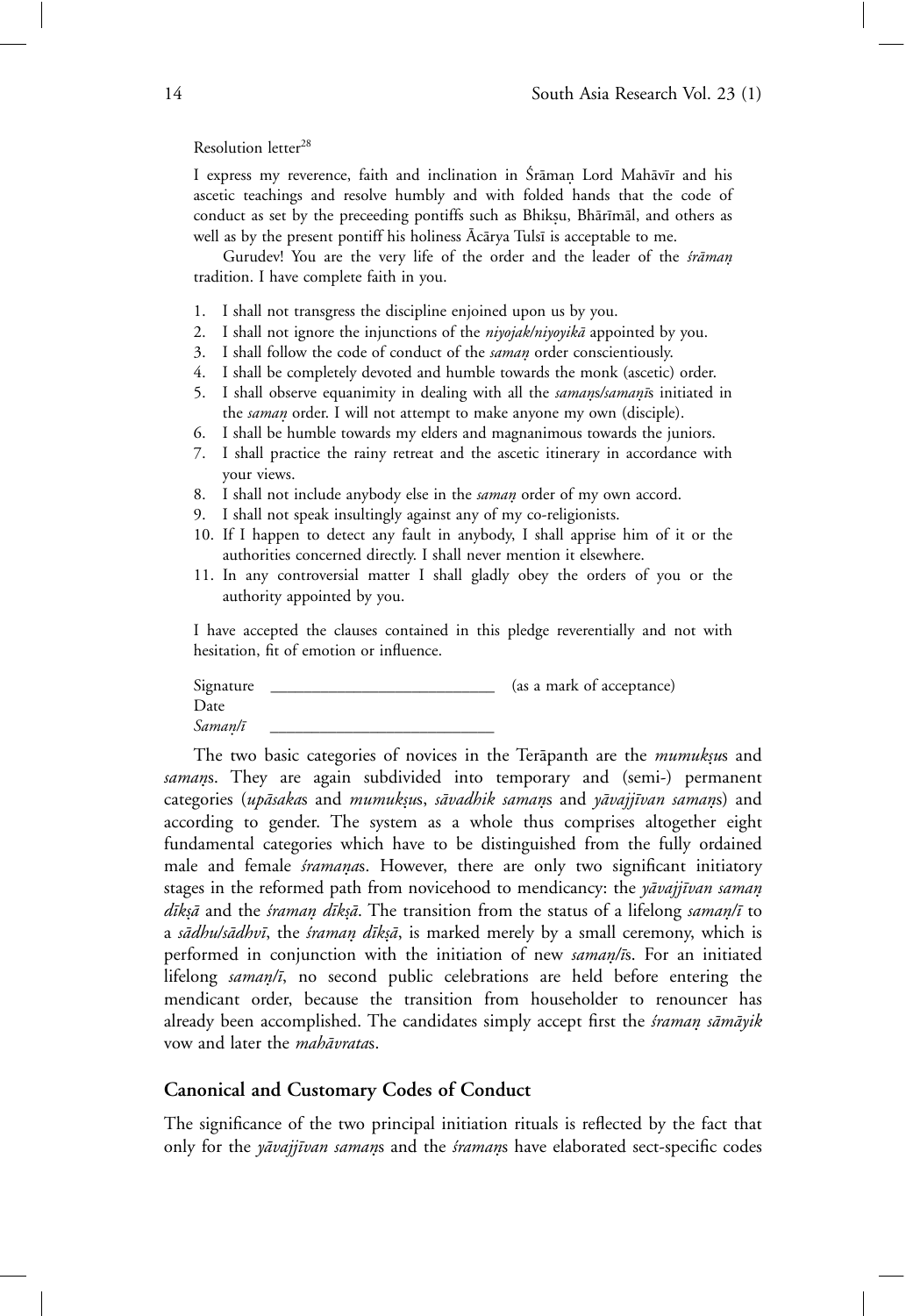of conduct been produced by the Terāpanth. The contents and functions of such non-canonical rules amongst Jain mendicant orders is not well understood. In the last fifty years, the Terāpanth became the focus of a number of historical<sup>29</sup> and ethnographic $30$  studies, not least by the Terapanth mendicants themselves, due to the efforts of  $\bar{A}$ cārya Tulsī (1914–97) and his successor  $\bar{A}$ cārya Mahāprajña (born 1920) to promote research in the (Terāpanth) Jain tradition. Today, it is the most intensely studied contemporary Jain mendicant order.<sup>31</sup> However, even on the basis of the vernacular historiographic literature of the Terāpanth itself it is difficult to get a clear picture of the procedures and the complex layers of formal and informal rules and regulations currently governing monastic life. The reason for this is that there are different types of written rules amongst Jain mendicant orders, canonical and customary rules. As a matter of principle, only the first are publicized, often in print, while the latter circulate only in handwritten form within the order. Already the canonical *Vavahāra* 10.9 mentions the existence of specific non-canonical organisational rules, called *samthii* (*maryādā*) in the *Vavahārabhāsa*, which are created from time to time by the *ācāryas* of individual monastic orders (*gana*) in addition to the general canonical rules for Svetambara Jain mendicants, their *dharma* (Schubring and Caillat, 1966: 87). Whereas the canonical rules are fixed, the customary law of the *maryadas* is constantly revised by the monastic authorities and adapted to changing historical contexts.<sup>32</sup> The fact that the customary law (Pkt. *jīyakappa*, Skt. *jītakalpa*) of a particular mendicant

order is somewhat discontinuous, flexible and more or less arbitrarily determined by the monastic authorities is not considered to be improper if the canonical rules (Pkt. *suyakappa*, Skt. *´srutakalpa*) are not directly violated. According to the scriptures, there is a hierarchy of procedures: '[All] proceedings (*vavahāra*) . . . are determined by superior knowledge ( $āgama$ ), tradition ( $suya$ ), an order ( $ānā$ ), a rule  $(dh\bar{a}ran\bar{a})$  or an accepted practice ( $j\bar{i}ya$ ), the following criterion always coming into force in default of the preceeding one' (*Viy* 383a).<sup>33</sup> As a consequence, it is possible to transgress the law of the order but not the *dharma* (*Vav*. 10.9).

On the basis of canonical rules alone it is, therefore, impossible to understand the internal procedures and function of a specific Jain mendicant order. In the commentary literature, both scholastic and academic, this problem is generally treated in terms of 'exceptions' (apavāda) and 'pragmatic choices' under contextual pressures.<sup>34</sup> However, in the case of the Terapanth the *maryada* literature itself underwent a process of canonization. The general rules and regulations, which the founder of the Terāpanth, Ācārya Bhikṣu (1726–1803), laid down on 30 January 1803 (shortly before his death) in a document called *Sāmūhik Maryādā*, are now accepted as the constitution (*samvidhān*) of the order. This document establishes the fundamental principle that there can only be one  $\bar{ac} \bar{a} r y a$ , who determines his own successor and takes all important decisions concerning the ascetic order (Bhikṣu, in Tulsī and Mahāprajña, 1983: 467–70). Apart from general rules such as this, all specific rules can be changed or abolished by the ruling  $\bar{a}c\bar{a}\gamma a$ . During the history of the Terāpanth, important innovations have been introduced in particular by Ācārya Jītmal (1803–81) in his four works *Barī Maryādā* and *Choțī Maryādā* (Jaypur, 30 September 1852), *Paramparā nām Bol* (Indore, 2 February 1855), and *Paramparā rī Jor* I–VII (Lādnūm 1857–60). Some of his new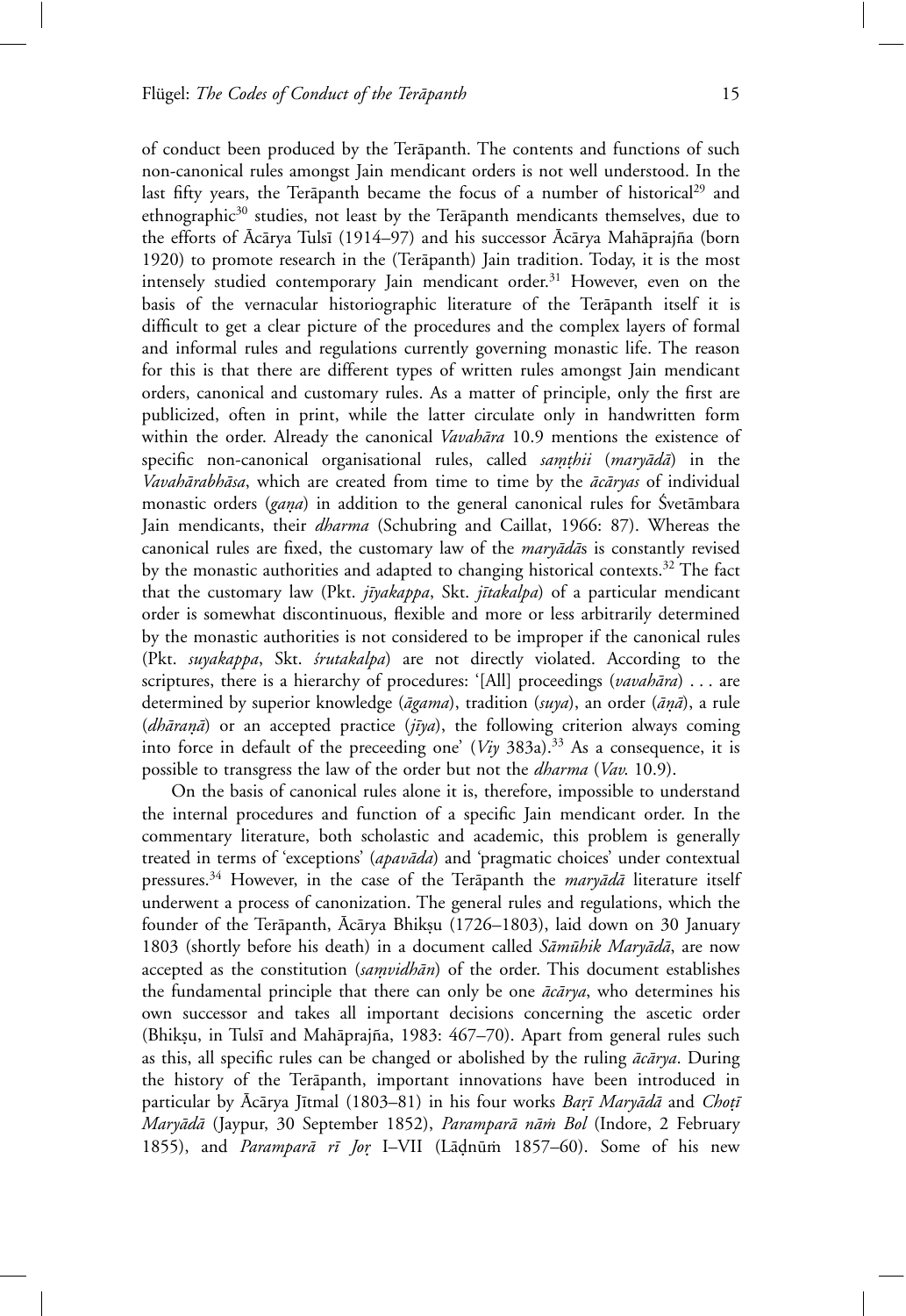organizational rules have also de facto been canonized by the editors of his texts, Ācārya Tulsī and Yuvācārya Mahāprajña (1983), who published a selection of his legal treatises under the title *Terāpanth Maryādā aur Vyavasthā*. As a consequence of this process of secondary canonization, Terāpanth mendicants currently observe three basic types of written rules: (1) canonical, (2) constitutional, and (3) customary rules. However, only the canonical and the constitutional rules are accessible in print, although much of the day-to-day life of the ascetics is regulated by custom and not by canon. In addition, a large body of unwritten customary rules such as the oral explanations of the *pañca vrata*s by the  $\bar{a}c\bar{a}rya$ , is in evidence, some of which may be codified in future. Hence, the existing corpus of rules and regulations is cumulative and multi-dimensional. Rule selection and authentication depends in the last instance on the  $\bar{a}c\bar{a}rya$ .

The current lists of customary rules have all been created by Ācārya Tulsī. During his long reign from 1936–94 he has introduced significant legal changes and devised several lists of new customary rules and penances for the mendicants, such as the *Maryādāvalī* (1960) and the *Prāyaścitta Vidhi* (1962) which were both revised in 1989, and the *Niyamāvalī* for the *samans*. None of these lists has been published. The current customary law of the Terāpanth is therefore only known to the mendicants themselves. As a matter of principle, the lists of current rules and regulations, called *samācārī*, *maryādāvalī* or *niyamāvalī* exist only in form of handwritten documents amongst Śvetāmbara ascetics. The lists are nowadays copied by hand by each mendicant into his or her diary. Since the details of these rules are often revised and old diaries rarely kept, it is difficult to find a complete historical record of all changes of rules and regulations. Only few of the presumably numerous *maryādāvalīs* of the medieval and early modern periods have survived. The Terāpanth seems to be the only order which recently began to collect the old lists of rules and regulations of its  $\bar{ac\pi}\gamma\alpha s$ . Some of these historical lists have been published (Tulsī and Mahāprajñā, 1983). However, in the past, even obsolete *maryādā* lists were never publicized (like the canonical literature itself) or passed on to members of other Jain orders, because they enable potential critics to compare the actual behaviour of the ascetics with their current set of rules.<sup>35</sup> Since these lists are concerned with minute aspects of behaviour, they are sometimes at variance with individual canonical rules and picked upon by rival mendicants for petty criticism.<sup>36</sup> They also contain lists of routine atonements  $(pr\bar{q}y\alpha' s\acute{c}t\acute{t}t\acute{a})$  whose publication might harm the public image of the order, since they imply the recurrence of specific transgressions.<sup>37</sup> Because the sect-specific rules and regulations embody the identity-defining criteria of a specific mendicant order, they are also bestowed with a certain aura of sanctity, although the rules themselves are rather pragmatic and unremarkable. With notable exceptions, the majority of the rules are vernacular renditions or running commentaries of selected canonical prescriptions.

## **The** *Niyamāvalī* **of the Saman/** $\overline{1}$ **s<sup>38</sup>**

At the outset, no specific rules existed for the lifelong *samans* and *samanis*, only the *Sankalpa Patra*. Additional rules were formulated orally by the  $\vec{ac} \vec{a} r y \vec{a}$  when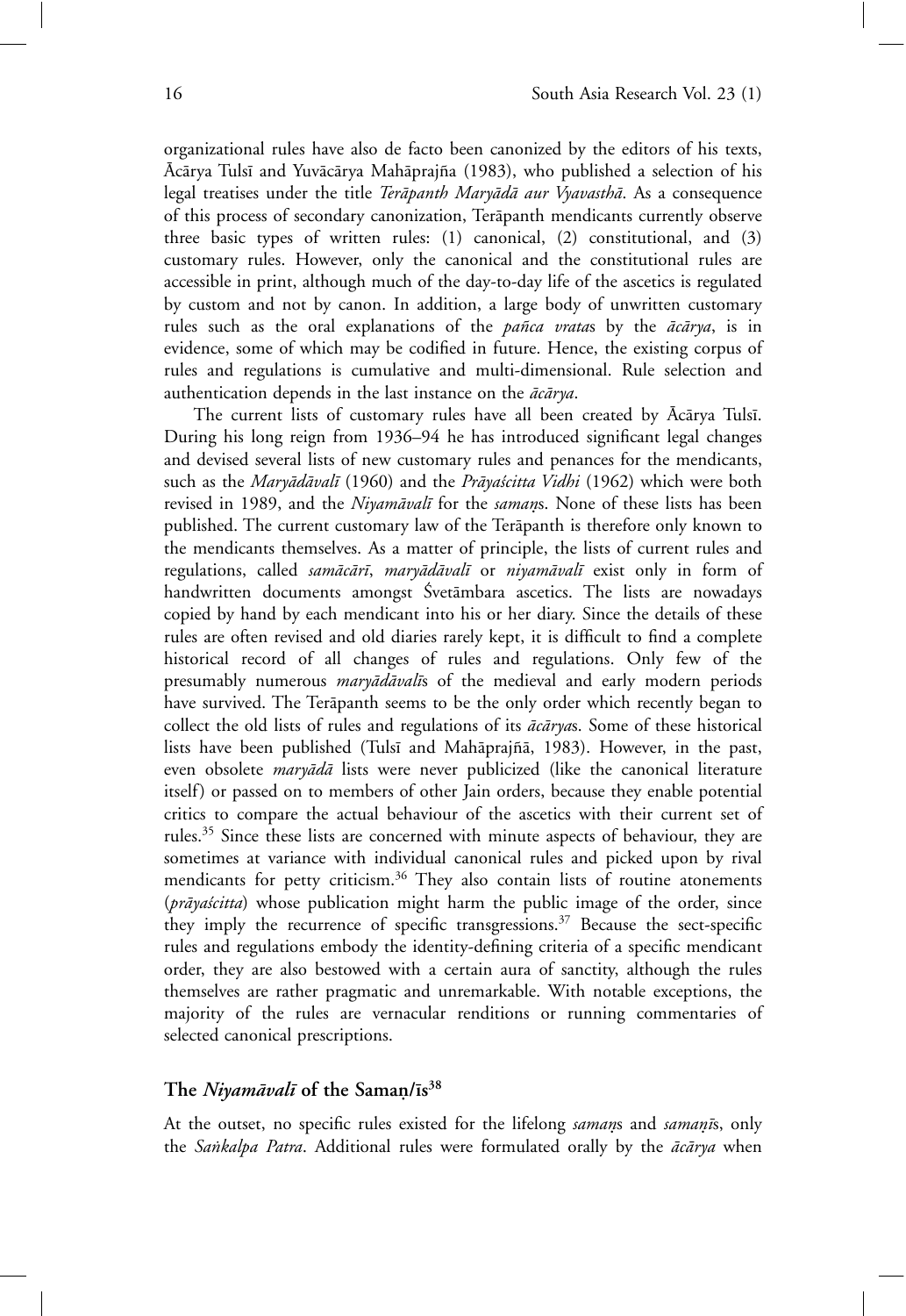certain problems were encountered and noted down by the *samans* and *samanīs* in their diaries. The necessity for a systematic code of conduct for the regulation of both individual conduct and communal life was only felt when the number of *samanīs* started to grow. The following list of rules for the *samans* and *samanīs* was devised by Ācārya Tulsī on 28 January 1991. Individual rules have been added by Acārya Mahāprajña later on in response to recurrent problems. Special rules (*višes niyam*) are regularly changed and updated by the  $\bar{a}c\bar{a}rya$  at the annual assembly of the mendicants, the *maryādā mahotsava*. At this occasion, all rule changes are noted down by the mendicants in their diaries. The handwritten form emphasizes both the somewhat provisional and changeable character of the rules, which are devised in response to specific events and experiences, and their non-public character. *Maryādā* lists tend to be published – if at all – only when they are obsolete. Lay people generally do not know the specific internal norms of the mendicant orders, and (as I was told) 'do not need to know' (though in principle they should be able to monitor the conduct of the mendicants on the basis of their rules).<sup>39</sup>

The *Niyamāvalī* has a casuistic character.<sup>40</sup> The current text is formally divided into 14 sections:<sup>41</sup> (1) code of conduct ( $\bar{a}c\bar{a}ra$  *samhita*), (2) daily work (*dina-caryā*), (3) rules of organization (*vyavasthā sūtra*), (4) cloth (*vastra*), (5) bowls (*pātra*), (6) begging (*bhikṣā*), (7) medicine (*auṣadha*), (8) rules of education (*´sik*º*s¯a s¯utra*), (9) rites of atonement (*pr¯aya´scitta*), (10) annual report (*v¯ar*º*sika vivarana*), (11) cleaning of clothes (*vastra prakṣālana*), (12) food (*āhāra*), (13) service (bhakti), (14) method of atonement for the laity (śrāvaka kī prāyaścitta *vidhi*).<sup>42</sup> The model of the special rules (*višes niyam*) of the *saman/īs* are the special rules of the Terāpanth *sādhus* and *sādhvīs*. Therefore, many rules and regulations are shared, for example those for begging alms and medicine, which generally correspond to canonical prototypes. Other prescriptions, such as the  $\bar{A}c\bar{a}r$  *Samhitā*, *Vyavasthā Sūtra* and *Dinacaryā* rules were especially designed for the *saman/īs*, while the *Siksa Sūtra* contains a mixture of shared and special rules. A comparison with the 17 sections of the *Maryādāvalī* of the mendicants (Tulsī, 1989a) shows that the wording of sections 6, 7, 10 and 14 is almost identical with corresponding sections in the *Maryādāvalī*, though slightly shorter, and that the topics of sections 4, 5, 9, 13 and of individual rules considerably overlap (both texts contain a list of atonements, though the mendicants possess a separate and more extended *Prāyaścitta Vidhi* text).<sup>43</sup> However, sections 1–3 and 8, which contain the general rules for the *saman/īs*, are almost entirely distinct. The *saman/īs* observe slightly different rules in India and abroad. In India the rules are stricter. For example, money ('safety dollars') should not be kept and electrical appliances should not be used: doorbells should not be rung, light should not be switched on and off, lifts should not be used (except in cases of illness and only if the destination is higher up than the third floor), and so on. The main reason is that in most locations in India tasks such as switching on electrical appliances can be performed for the *saman/is* by the well organized Terāpanth laity. There are a number of distinct rules for comportment abroad beyond those published and written down. These are special allowances ( $\bar{a}j\tilde{n}\bar{a}$ ) and directives (*sandes*) of the  $\bar{a}c\bar{a}rya$ , whose word overrules all written and unwritten customary rules. Although all *Niyamāvalī* rules have to be copied into the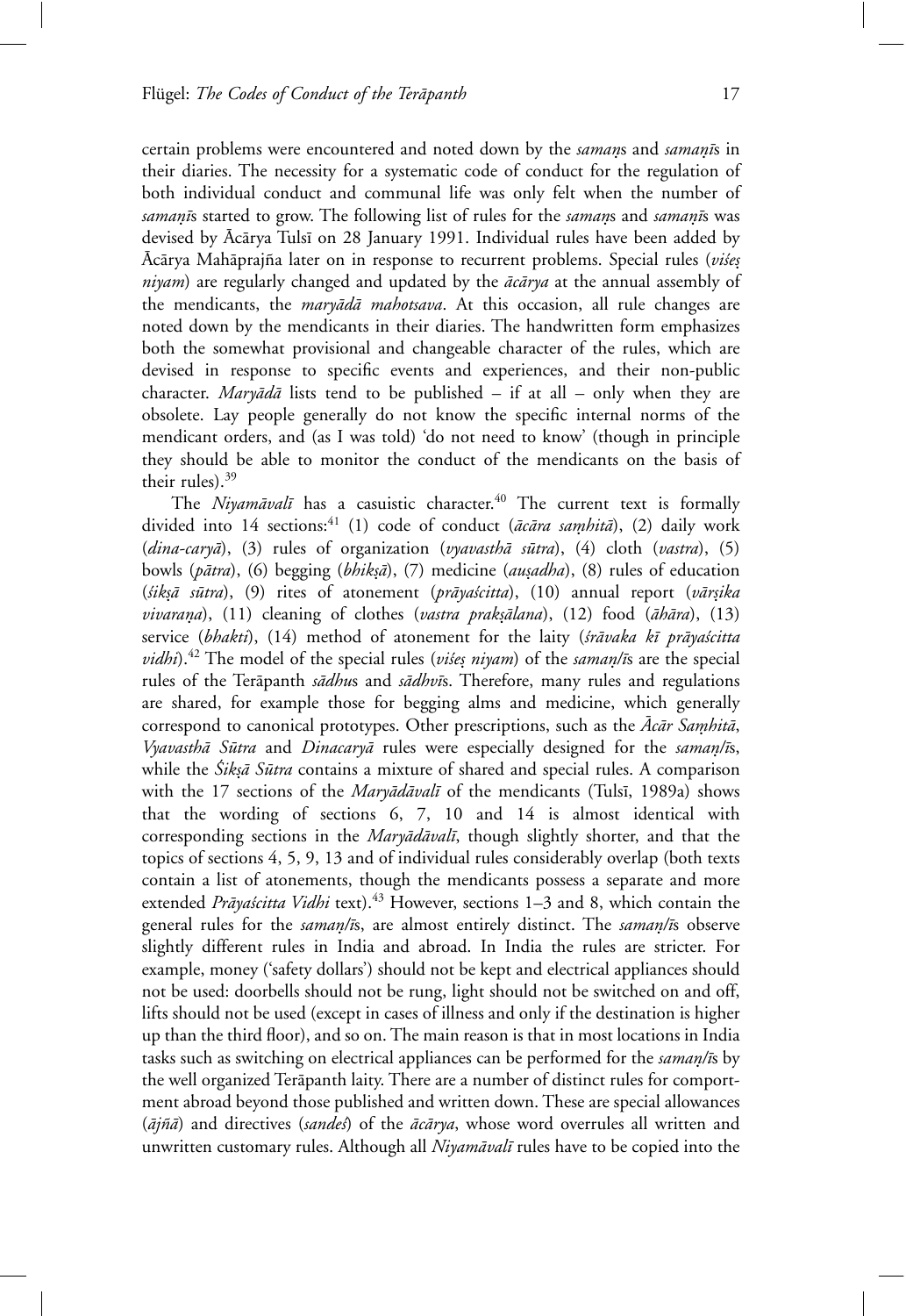personal diaries, their actual wording is not well known to most *saman/is*, since proper conduct is mainly learned through imitation and not by the book. The rules are, however, consulted if specific problems occur and serve as a general orientation. Although I found that the actual conduct of the *samans* and *samanis* corresponds very closely to the rules and regulations, which they have vowed to observe, there are systematic discrepancies with regard to certain regulations (concerning for instance photography) which seem to be intended from the outset to function as regulative ideals rather than as factual limitations.

For aesthetic reasons, I have put the commentary on individual rules into the notes rather than in the main text.

### List of Rules<sup>44</sup>

### Code of conduct<sup>45</sup>

1. The *samans* and *samanīs* of the *saman* order will remain under the spiritual discipline of the  $\bar{a}c\bar{a}rya$ .

2. *Samanīs* will practise religion under the custody of the *sādhvīs* and the *samans* under the *sādhus*.

3. Without informing her *niyojikā* or *nirdešikā* a *samanī* will not go outside the place of residence.

4. In their own group, any *saman* and *samanī* may be exchanged and appointed as *niyojak* or *niyojik¯a*.

5. *Samanīs* will not be able to go anywhere alone.

6. A single *saman*º cannot have a conversation with a single sister/woman or *saman¯*º*ı*, nor a single *saman¯*º*ı* with a single *saman*º or brother/man. If it is necessary for a conversation to take place, then some third person should be present within a distance of seven 'hands'.<sup>46</sup> The third should not be blind, deaf, dumb or less than nine years of age.

7. When a transgression of the essential code of conduct or discipline occurs, then the *samans* and *samanis* will do their penance near the *ācārya* or a person pointed out by the  $\bar{a}c\bar{a}rya$ .

8. If even after having been initiated in the *saman* order some *saman* or *saman*<sup>*i*</sup> proved to be unsuitable from the point of view of right conduct and discipline, then s/he can be separated from the *saman* order.

9. One should not keep the hair growing. Normally, one should cause the hair to be cut or plucked out twice a year (in August/September and February/March).<sup>47</sup>

10. A meal must take place in accordance with the proper begging procedure. Begging can be done both invited and uninvited.<sup>48</sup>

11. Normally, one should do the work of sewing clothes, dyeing bowls, cleaning the place of residence oneself.<sup>49</sup>

12. One should not correspond by letter.<sup>50</sup>

13. Normally, one should not use a telephone.<sup>51</sup>

14. Normally, one should have only one meal,<sup>52</sup> renounce rich foods or perform a one-day fast<sup>53</sup> on the eighth and fourteenth (pure thirteenth)<sup>54</sup> [of every fortnight].

15. Normally, one should not go to the place of the *sādhus* [sādhvīs] at night.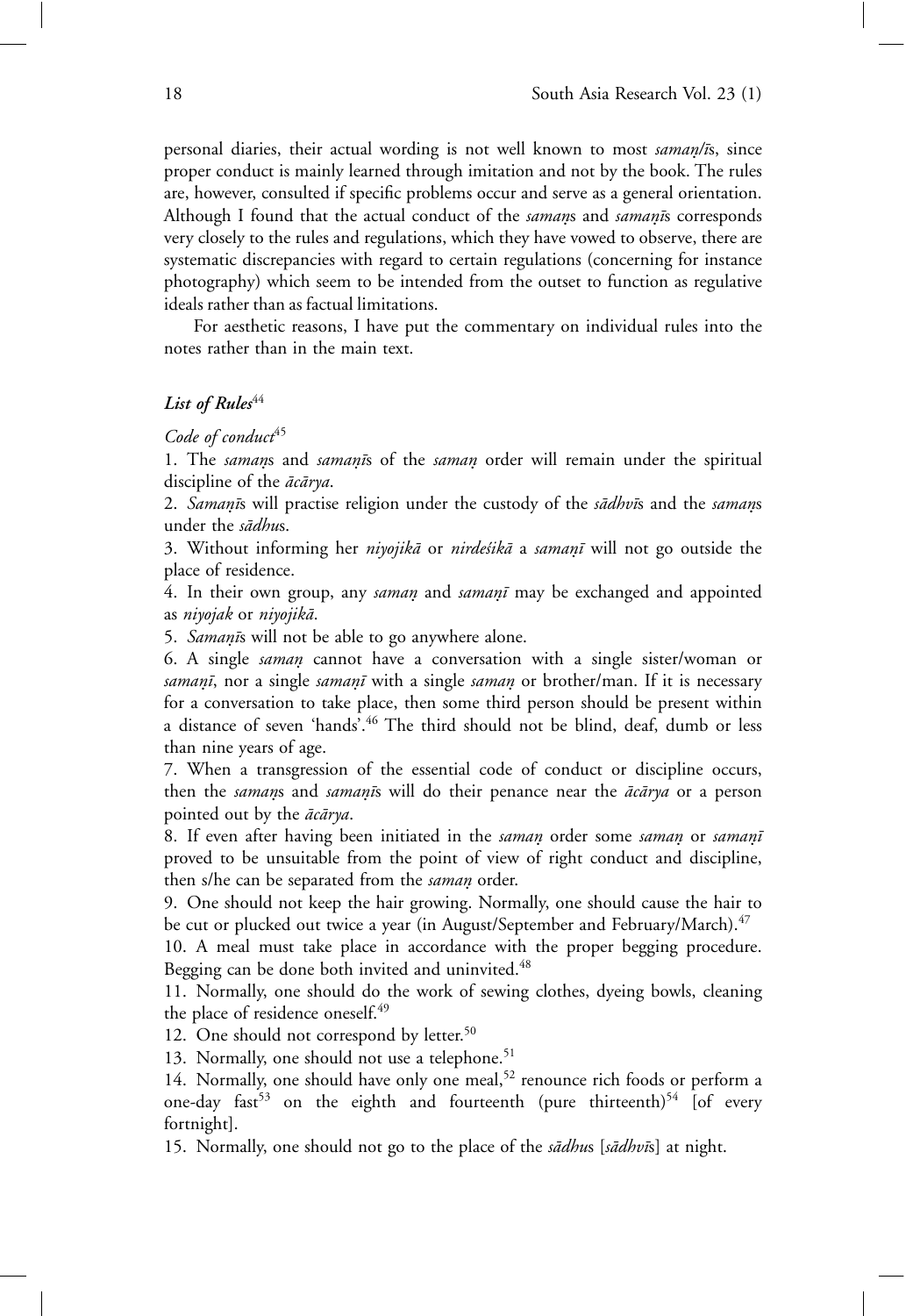16. If one goes outside the place of residence, one should use [the expression] '*avassahī*' at the time of departure and '*nissahī*' at the time of return.<sup>55</sup>

17. One should inspect (*pratilekhanā*) the various paraphernalia, books, clothes, etc. every two weeks and monthly.<sup>56</sup>

## *Daily work*

1. One should practise getting up at approximately four o'clock in the last part of the night.

2. One should not sleep before nine or ten o'clock in the night.

3. After a meal half an hour's rest can be taken.<sup>57</sup>

4. One should spend at least three hours [per day] with the rites of repentance, meditation, etc.

5. Generally, the practice of yogic posture is compulsory.

6. One should perform the rites of repentance, *arhat vandanā*, etc. collectively.

7. A group meeting should be held once in a fortnight. In this one should reflect on mutual interactions or other problems.

8. One should maintain the practice of daily mutual ceremonial greeting and fortnightly begging of forgiveness.<sup>58</sup>

9. Generally, one should perform three meditations (kāyotsarga pratimā)<sup>59</sup> of 45 minutes length on the eighth, fourteenth and fifteenth [of every fortnight]. (Away from home or in proximity of the *ācārya śrī* [only two meditations of] one and a half hours).<sup>60</sup>

## *Rules of organization*

1. One should take the permission of the *niyojika* for every activity, such as washing clothes, alms, water, conversation with monks [nuns], etc.

2. At night, the sleeping order should normally be arranged according to monastic seniority or sometimes in the reverse order.<sup>61</sup>

3. In the acceptance of a ceremonial greeting one should use the word '*arham*' with both hands folded.

4. One should submit an annual diary in written form [to the  $\vec{ac} \vec{ar}$  at the occasion of the festival of rules (*maryādā mahotsava*) (medicine, tea, coffee, clothes, fasting etc.). $62$ 

5. A mutual exchange of things borrowed from householders should generally not take place between *sādhvī*s and *samaṇīs*<sup>63</sup> (one should not take a tub, bucket, notebook, diary, pencil, etc. in a case of special need without making it known [to the group leader]).

6. The sequence of shifts for the newly initiated should be determined after one month.<sup>64</sup>

7. If at the time of the sermon facilities are not available for all, then the *nirdestika* or the one who gives the sermon is able to use the high seat for just that time.

8. In the presence of several *sanyojikās*, generally the eldest in the order of seniority will maintain responsibility for the organization. Special circumstances are a different matter.

9. Generally, one should not use a lift for up to three storeys.<sup>65</sup>

10. Thirty one-day fasts are done per year.<sup>66</sup>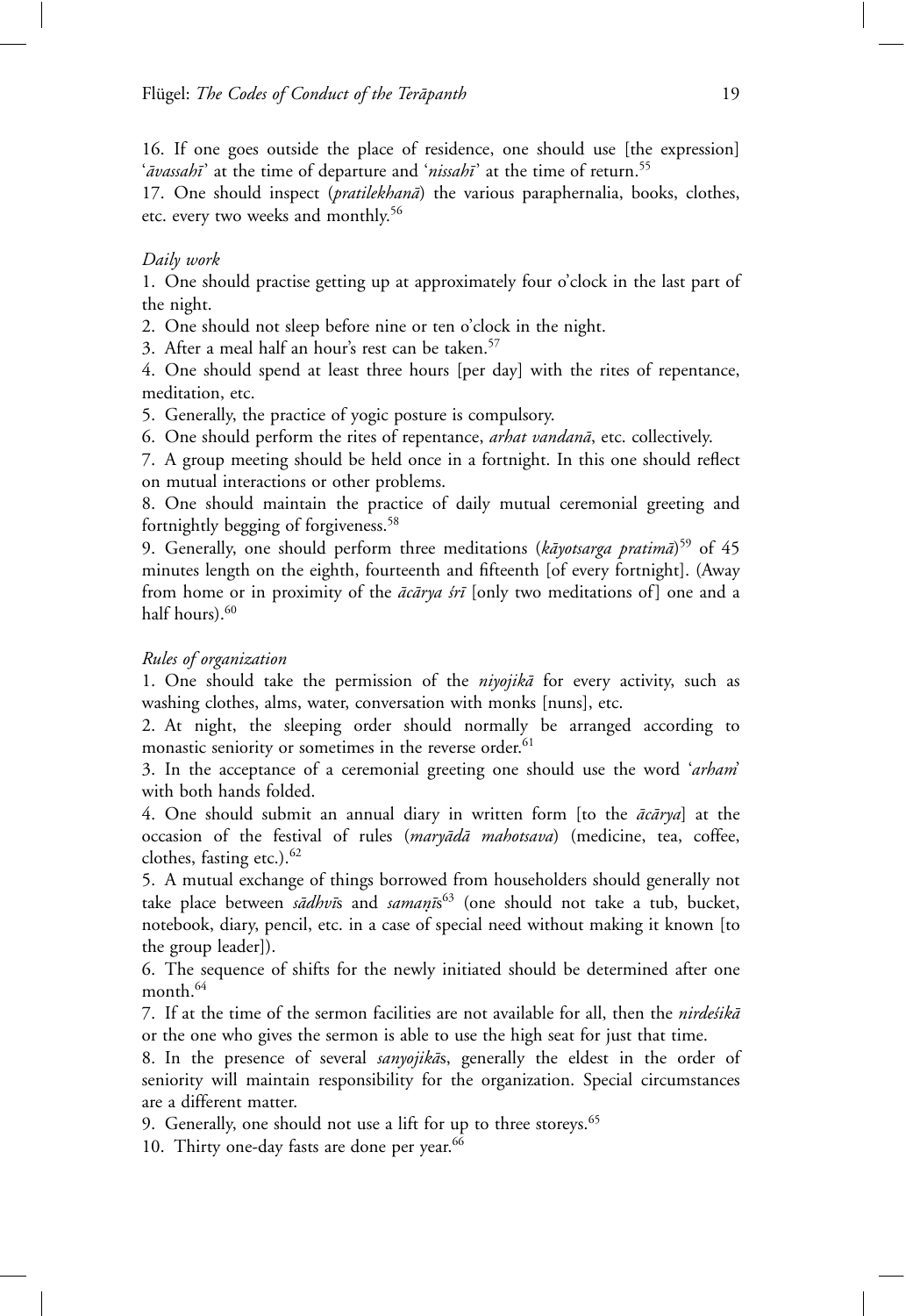11. If *samans* and *samanīs* rely only on water during a fast, then taking food from the whole group after breaking the fast is done in the following sequence of days:<sup>67</sup> for each day beyond breaking one three-day fast, half the days of the fast days;<sup>68</sup> for four days  $\bar{a}$  *awambil* one day, for eight days two days, and so on for every four days one day more.<sup>69</sup>

12. After performing a fast, one is permitted to sleep as long as full energy has not returned.

13. After seven days of a threefold fast and after four days of a fourfold  $fast^{70}$  (in the case of buttermilk and buttermilk-water fasts, after 15 days) one should not continue to do the collective work and the almsround, and after breaking the fast, for half of the number of days on which one receives food from the group, one should abstain from doing the almsround and the collective work. If one lives off the work of the collective for odd numbers of days, then 'half a day' should be understood as 'one day'.<sup>71</sup> Thus, if after ten days of fast one remains for five days in the collective, then one will also not have to endure the collective work in it for up to three days.

*Cloth*

1. Whenever one asks for $72$  cloth, one should accept it from the hands of the householder. One may bring a cloth to be borrowed by one's own hand, but if one asks for it too, then one should accept it from the hands of the householder.<sup>73</sup>

2. One can keep more cloth than permitted by rule (uniform,  $74$  woollen blanket or mat, undercloth, shawl) continuously for up to one and a half months. In winter one can keep one and a half metre additional cloth.

3. The cloth that is kept for *khandiya* one should not wear and not wrap around onself.<sup>75</sup> One should not keep more than one metre's length [of *khandiya* cloth].

4. If one accepted a woollen shawl (*alvān*), etc., expensive cloth, glasses, a spongy blanket or a head scarf made of prefabricated threads on an outside itinerary, then one should inform the *niyojik¯a*.

5. One should not keep more than the prescribed limit of bedding and covering cloths. The prescribed limit is of the following type: 5 overclothes, 2 underclothes, 3 bodices (with long arms), 2 uniforms, 1 shawl, 1 woollen shawl, 2 blankets, 1 wrapping cloth, 3 small bodices (with short arms), 2 handkerchiefs (to hold in front of the mouth), 2 mouthmasks, 1 towel, 2 glasses, 2 ball-point pens, 2 pens, 2 toothbrushes.

Observing the prescribed limit of cloth is obligatory even in a state of bad health, etc.<sup>76</sup>

#### *Bowls*

1. One should not keep more than three bowls. One should not eat from bowls made of metal. A bowl must be of plastic, wood or clay.<sup>77</sup>

2. If the water in which a bag, a cloth for cleaning pots, etc. is washed is continuously poured in a bucket etc., then it should only be discarded when all the work is completed.<sup>78</sup>

3. Borrowed utensils should be handed back after being washed well with powder, etc.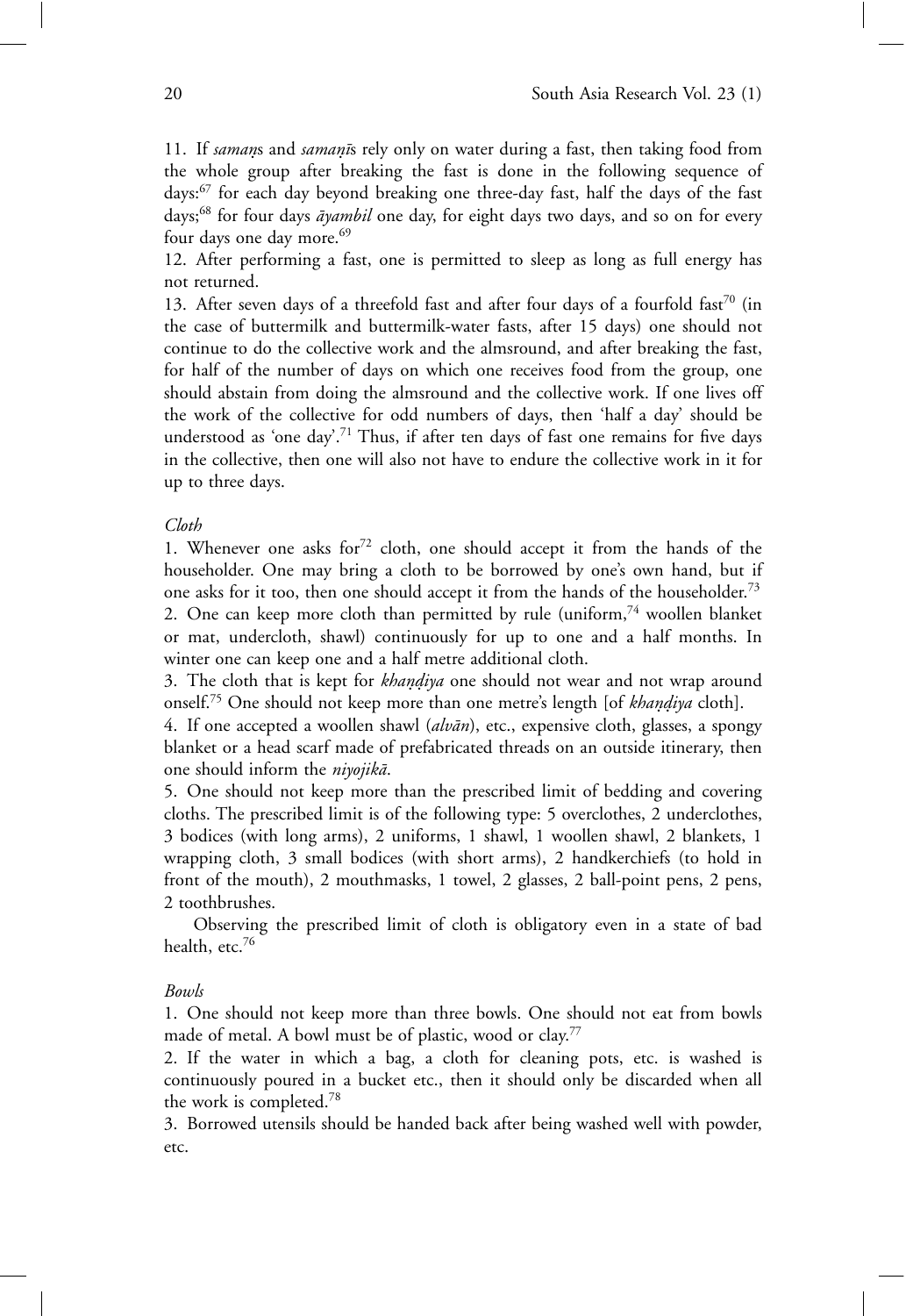4. If two *samanīs* go on a journey, then they can keep five bowls and one jug. Additionally, a bucket<sup>79</sup> and an earthen water pot can be kept. Dishes which were accepted for one's own use from a householder cannot be returned.<sup>80</sup>

5. One should not use more than four tubs and two buckets for washing the clothes of up to the number of five [*samani*s].<sup>81</sup> If necessary, additional tubs and buckets can be asked for. But they must be returned to the householder on the same day.

# *Begging*<sup>82</sup>

1. Green chilli, raw mango, lemon etc. which have been cut and pickled with salt and pepper, such pickle one should not accept for up to three days [after it was made].<sup>83</sup> If an onion has not been cut into separate pieces, then one should also not accept its pickle after three days.<sup>84</sup> But if a pickle of it has been made by putting it into clarified butter or oil, etc, then it can be accepted after three days.<sup>85</sup>

2. One should not accept roasted *mothī* seeds, <sup>86</sup> *dhumgārī* foods, <sup>87</sup> millet bread, <sup>88</sup> seed-pods of the *phalī* beans,<sup>89</sup> unripe beans of the *khejarī* tree,<sup>90</sup> (dry) black capers,<sup>91</sup> *phogal* $\bar{a}^{92}$  and green chilli which contain seeds.<sup>93</sup>

3. One should not take seed-corns of pomegranate and mashed raw mango if salt and pepper have been added.<sup>94</sup>

4. One should not accept rice with unboiled spiced curd<sup>95</sup> and onion *catni*.

5. One should not accept juice of plants inhabited by infinite living beings $96$ (onion, green ginger, carrot, etc) which is not mixed with a sufficient quantity of other things.<sup>97</sup>

6. Normally, where vegetation is one should not go for alms. But if there is enough of a path to support a thumb, then it is possible.

7. One should not accept more than half a kilo of milk, and half a measure (approximately 25 grams) of clarified butter or butter per day.

8. One should refuse to accept custard-apple<sup>98</sup> and (entire) corn-cobs.<sup>99</sup>

# *Medicine*

As medicine one can take things [such as] dry ginger or cloves by one's own hand,<sup>100</sup> otherwise not.<sup>101</sup> For the purpose of anointing, one can take oil etc. by one's own hand. Even as medicine, sugar candy, sugar cake, raw sugar, uncrystallized coarse sugar, clarified butter, milk, yoghurt, etc. should not be taken by one's own hand (for special information read *Paramparā kī Jor Dhāl* 7).<sup>102</sup> One should not take jam (fruit of the tree *emblic myrobalan*, etc.)<sup>103</sup> and dry fruit (almond etc.) by hand; even as medicine, taking much should not be considered. If medicine is brought to someone who stays in a certain locality, then it should usually be returned to the house from which it was fetched.<sup>104</sup> If this medicine is from a store or doctor, then it can also be handed over to some other householder.

# *Rules of education*

1. Without special order, a *saman*º should not individually teach the sisters and a *samanī* not the brothers.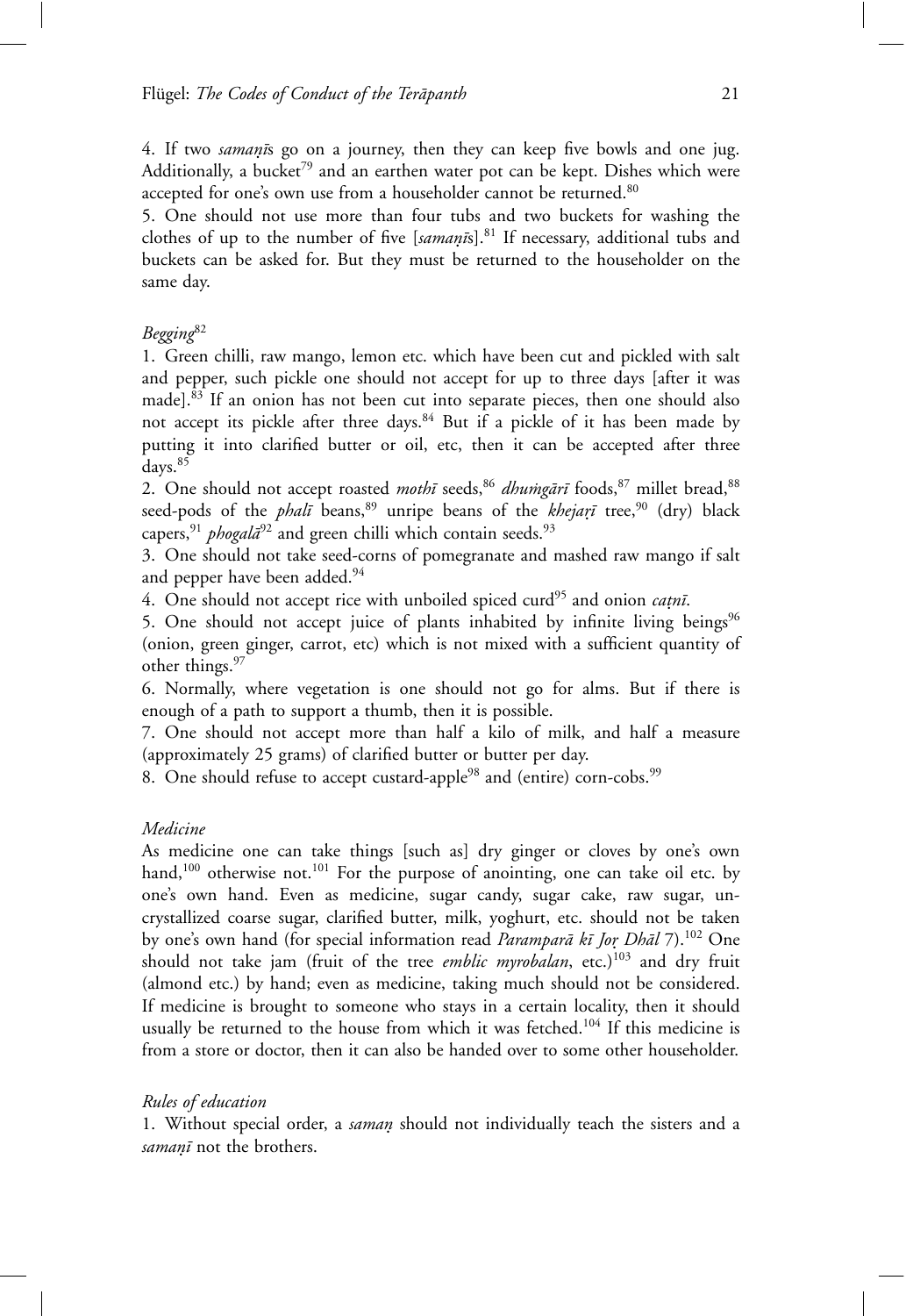2. Apart from the community works, a *saman*º should not teach the sisters individually at night and a *samanī* not the brothers, nor perform service. Without taking the permission of the leader of the accompanying *saman/i*s, service should also not be performed during the day.

3. At night time, a *saman*º should normally sit at a distance of at least three 'hands' from women and a *samanī* from men.

4. A householder's shoulders etc. should not be touched.

5. Cloth should be washed unaccompanied, and water should be used with restraint during this work.<sup>105</sup>

6. If one has borrowed utensils etc. during a long stay at one place or a long journey away from home, then one should only leave at the time of departure after having returned them oneself to the place from which they were received.

7. One should not explain *mantra*s of gods and goddesses and also the repetition (*jap*) of some *mantra*s for material success to householders.

8. One should not explain horoscopes and the good and bad consequences of the lines on the palm of the hand to householders.<sup>106</sup>

9. One should not have a sacred thread, *yantra*, *mantra* etc. made, nor order it from another place. If it is required, then one should accept a penance in writing.<sup>107</sup>

10. One should not give incitement to any householder or photographer for taking a photo. And one should not keep personal photos with oneself. One should also forbid [photography] for a personal album, video etc.<sup>108</sup>

11. One should not watch TV. If some householder shows a community programme merely for information, this is another matter.

12. If some householder wishes to fill a cassette with devotional songs etc., then this should not be done without the knowledge of the *niyojikā* or *nirdeśikā*.<sup>109</sup>

13. One should not keep books, clothes, etc. in a closed box for a long time.

14. The *kāyotsarga pratimā* should be practised collectively every day, in so doing repetition (*jap*), meditation, etc. should be performed.<sup>110</sup>

15. If one uses indecent words and sheds tears in front of householders, having been overcome by an excess of emotion, then one should avoid six rich foods for one day and produce a written report.

16. Normally, without a reason one should not possess coloured glasses (which change their colour in the sun) and also sunglasses.

17. One should not ask for a [spectacle] frame made only of metal rods.<sup>111</sup>

18. One should not use more than one plastic bag during the work of begging.<sup>112</sup>

19. If a [plastic] bag has lost its fold, one should not fetch it with the hand [supporting the] outside of the bag.

20. One should not accept boiled onion, betel leaf and rolled betel leaf (fresh or  $\rm{dry}$ ). $^{113}$ 

21. Without boiling, fresh water-chestnuts are alive, therefore one should not accept them.

22. Seedless grapes with a small branch one should also not accept.

23. Packaged salt that has not become lifeless one should also not accept.<sup>114</sup>

24. Normally, other than during illness, one should not ask for tea, hot water, etc. to be prepared.<sup>115</sup>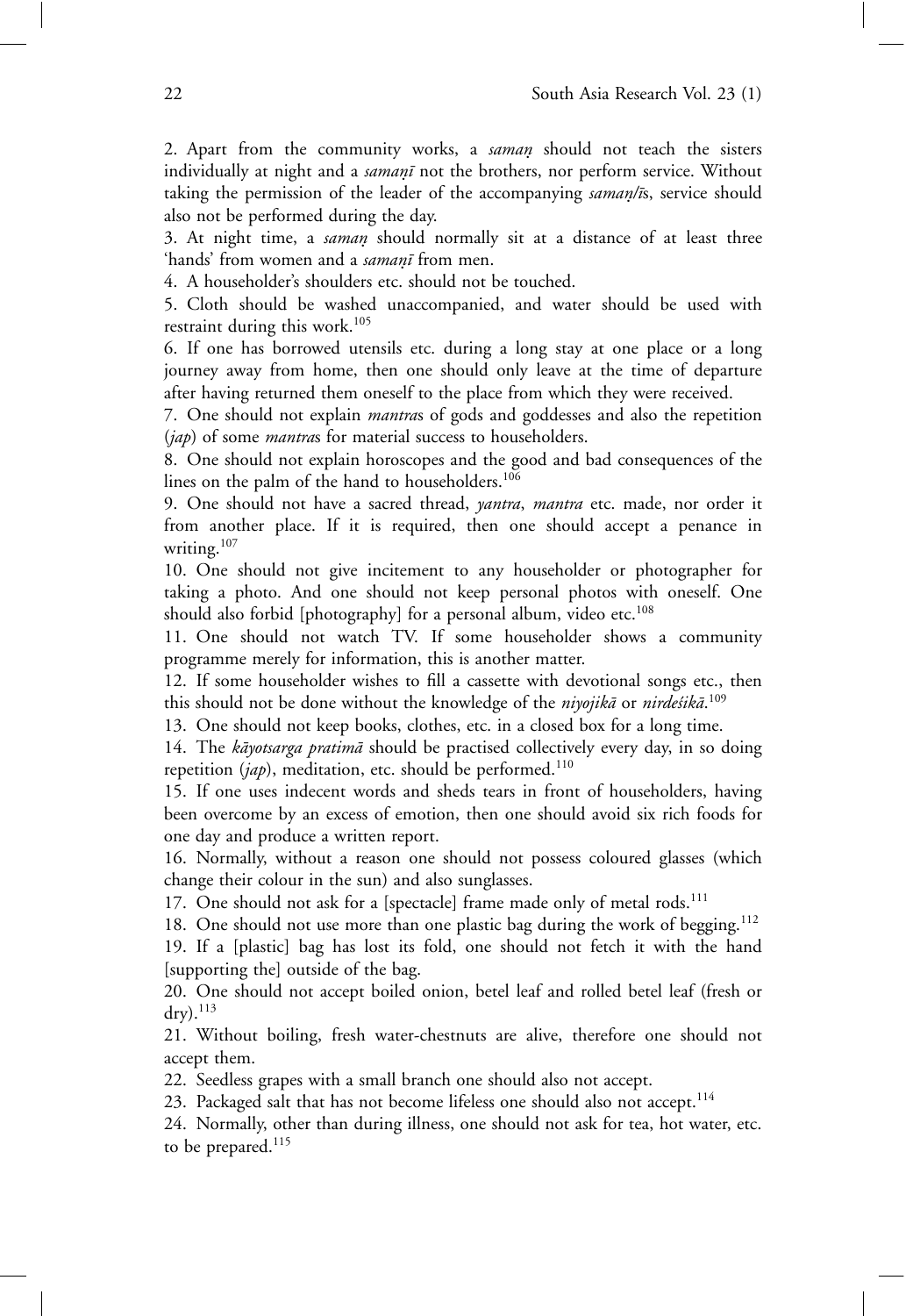25. One should normally not use things brought for an ill person for another purpose.

26. In their personal life *samans* and *samanīs* should practise to remain selfdependant and self-reliant at the most.

27. 'Stay completely alone in the group.' If one keeps this moral stipulation of Acārya Bhikṣu in front [of one's mind], then one will not attempt to make anyone else one's own even if one enjoys the communal life of *samans* and *saman*<sup>5</sup>s.<sup>116</sup>

28. One should not give one's own written diary [to anyone].<sup>117</sup>

29. One should not ask for a personal watch etc. $118$ 

30. One should not have one's personal work (writing diary etc.) done by some *mumuksu* or *upāsikā* or householder permanently resident away from home (in  $Lādnū m$ ). $^{119}$ 

31. The use of vehicles for begging alms remains prohibited. Bottles of water should not be kept open, and if they are open, then one should keep them in sight.<sup>120</sup>

32. If the *saman/is* pay a visit to someone to give *dar'san*, then they should not sit down in that place, except for special circumstances such as long fasts, death fasts.

# *Rites of atonement*

The means of purification for knowingly or unknowingly commiting an error in the observation of the vows is – atonement.

The atonements are of several types, such as *kāyotsarga*, *svādhyāya*, *dhyāna*, *ekāsana*, *upavāsa*, *tapa*, etc.<sup>121</sup> The atonement of a special transgression should, if possible, only be received from the  $\bar{a}c\bar{a}rya$ . There are several types of common atonements:

1. For accepting living things [during the almsround]  $-1$  *ekāsana*.

2. For eating living things  $-1$  *upavāsa*.

3. For keeping edible substances over night, or washing powder, toothpaste etc.<sup>122</sup>  $-$  half an hour standing meditation (*dhyāna*) or recitation (*svādhyāya*).<sup>123</sup>

4. For losing a pen, pencil or needle - 100 *śvāsocchvāsa kāyotsargas*.

5. For losing expensive things such as a watch, etc. and for breaking a thermos, thermometer, bowl, etc. - 1 *āyambila*.

6. For confessions relating to the deeds of day and the deeds of the night – 25 *´sv¯asocchv¯asa k¯ayotsargas*. 124

7. For confronting each other or arguing with one another, for an outburst of an excess of emotion – 100 *śvāsocchvāsa kāyotsarga*s.

8. For transgressing the code of conduct – 25 *śvāsocchvāsa kāyotsargas*.

9. For not speaking the truth – 25 *śvāsocchvāsa kāyotsarga*s.

10. For talking while moving around – 25 *śvāsocchvāsa kāyotsarga*s.<sup>125</sup>

11. For transgressing the permitted limit of sleep during the day – 100 *´sv¯asocchv¯asa k¯ayotsarga*s.<sup>126</sup>

12. For transgressing the directives of the *niyojikā* – 100 *śvāsocchvāsa kāyotsargas*.

13. For not keeping confessions confidential – standing recitation (*svādhyāya*) of 100 verses.<sup>127</sup>

14. For shedding tears – 25 *śvāsocchvāsa kāyotsarga*s.

15. For harming the five immobile bodies – 100 *śvāsocchvāsa kāyotsargas*.<sup>128</sup>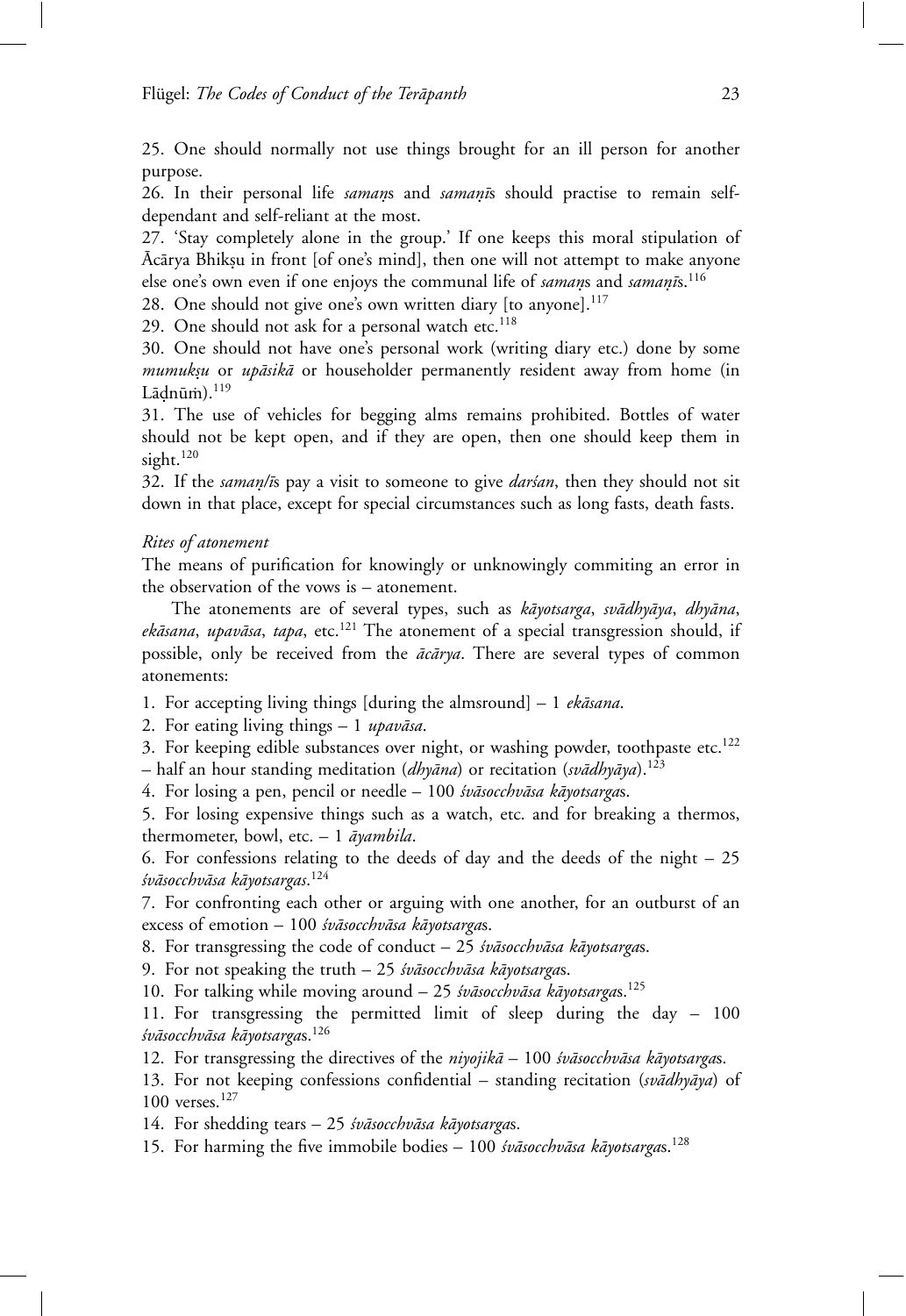16. For harming two-to-four-sensed creatures – recitation (*svādhyāya*) of 200 verses (gāthā).<sup>129</sup>

- 17. For accepting what is not properly given  $-1$  *bela*<sup>130</sup> For harming five-sensed beings - 1 *upavāsa* or 1 *belā*.
- 18. For keeping more than the fixed limit of utensils  $-1$  *belā*.<sup>131</sup>

For eating at night - 1 *upavāsa*.

19. For entering the open space at night – 6 *śvāsocchvāsa kāyotsargas*.

20. For a transgression at the time of the *pratikramana* - 25 *śvāsocchvās k¯ayotsarga*s.

21. For leaving some objects in the open space - 12, 25 *śvāsocchvāsa kāyotsarga*s.<sup>132</sup>

22. For keeping cutting instruments etc. during the night - 25 *śvāsocchvāsa k¯ayotsarga*s.<sup>133</sup>

23. For not doing the *pratikramana* - 1 *ekāsana*.

24. For leaving the collection bowl for more than 48 minutes – 4 *logassas* in meditation.<sup>134</sup>

25. For quarrel, defamation, etc. - 100 *śvāsocchvāsa kāyotsarga*s.

26. For dreams connected with the five causes of karmic influx ( $\bar{a}$ srava)<sup>135</sup> – 100 *´sv¯asocchv¯asa k¯ayotsarga*s.

27. For violent, untruthful dreams - 100 śvāsocchvāsa kāyotsargas.

28. If vomiting occurs at night, then for one or two times - 25 śvāsocchvāsa *k¯ayotsarga*s.

29. If wet clothes are wrung out during the rainy season, then 2 *logassa*s.<sup>136</sup>

30. If by mistake food and drink was accepted and enjoyed before sunrise – 1 *upav¯asa*.

# *Annual report*<sup>137</sup>

1. Before each four-monthly rite of repentance (*caumāsī pakkhī pratikramana*), the prepared 'list of customary rules' should be read out once by the entire group.

2. The 'rite of atonement' (*prāyaścitta vidhi*) should be read out by the entire group without fail once every year.

3. A record should be kept of the village in which cloth was received, from whom, how much and of which type. Of small cloths, such as bags, cloths for wrapping books, cleaning cloths, etc. only the amount should be written.

4. A record should be kept from which village and from whom one received anything special (āyurvedic medicine (*dhātu*), etc.). The name and number of injections and allopathic pills should be written down.

5. A record should be kept of fasting, renunciation of rich foods and special religious practice.

6. A record should be kept of where one stayed, how many days, and how many regions the group visited.

7. A record should be kept of special help [offered] to calm conflicts, of the support of new individuals to the *guru*, <sup>138</sup> and of the works effecting discipline.<sup>139</sup>

8. A record should be kept of who incites memorization, recitation, study and teaching, and who creates literature.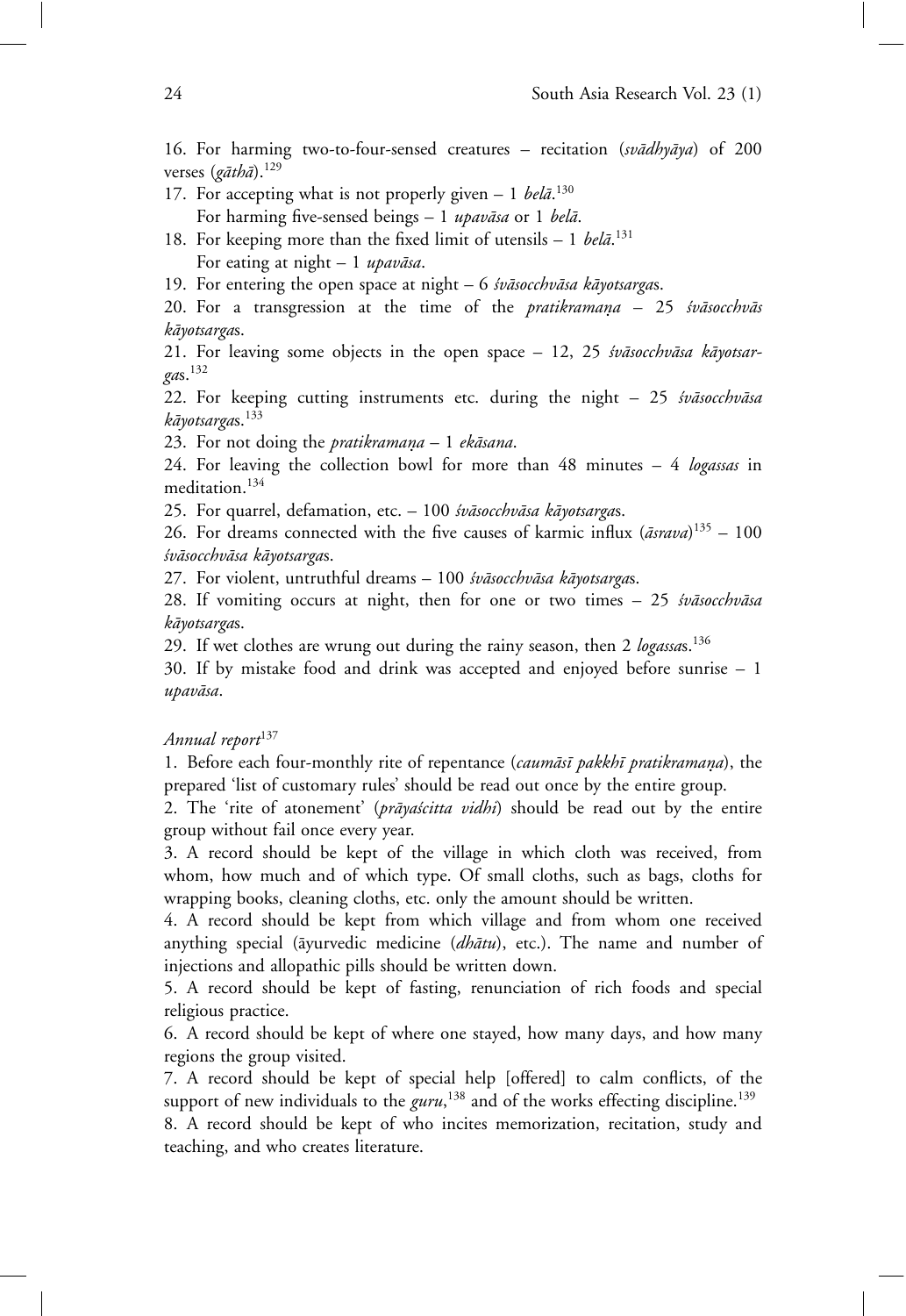9. It should be written down if by mistake borrowed objects (book, seat, high seat, medicine, mortar, knife, scissors, etc.) were not given back to the owner.

10. It should be written down if glasses were accepted during the work of water procurement (lit. 'thermos bottle work').<sup>140</sup>

# *Cleaning of clothes*

1. Normally clothes should be washed once every week. In the hot season, in April–July, in can be done after five days.

2. If one travels one night or day by train or bus, then one dress can be washed, and if the journey is continuous, then one dress can be washed after two days.

3. Washing clothes can be done one day earlier, if required, but next time it should be done in the previous order.

4. After arrival at a certain place, if one wishes, either one undercloth may be washed or one dress, [but] one should count it on the washing day.

5. During journeys by foot the interval of washing clothes will remain weekly.

# *Food*

1. During meals, one should share by distributing portions.

2. To a new initiate a share of [leftover] food $141$  should not be given for up to four months.

3. Until one has not reached a condition to share food with others, due to fever or typhoid, nothing will be given.

4. If during the abstention from wholesome food, or the renunciation of some edible thing, or [during a partial fast] some use [of food] continues, then one will continue to get an equal share (the only exception is the practice of giving up  $salt)$ .<sup>142</sup>

5. If one completely refuses to take food, one will not be given a share; but if one becomes a sharer of even one thing, an equal share will be given out.<sup>143</sup>

6. If seasonal [fruits], pomegranate, $144$  orange, grape or the juice collected from them was accepted and if at midday or evening coffee or tea was taken, then five rich foods should be avoided.

7. If juice of a watermelon,  $145$  syrup of wood-apples, [or] juice collected from tomatoes was accepted, then one should avoid three rich foods.<sup>146</sup>

*'Service'*<sup>147</sup>

1. If one has to go by early morning train, then one should take one's proper turn [of service] the previous day. If one is going by evening train, then (after the meal of the second quarter of the day) [one should still do] evening service.

2. If one arrives at a certain place before twelve o'clock in the night, then one shall carry out the proper sequence of turns, and will do service once [during the next day].<sup>148</sup>

3. If two groups arrive in one town, then the group which arrives first should perform service to the second group.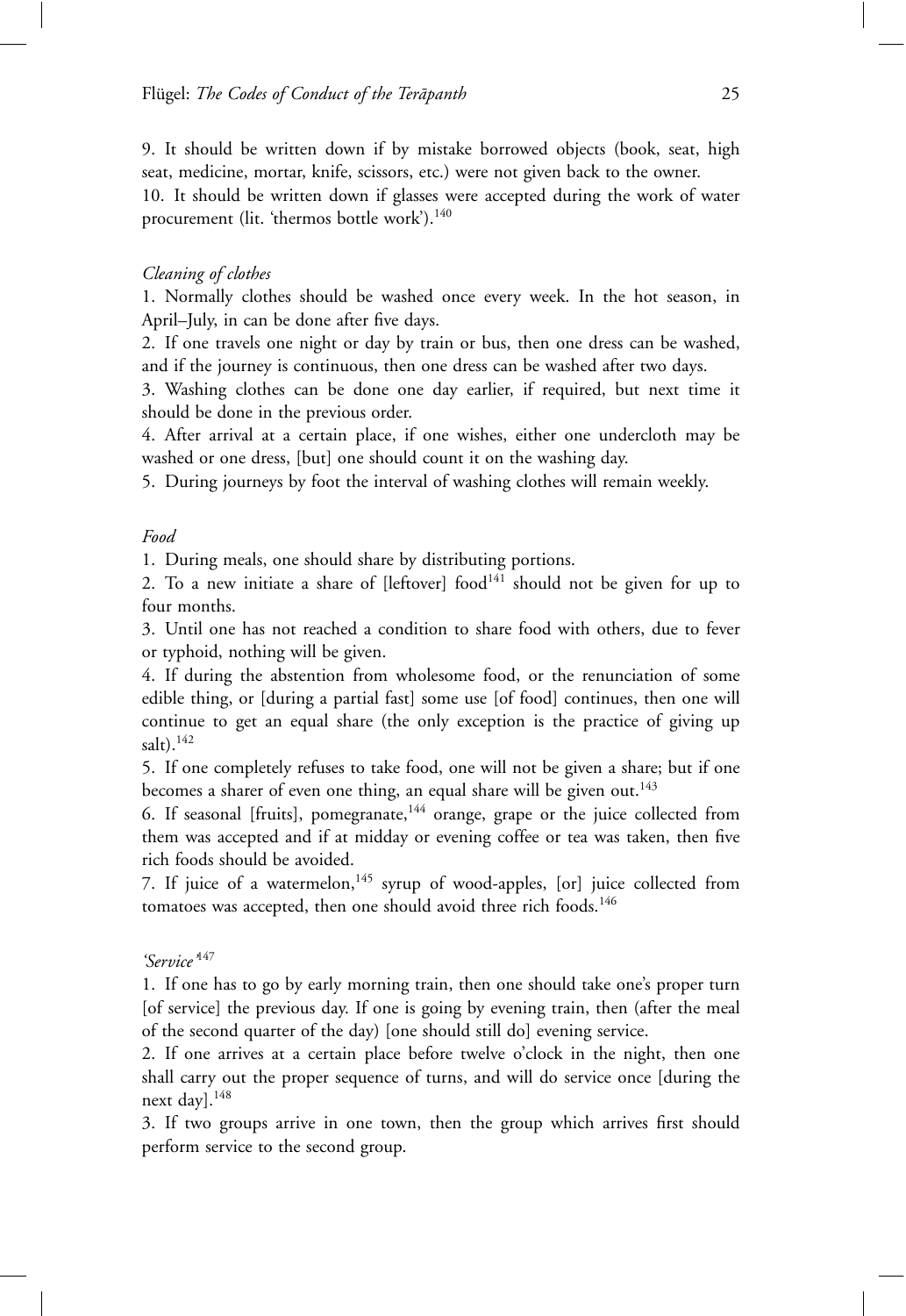4. During an ongoing journey, service should be performed once [to an arriving party], and if one stays somewhere permanently, then one full day service should be performed for an arriving group.

5. If someone arrives in Lādnūm (or a place of collective residence away from home) after two and a half months, then one day service should be performed.<sup>149</sup>

6. Within three days of coming back, you will take your turn in the sequence of turns.

## *Method of atonement for the laity*

1. If thorns are extracted during the *sāmāyika* – 25 *navkāra mantras*.

2. If raindrops fall [on a householder during the *sāmāyika*] – 1 *navkārsī*.

3. If the *sāmāyika* was too short or someone kept sitting [for too long]  $- 2$  or 3 *navk¯ars¯ı*s.

4. If the *sāmāyika* is broken - 1 *sāmāyika*.

5. If a 12-hour *pausadha* is broken – 3 *sāmāyikas*.

6. If an 18-hour *pausadha* is broken – 4 *sāmāyikas*.

7. If a 24-hour *pausadha* is broken – 5 sāmāyikas.

8. If water was drunk during *pausadha* - 1 *belā*.

9. If during a fast food, etc. is taken at night – 1-day fast or 1 month giving up sweets.

## The Text – Niyamāvalī

*arham*

#### *ac¯ ¯ ar-samhit¯* º *a:*

1. saman śrenī ke saman samanī par ādhyātmik anuśāsan ācārya kā rahegā. 2. saman *s¯adhuo ˙m ke aur saman¯*º*ı s¯adhviyo ˙m ke samrak* º º*san me ˙* º *m s¯adhan¯a kareg¯ı. 3. saman¯*º*ı* apnī niyojikā athvā nirdešikā ko sūcit kiye binā nivās sthān se bāhar nahīm jāyegī. 4. *saman aur sama* º *n¯*º*ı ke apne apne varga me ˙m ko¯ı ek parivartit r¯up se niyojak y¯a niyojik¯a niyukt hot¯ı raheg¯ı/raheg¯a. 5. saman¯*º*ı kah¯ı ˙m bh¯ı akel¯ı nah¯ı ˙m ja sakeg¯ı. 6. akel¯a saman bahin se akel¯* º *ı saman¯*º*ı se aur akel¯ı saman¯*º*ı akele saman y¯* º *a bh¯a¯ı se b¯atc¯ıt na kare ˙m. b¯atc¯ıt karn¯a ¯ava´syak ho to s¯at h¯ath tak ko¯ı t¯ısr¯a vyakti rahn¯a c¯ahie. t¯ıno ˙m me ˙m ko¯ı acak*º*su, bahr¯a, m¯uk aur nau var*º*s se kam avasth¯a k¯a na ho. 7. maulik ¯ac¯ar y¯a anu´s¯asan k¯a atikraman hone par sama* º *n aur sama* º *n¯*º*ı ¯ac¯arya y¯a ¯ac¯arya dv¯ar¯a nirdi*º*s*º*ta vyakti ke p¯as usk¯a pr¯aya´scitt kare˙ng¯ı/kare˙ng¯a. 8. saman ´* º *sren¯*º*ı me ˙m dik*º*sit hone ke b¯ad bh¯ı ko¯ı saman y¯* º *a saman¯*º*ı ¯ac¯ar aur anu´s¯asan k¯ı dr*ºº*s*º*ti se ayogya pram¯anit ke j¯* º *ae to use saman ´* º *sren¯*º*ı se prthak kiy¯* º *a j¯a sakeg¯a. 9. ke´s badh¯a kar nah¯ı ˙m rakhn¯a.* sāmānyataḥ varṣ meṁ do bār (bhādrav pad phālgun meṁ) keśāpanayan yā keś loc *kar¯an¯a. 10. bhojan bhik*º*s¯a vidhi se hog¯a. bhik*º*s¯a ¯amantrit aur an¯amantrit dono ˙m k¯ı j¯a sakt¯ı hai. 11. s¯am¯anyatah vastro ˙* º *m k¯ı sil¯a¯ı, p¯atro ˙m k¯ı ra˙ng¯a¯ı, sth¯an k¯ı saph¯a¯ı ¯adi k¯arya svayam karn¯* º *a. 12. patra vyavah¯ar nah¯ı ˙m karn¯a. 13. s¯am¯anyatah* º º*tel¯ıphon nah¯ı ˙m karn¯a. 14. s¯am¯anyatah a* º º*s*º*tam¯ı, caturda´s¯ı (´sukl¯a trayoda´s¯ı) ko ek¯asan, vigayvarjan y¯a upav¯as karn¯a. 15. s¯am¯anyatah r¯* º *atr¯ı me ˙m s¯adhuo ˙m ke sth¯an par nah¯ı ˙m* jānā. 16. nivās sthān se bāhar nikalte samay 'āvassahī' lautne samay 'nissahī' kā *prayog karn¯a. 17. pustake ˙m vastra ¯adi vividh upakarano ˙* º *m k¯a p¯ak*º*sik athv¯a m¯asik pratilekhan karn¯a.*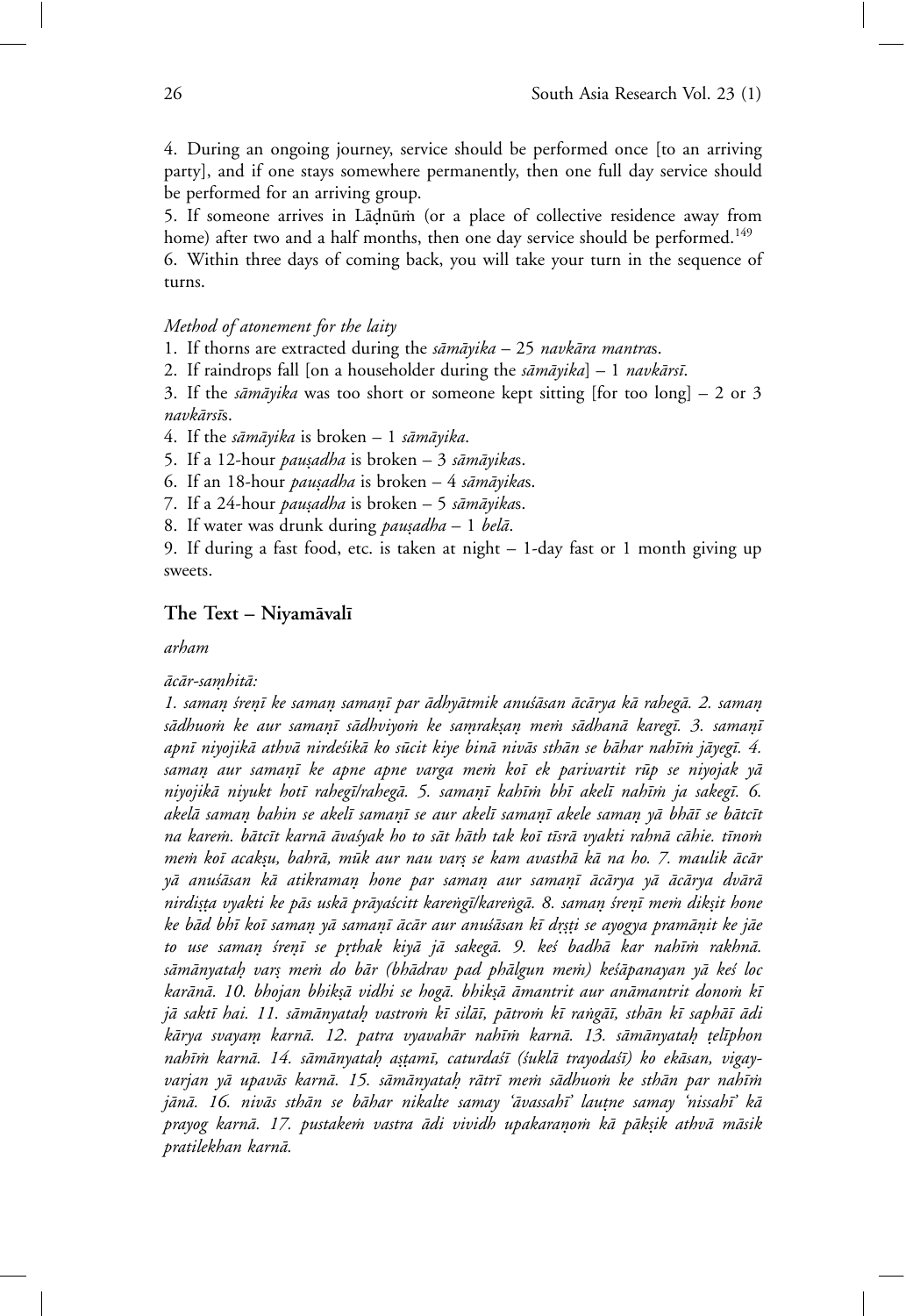## *dina-cary¯a:*

1. paścim rātrī mem lagbhag cār baje uthne kā abhyās karnā. 2. rātrī mem 9 yā 10 baje se pahle nahīm sonā. 3. bhojan ke bād ādhā ghantā viśrām kiyā jā saktā hai. 4. *pratikraman dhy¯* º *an ¯adi me ˙m kam se kam t¯ın ghan*ºº*te k¯a samay lag¯an¯a. 5. s¯am¯anyatah*º *aniv¯arya r¯up se yog¯asan k¯a abhy¯as karn¯a. 6. pratikraman arhat vandan¯* º *a ¯adi s¯amuhik r¯up se karn¯a. 7. pak*º*s me ˙m ek din s¯amuhik go*º*s*º*th¯ı rakhn¯a. jis me ˙m parasp¯arik vyavahār athvā anya samasyā ke bare mem cintan karnā. 8. paraspar pratidin abhiv¯adan aur p¯ak*º*sik k*º*sam¯a y¯acan¯a k¯a kram ban¯ae rakhn¯a. 9. s¯am¯anyatah a* º º*s*º*tam¯ı caturda´s¯ı va pakkh¯ı ko 45 minu*º*t k¯ı t¯ın k¯ayotsarg pratim¯a karn¯a (b¯ahar athv¯a ¯ac¯arya ´sr¯ı ke s¯anidhya me ˙m 1.5 ghan*ºº*t¯a karn¯a).*

## *vyavasth¯a s¯utra:*

1. pratyek kārya mem niyojikā kī svīkṛti lenā. jaise vastra-prakṣālan, bhikṣā pānī *s¯adhuo ˙m se b¯atc¯ıt ¯adi. 2. r¯atr¯ı me ˙m sone k¯a kram s¯am¯anyatah d¯* º *ık*º*s¯a pary¯ay se kiy¯a* jāe yā kabhī paścānupūrvī kram se kiyā jāe. 3. abhivādan svīkrti mem donom hāth *jor kar 'arham' ´* º *sabda k¯a prayog karn¯a. 4. v¯ar*º*sik vivaran likhit r¯* º *up me ˙m mary¯ad¯a mahotsav ke avsar par prastut karn¯a (au*º*sadh¯ı, c¯ay, k¯af¯ı, vastra, tapasya ¯adi). 5. s¯adhviyo ˙m samaniyo ˙* º *m me ˙m paraspar p¯adih¯* º *ariya vastuo ˙m k¯a vinimay pr¯ayah na rahe* º *(*º*tab, b¯al*º*t¯ı, k¯a ˙mp¯ı, d¯*º*ayr¯ı, pensil ¯adi vi´se*º*s apek*º*s¯a me ˙m j˜n¯at kie bin¯a na le ˙m). 6. navdik*º*sit k¯ı b¯ar¯ı k¯a kram ek mah¯ıne ke b¯ad ni´scit rahe. 7. vy¯akhy¯an ke samay sab ke lie suvidh¯a na ho to nirde´sik¯a y¯a jo vy¯akhy¯an de vah utne samay tak pa*º*t*º*t k¯a upayoga kar sakt¯ı hai. 8. anek sanyojik¯ao ˙m k¯ı upasthiti me ˙m s¯am¯anyatah d¯* º *ık*º*s¯a pary¯ay me ˙m je*º*s*º*th¯a sanyojik¯a vyavasth¯a k¯a d¯ayitva sambh¯aleg¯ı. vi´se*º*s sthiti k¯ı b¯at alag hai. 9. s¯am¯anyatah lif* º º*t k¯a prayog 3 mamzil tak na kare ˙* º *m. 10. var*ºº*s me ˙m 30 upav¯as karn¯a hai. 11. saman samanī keval jal ke sahāre tapasyā kare to pārne ke bād samuccay ah¯ ¯ ar lene ke dino ˙m k¯a kram is prak¯ar hai. tele ke p¯arne me ˙* º *m ek din ¯age jitne dino ˙m k¯ı tapasy¯a hog¯ı, us se ¯adhe din. ¯ayambil me ˙m 5 din k¯ı tapasy¯a me ˙m 1 din 8 din me ˙m 2 din ¯age pratyek c¯ar din me ˙m 1 din badh¯* º *ae. 12. tapasy¯a karne ke b¯ad p¯urn ´* º *sakti na ae tab tak sone k¯ ¯ ı ¯aj˜n¯a hai. 13. tivih¯ar tapasy¯a me ˙m 7 din b¯ad aur cauvih¯ar tapasy¯a me ˙m c¯ar din b¯ad (¯ach tath¯a ch¯ach ke ag¯ar se tapasy¯a 15 din b¯ad) samuccay ke k¯arya* va bhikṣā na karāī jāe aur pārṇā karne par jitne din samuccay kā āhār le unse ādhe *din tak samuccay ke k¯arya aur bhik*º*s¯a na kar¯a¯ı j¯ae. k¯arya me ˙m samuccay rahne ke* dinom kī samkhyā visam ho to ādhe din kā ek din samajhā jāe. jaise 10-10 din kī tapasyā mem pāmc din samuccay mem rahtā hai to tīn din tak us mem samuccay kā *k¯arya bh¯ı nah¯ı ˙m raheg¯a.*

#### *vastra:*

*1. kapr¯*º*a j¯a ˙mce tab grhastha ke h¯* º *ath se le ˙m. p¯adih¯* º *ariya vastra apne h¯ath se l¯ae, use bh¯ı j¯a ˙mce tab grhastha ke h¯* º *ath se le ˙m. 2. de*º *rh m¯* º *as tak kalpa se adhik vastra (kavac, lu˙nk¯ar, antar¯ıya, ´s¯al) rakhe j¯a sakte hai. 1.5 m¯ı*º*t¯ar kapr¯*º*a sard¯ı me ˙m atirikt rakh sakte hai ˙m. 3. khan*º*die ke lie jo kap* º *r¯*º*a rakhe ˙m use na pahne na orhe. ek m¯* º *ı*º*tar se adhik lamb¯a¯ı me ˙m na rakhe ˙m. 4. bahir vih¯ar me ˙m ¯un¯ı ´s¯al (alv¯an) ¯adi k¯ımat¯ı vastra, ca´sm¯a, spa˜nj kambal y¯a krtrim dh¯* º *ago ˙m v¯al¯a maphalar j¯a ˙mce to niyojik¯a ko m¯alum kare ˙m. 5. orhne bich¯* º *ane ke vastro ˙m ko nirdh¯arit s¯ım¯a se adhik nah¯ı ˙m rakhn¯a. nirdh¯arit s¯ım¯a is prak¯ar hai: uttariya 5, antar¯ıya 2, colak 3, kavac 2, ´s¯al 1, alv¯an 1, kambal 2, kholī 1, choțā colak 3, mukhvastra 2, mukhvastrikā 2, proñchan patt 1,*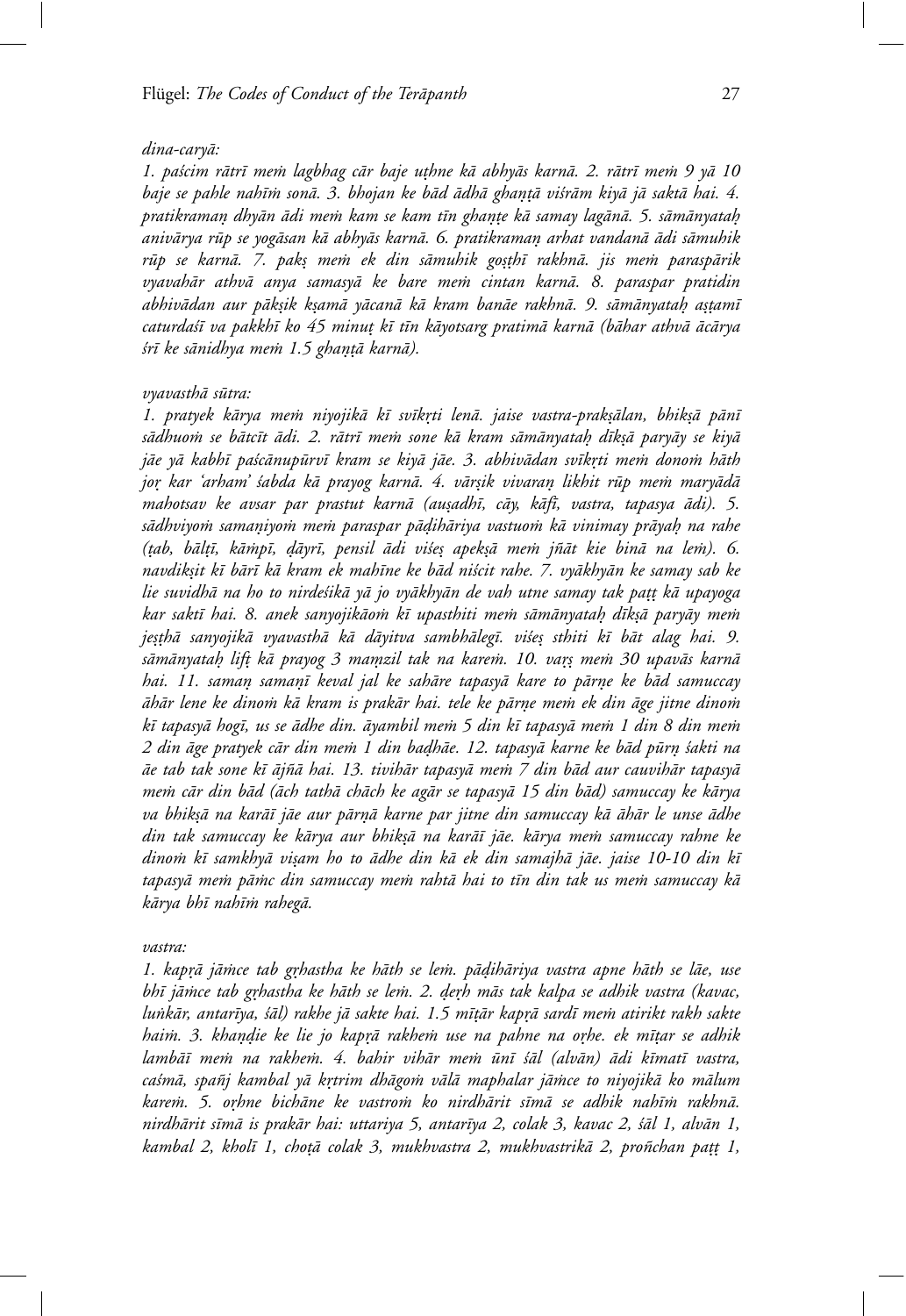*ca´sme 2, pain 2, do*º*t 2, bra´s 2. asvasth¯a ¯adi k¯ı sthiti me ˙m bh¯ı vastra k¯ı nirdh¯arit s¯ım¯a k¯a p¯alan aniv¯arya hai.*

#### *p¯atra:*

1. pātra tīn se adhik na rakhem. dhātu ke pātrom mem bhojan nahīm karnā. pātra *pl¯as*º*tik k¯a*º*th y¯a mi*º*t*º*t¯ı ke ho. 2. jhol¯ı, pall¯a ¯adi k¯a dhoy¯a hu¯a p¯an¯ı b¯al*º*t¯ı ¯adi me ˙m d¯*º*al¯a j¯ae to k¯arya p¯urn hote h¯* º *ı para*º*t*º*tha diy¯a j¯ae ˙m. 3. p¯adih¯* º *ariya bartano ˙m ko p¯audar ¯* º *adi* se acchī tarah dhokar vāpas saumpem. 4. yadi do samaņī jī yātrā par jāem to pāmc *p¯atra va ek jag rakh sakte hai ˙m. b¯al*º*t¯ı va ghad¯*º*a atirikt rakh sakte hai. grhastha ke* º *p¯atra apne k¯am me ˙m lekar nah¯ı ˙m lau*º*t¯a sakte. 5. p¯a ˙mc k¯ı sa˙nkhy¯a tak vastra prak*º*s¯alan ke lie c¯ar* º*tab aur do b¯al*º*t¯ı se adhik prayog nah¯ı ˙m karn¯a. yadi ¯ava´syakt¯a ho to atirikt* º*tab b¯al*º*t¯ı j¯a ˙mc sakte hai, kintu ve us¯ı din grhastha ko lau* º º*t¯an¯ı hog¯ı.*

### *bhik*º*s¯a:*

1. mirc kerī nīmbū ādi ko cīrkar namak mirc dālā jāe vah acār tīn din tak na lem. *py¯az ke alag* º*tukre na kiye-gaye ho to usk¯* º *a ac¯ar t¯ın din [ke] b¯ad bh¯ı na le ˙m. par us mem yadi ghrt-tail ādi dālkar acār kiyā gayā ho, [to] vah tīn din ke bād liyā jā saktā* hai. 2. seke hue mothie, dhu $m$ gārī, sogarī, phalī, sāṅgarī, kair, phogalā tathā bīj sahit *mirc na lem. 3. namak mirc lagāe hue dādim ke dān kerī kī kuttī (dhundā) na lem. 4. bin¯a ubl¯ı sabj¯ı k¯a r¯ayt¯a chamk¯a tath¯a py¯az k¯ı ca*º*tn¯ı na le ˙m. 5. ananta-k¯aya (py¯az,* adrak, gājar) ādi kā ras dūsrī cīz paryāpta mātrā mem mile binā na lem. 6. *s¯am¯anyatah hariy¯* º *al¯ı lagt¯ı ho vah¯a ˙m gocar¯ı na j¯ae. kintu a˙ngu*º*th¯a* º*tike jitn¯a m¯arg ho to j¯a sakte hai ˙m. 7. d¯udh ¯adh¯a kilo, ghrt y¯* º *a makkh¯an ¯adh¯a kalpa (lagbhag 25 gr¯am) se adhik pratidin na le ˙m. 8. s¯ıt¯aphal va bhu*º*t*º*t¯a (p¯ur¯a) len¯a ni*º*sedh.*

#### *au*º*sadh:*

somth lavang vastuem ausadh ke rūp mem apne hāth se lī jā saktī hai. anyathā nahīm. mardan ke nimitt tail ādi apne hāth se liyā jā saktā hai. miśrī batāsā gur *kh¯a ˙mr b¯* º *ur¯a ghrt d¯* º *udh dah¯ı ¯adi au*º*sadh ke r¯up me ˙m bh¯ı apne h¯ath se na le ˙m (vi´se*º*s* jānkārī ke lie padhe paramparā kī jor dhāl 7). murabbā (āmvalā ādi) tathā mevā *(b¯ad¯am ¯adi) h¯ath se na le ˙m, au*º*sadh ke r¯up me ˙m bh¯ı adhik l¯akar na mul¯ae ˙m. kis¯ı ek k*º*setra me ˙m rahte hue au*º*sadh l¯ae to s¯am¯anyatah jis ghar se l¯* º *ae us¯ı ghar me ˙m lau*º*t¯a¯ı j¯ae ˙m. vah au*º*sadh s*º*tor y¯a d¯*º*ak*º*tar k¯ı ho to use kis¯ı d¯usre grhastha ko bh¯* º *ı sau ˙mp¯ı j¯a sakt¯ı hai.*

#### *´sik*º*s¯a-s¯utra:*

*1. saman bahano ˙* º *m ko tath¯a saman¯*º*ı bh¯a¯ıyo ˙m ko vi´se*º*s ¯ade´s ke bin¯a vyaktigat na* parhāem. 2. sāmūhik kāryakramom ke atirikt rātrī mem vyaktigat rūp se saman *bahanom ko aur samanī bhāīyom ko na sikhāem, na sevā karāem, din mem bhī* sahagāmī saman-samanīyāṁ agragāmī kī ājñā lie binā sevā na karāeṁ. 3. saman *striyo ˙m se tath¯a saman¯*º*ı puru*º*s se s¯am¯anyatah r¯* º *atr¯ı ke samay kam se kam t¯ın h¯ath k¯ı d¯ur¯ı par bai*º*the ˙m. 4. grhastha ke kandhe ¯* º *adi k¯a spar´s na kare ˙m. 5. vastra ek¯anta me ˙m dhoe ˙m, tath¯a p¯an¯ı bh¯ı samyam p¯* º *urvak k¯am me ˙m le ˙m. 6. sthirv¯as y¯a lambe* pravās mem padihāriya bartan ādi jamce [jahīm se lie] hue ho to prasthān karte samay unhem svayam sthān par sambhalvākar prasthān karem. 7. grhastha ko devīdevtāom ke mantra tathā bhautik-siddhi ke lie kisī bhī mantra kā jap karnā na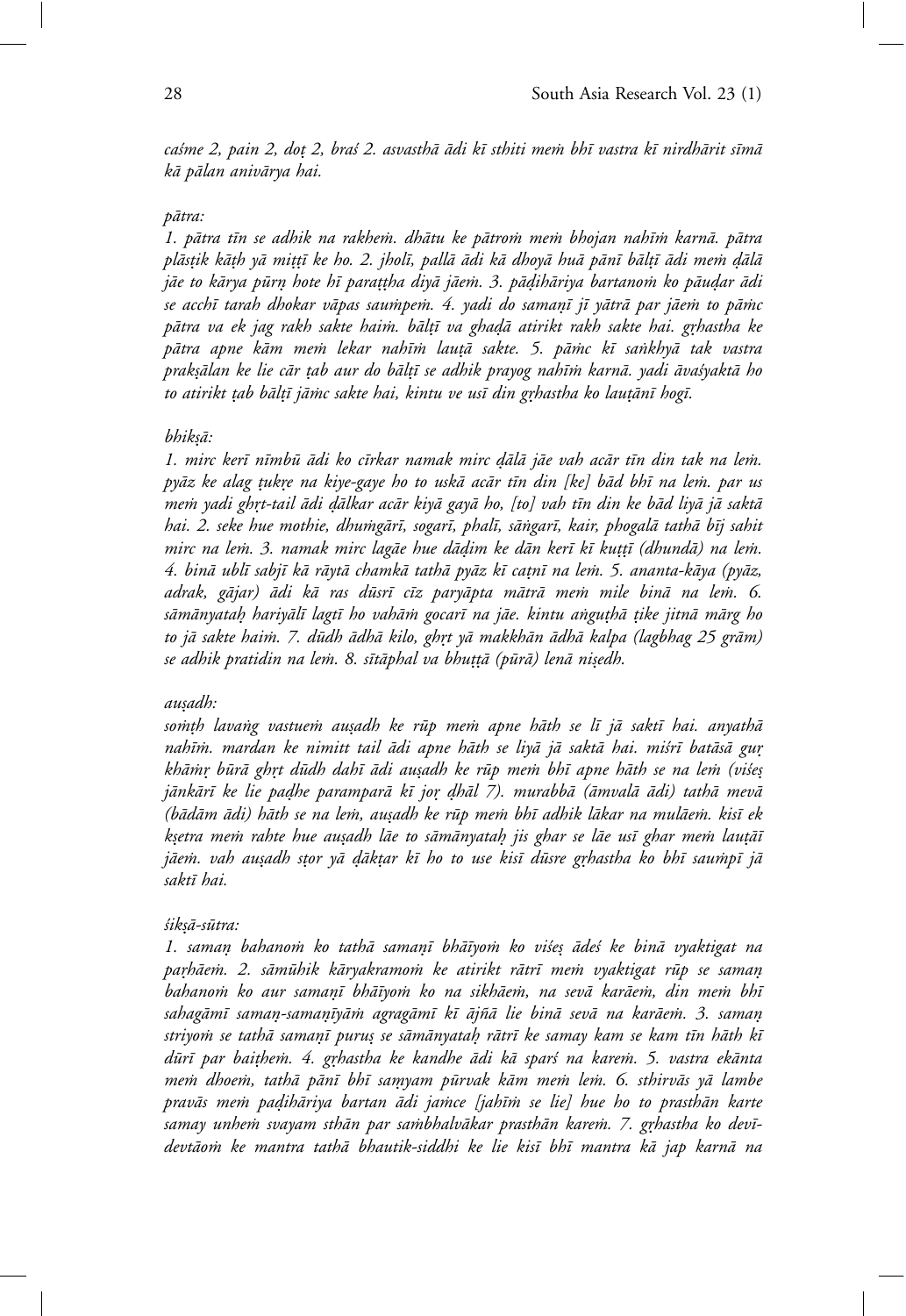*batāem. 8. grhastha ko kundalī tathā hastarekhā ke phalāphal na batāem. 9. dorā*, *yantra, mantra ¯adi na karv¯ae ˙m, na d¯usre sth¯an se ma˙ngav¯ae ˙m. agar apek*º*sit ho to likhit pr¯aya´scitta le ˙m. 10. pho*º*to ke lie kis¯ı ´sr¯avak y¯a pho*º*togr¯aphar ko preran¯*º*a na de ˙m. tath¯a vyaktigat pho*º*to p¯as me ˙m na rakhe ˙m. vyaktigat elbam, v¯ıdiyo ¯* º *adi ke lie bh¯ı* manā karem. 11. tī.vī. na dekhem. sanghīya kāryakram mātra jānkārī ke lie koī *grhastha dikh¯* º *ae to d¯usr¯ı b¯at hai. 12. ko¯ı grhastha bhajano ˙* º *m ¯adi k¯ı kaise*º*t bharn¯a c¯ahe to niyojik¯a y¯a nirde´sik¯a k¯ı j¯ank¯ar¯ı ke bin¯a ais¯a na kiy¯a j¯ae. 13. pustake ˙m, vastra*  $\bar{a}$ di petī mem bandkar lambe samay tak na rakhem. 14. pratidin sāmūhik rūp mem kāyotsarg pratimā kā prayog kiyā jāem, jis mem jap, dhyān, ādi kie jāem. 15. grhasthom ke sāmane bhāvāveś mem ākar abhadra śabdaom kā prayog tathā aśru-pāt *kare ˙m to ek din chav vigay* º*t¯ale aur likhit nivedan kare ˙m. 16. s¯am¯anyatah ra˙* º *ng¯ın ca´sme (dh¯up me ˙m jisk¯a ra˙ng badaln¯a hai) tath¯a bin¯a k¯aran dh¯* º *up ke ca´sme bh¯ı na rakhe ˙m. 17. keval dhatu k¯ı d¯*º*a ˙mr¯*º*ı v¯al¯a phrem na j¯a ˙mce ˙m. 18. bhik*º*s¯a me ˙m pl¯as*º*tik k¯ı* ek thailī se adhik kām mem na lem. 19. thailī mem laharkar use jholī se bāhar hāth *me ˙m na l¯ae. 20. uble hue py¯az, p¯an tath¯a p¯an ke b¯ıre [hare y¯* º *a sukhe] na le ˙m. 21. bin¯a uble hue hare si˙ngh¯are sacitt hote hai ˙* º *m atah unhe ˙* º *m na le ˙m. 22. bin¯a b¯ıj v¯ale a˙ng¯ur bh¯ı d¯*º*al¯ı sahit na le ˙m. 23. paike*º*t band namak bh¯ı acitt hue bin¯a na le ˙m. 24.* sāmānyatah bīmārī ke atirikt cāy, garam pānī ādi kahkar na karvānā. 25. rugņa *vyakti ke nimitt ¯a¯ı vastu k¯a s¯am¯anyatah d¯* º *usr¯a prayog na kare ˙m. 26. saman aur* º samaṇī vyaktigat jīvan mem adhik se adhik svāvalambī aur svānirbhar rahne kā *abhy¯as kare ˙m. 27. "gan me ˙* º *m rah¯u ˙m nird¯av ekallo" ¯ac¯arya bhik*º*su ke is n¯ıti-v¯akya ko* sāmne rakhkar saman aur samanī sāmudāyik jīvan jīte hue bhī kisī ko apnā banāne *k¯a prayatna nah¯ı ˙m kare˙nge. 28. svatah likhit d¯* º *ayr¯ı nah¯ı ˙m den¯a. 29. vyakti´s ghar¯*º*ı ¯adi nah¯ı ˙m j¯a ˙mcn¯a. 30. kis¯ı bh¯ı mumuk*º*su y¯a up¯asik¯a y¯a grhastha se apn¯* º *a vyaktigat k¯am sth¯ay¯ı prav¯as (l¯adn¯* º *u ˙m me ˙m) na karav¯ae ˙m (d¯ayar¯ı likhn¯a ¯adi). 31. bhik*º*s¯a ke lie v¯ahan k¯a prayog ni*º*siddha rakhe ˙m. p¯an¯ı ke p¯atrao ˙m ko khul¯a na rakhe ˙m aur yadi ve khulle ho to drsti ke sāmne ho. 32. saman-samanī kisī ko darían dene jāe to vahām par na bai*º*the. santh¯ar¯a, bar¯*º*ı tapasy¯a, vi´se*º*s sthiti ke atirikt.*

#### *pr¯aya´scitt vidhi:*

*vrato ˙m k¯ı ¯ar¯adhan¯a me ˙m j˜n¯at-aj˜n¯at me ˙m skhaln¯a hone par uske ´suddhikaran k¯* º *a* upāya hai – prāyaścitt. prāyaścitt ke kaī prakār hai $\dot{m}$  – yathā kāyotsarg, svādhyāy, dhyān, ekāsan, upavās, tap ādi. viśeṣ skhalnā kā prāyaścitt to yathāsambhāv ācārya ke *p¯as h¯ı liy¯a j¯at¯a hai. s¯adh¯aran pr¯* º *aya´scitt ke ka¯ı prak¯ar hai ˙m: 1. sacitt grahan karte par* º *– ek¯asan. 2. sacitt kh¯ane par – upav¯as. 3. r¯atri me ˙m kh¯adya pad¯artha va sarph – ma˜njan ¯adi rahne par ¯adh¯a ghan*ºº*t¯a khare kha* º *re – dhy¯* º *an y¯a sv¯adhy¯ay. 4. pain, painsil, y¯a s¯u¯ı kho j¯ane par 100 ´sv¯asocchv¯as k¯a k¯ayotsarg. 5. ghar¯*º*ı ¯adi k¯ımat¯ı vastu ke kho j¯ane par va tharmas, tharm¯am¯ı*º*tar, p¯atra ¯adi ke* º*t¯u*º*tne par ¯ayambil. 6. dinacary¯a* va rātricaryā kī āloyaņā – 25 *śvāsocchvās kā kāyotsarg. 7. sāmne yā paraspar bolne* par, āveś āne par 100 śvāsocchvās kā kāyotsarg. 8. ācār samhitā kā atikramaņ karne *par 25 ´sv¯asocchv¯as k¯a k¯ayotsarg. 9. asatya bh¯a*º*san karne par 25 ´* º *sv¯asocchv¯as k¯a* kāyotsarg. 10. calte samay bāt karne par 25 *švāsocchvās kā kāyotsarg. 11. din me*m *´sayan k¯ı s¯ım¯a k¯a atikraman karne par 100 ´* º *sv¯asocchv¯as k¯a k¯ayotsarg. 12. niyojik¯a ke anu´ ¯ s¯asan k¯a atikraman karne par 100 ´* º *sv¯asocchv¯as k¯a k¯ayotsarg. 13. ¯alocan¯a karne* par, gopanīyatā na rakhne par 100 gāthāom kā khare khare svādhyāy. 14. a'sru vimocan karne par 25 *švāsocchvās kā kāyotsarg. 15. pārnc sthāvarkāy kī virādhanā*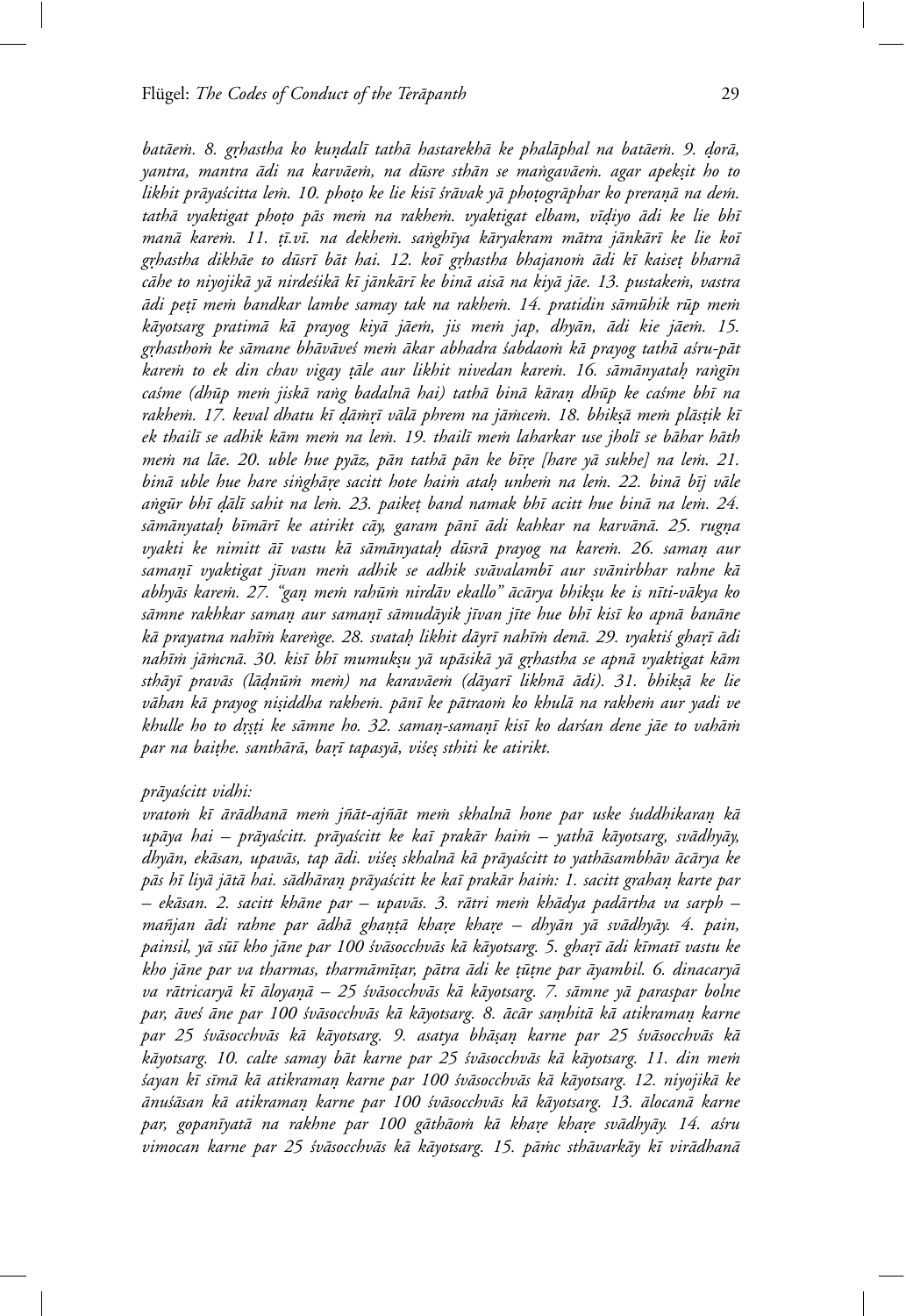hone par 100 śvāsocchvās kā kāyotsarg. 16. vikalendriya kī virādhanā hone par 200 gāthāo $\dot{m}$  kā svādhyāy. 17. adatta kā grahan karne par belā. pañcendriya kī virādhanā *hone par upav¯as y¯a bel¯a. 18. mary¯ad¯a se adhik upakaran rakhne par bel¯* º *a. r¯atri bhojan karne par upavās. 19. rātri mem khule ākās calne par 6 svāsocchvās kā k¯ayotsarg. 20. pratikraman k¯* º *a samay atikraman karne par 25 ´* º *sv¯asocchv¯as k¯a* kāyotsarg. 21. kisī vastu ke khule ākāś mem rahne par 12, 25 śvāsocchvās kā kāyotsarg. 22. *šastra ādi rātri mem rahne par 25 śvāsocchvās kā kāyotsarg. 23. pratikraman na karne par – ek¯* º *asan. 24. sam¯adhi p¯atra 48 mina*º*t se adhik rahne par* 4 logassa kā dhyān. 25. kalah, nindā ādi karne par 100 śvāsocchvās kā kāyotsarg. 26. pāmc āsrava sambandhi svapna āne par 100 śvāsocchvās kā kāyotsarg. 27. himsā, *asaty¯adi k¯a svapna ¯ane par 100 ´sv¯asocchv¯as k¯a k¯ayotsarg. 28. r¯atri me ˙m vaman ho* jāe, to ek do bār ke lie 25 śvāsocchvās kā kāyotsarg. 29. varṣā mem bhīge kapre nicore to 2 logassa. 30. sūryoday se pahle bhūl se āhār pānī jāmc le tathā bhog le – upavās.

#### *v¯ar*º*sik vivaran:* º

1. prastut 'maryādāvalī' pratyek caumāsī pakkhī se pahle ek bār sab milkar parhem. 2. 'prāyaścitt vidhi' varṣa mem ek bār [sab milkar] avaśya parhe. 3. vastra jis gāmv *mem, jis se, jitnā aur jis prakār kā jāmcem, uskī tālikā rakhem. jholī, pallā, luhaniyā adi cho ¯* º*te vastro ˙m k¯a keval parim¯an likhe ˙* º *m. 4. jis g¯a ˙mv se jisse jo vi´si*º*s*º*ta (dh¯atu ¯adi* kā) lī uskī tālikā rakhem. iñjekśan tathā elopathik goliyom ke nām tathā sankhyā likhem. 5. tapasyā, vigay-varjan tathā viśes sādhanā kī tālikā rakhem. 6. kahām kitne *din rahe ˙m aur kul kitne k*º*setro ˙m k¯ı y¯atr¯a hu¯ı, t¯alik¯a rakhe ˙m. 7. vi´se*º*s upak¯ar vigraha ´saman, naye vyaktiyo ˙m ko guru dh¯aran¯*º*a tath¯a ´s¯asan prabh¯avan¯a ke k¯aryo ˙m k¯ı t¯alik¯a* rakhem. 8. prerak samsmaran, svādhyāy, adhyayan, adhyāpan aur sāhitya racnā kī *t¯alik¯a rakhe ˙m. 9. padih¯* º *ariya (pustak, p¯a*º*t, b¯ajo*º*t, au*º*sadh, kharal, c¯ak¯u, kai˜nc¯ı, ¯adi)* vastu bhūl svāmī ko na dī gaī ho to likh kar rakhem. 10. tharmas kām mem le, *ca´sm¯a j¯a ˙mce to likh kar rakhe ˙m.*

### *vastra prak*º*s¯alan:*

*1. s¯am¯anyatah sapt¯* º *ah me ˙m ek din vastra prak*º*s¯alan kare ˙m. garm¯ı me ˙m vai´s¯akh, je*º*th, a¯*º*s¯arh me ˙* º *m p¯a ˙mc din ke b¯ad kar sakte hai ˙m. 2. ek r¯at y¯a din k¯ı* º*tren y¯a bas k¯ı y¯atr¯a* karem, to ek dres dho sakte haim, aur yadi yātrā nirantar ho, to do din bād ek dres dho sakte hai. 3. vastra prakṣālan apekṣā ho to ek din pahle kiyā jā saktā hai kintu aglī bār pūrv kram se karem. 4. niścit sthān par pahumcne ke bād cāhe ek utarīya dhoe yā ek dres dhoe, praksālan kā din usī ko ginā jāe. 5. pad yātrā mem vastra *prak*º*s¯alan k¯a kram s¯apt¯ahik h¯ı raheg¯a.*

#### *ah¯ ¯ ar:*

*1. ¯ah¯ar me ˙m p¯anti k¯a vibh¯ajan samvibh¯* º *ag p¯urvak kare ˙m. 2. nav d¯ık*º*sit ko ¯ah¯ar k¯ı* pānti cār mahīne tak na dī jāe. 3. bukhār va tāifāid mem jab tak sāmānya āhār kī *sthiti me ˙m na ¯ae tab tak nah¯ı ˙m d¯ı j¯aeg¯ı. 4. pathya-parhez me ˙m y¯a kis¯ı kh¯adhya vastu* ke tyāg ho yā koī prayog cal rahā ho to pānti barābar kī jāegī (sirf namak parihār ke prayog mem apavād hai). 5. āhār kā sarvathā nisedh karne par use pānti nahīm dī jāegī kintu ek bhī dravya mem – bhāgidār hone par samān pānti kī jāegī. 6. mausambī, nāraṅgī, anār, aṅgūr yā inkā ras samuccay se le tathā madhyāhna, sāyam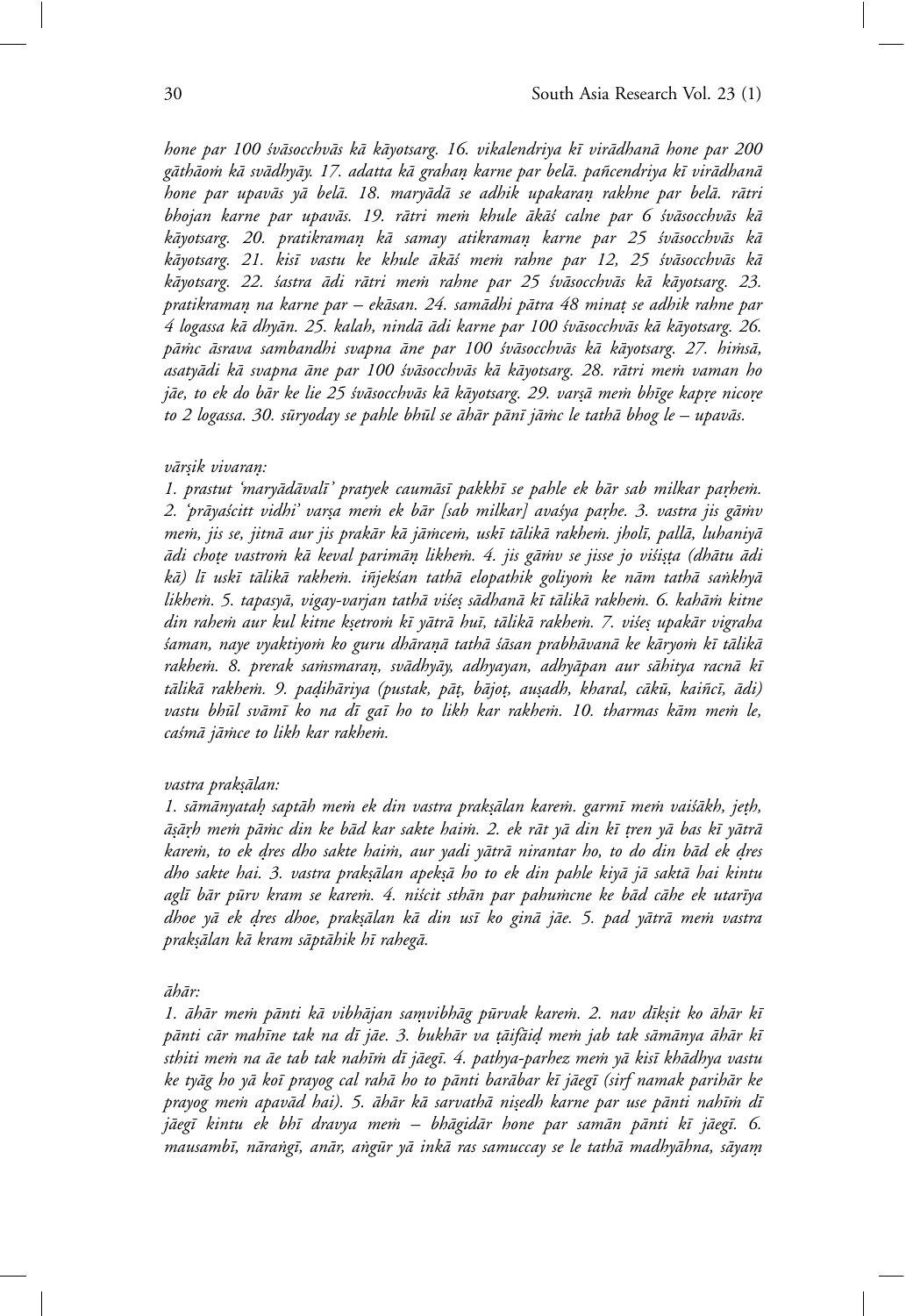*me ˙m k¯af¯ı, c¯ay le to p¯a ˙mc vigay* º*t¯ale ˙m. 7. mat¯ıre k¯a p¯an¯ı, bel k¯a ´sarbat,* º*tam¯a*º*tar k¯a ras samuccay se le to tīn vigay țālem.* 

### *'bhakti':*

1. prātah kālīn tren se yadi jāem to pahle din apnī bārī yathāvat calāem. yadi śām kī º*tren se j¯an¯a ho to (d¯usr¯ı prahar ke ¯ah¯ar ke b¯ad) ´s¯am k¯ı bhakti. 2. r¯atri ke b¯arah baje* se pahle yadi niścit sthān par pahumc jāe to bārī kā kram yathāvat calegā, ek samay kī bhakti kī jāegī. 3. ek *šahar mem yadi do grup pahumcte haim to pahle pahumcne* vālā grup dūsre varga kī bhakti karem. 4. cal yātrā mem ek samay kī bhakti karem aur yadi sthāyī rūp se kahīm par rahem to āne vāle varga kī ek din kī bhakti karem. *5. l¯adn¯* º *u ˙m me ˙m (athav¯a jah¯a ˙m s¯am¯uhik prav¯as ho) vadhyam [a* º *rh¯* º *a¯ı] mah¯ıne b¯ad* yadi koī pahumce to ek din kī bhakti karem. 6. tīn din ke bhītar vāpas ā jāe to bārī *ke kram me ˙m b¯ar¯ı caleg¯ı.*

## *´sr¯avak k¯ı pr¯aya´scitt vidhi:*

*1. s¯am¯ayik me ˙m k¯an*ºº*t¯a nik¯ale – 25 navk¯ar. 2. var*º*s¯a k¯ı b¯unde lag j¯ae – 1 navk¯ars¯ı. 3. s¯am¯ayik kam p¯ar le y¯a bai*º*th¯a rahe ˙m – 2 y¯a 3 navk¯ars¯ı. 4. s¯am¯ayik bha˙ng ho j¯ae – 1 s¯am¯ayik. 5. pau*º*sadh cau-prah¯ar¯ı bha˙ng ho j¯ae – 3 s¯am¯ayik. 6. pau*º*sadh chav-prah¯ar¯ı bha˙ng ho j¯ae – 4 s¯am¯ayik. 7. pau*º*sadh a*º*s*º*ta-prah¯ar¯ı bha˙ng ho j¯ae – 5 s¯am¯ayik. 8. pau*º*sadh me ˙m p¯an¯ı p¯ı le ˙m – 1 bel¯a. 9. ty¯ag me ˙m r¯atr¯ı bhojan ¯adi kar le ˙m – 1 upav¯as yā 1 mās miṭhāī choṛnā*.

# **Appendix**

## *K¯ayotsarga Pratim¯a*

The *kāyotsarga pratimā* is a new obligatory form of insight meditation (*prekṣā dhyāna*), which was introduced by Ācārya Mahāprajña for the *saman/ī*s<sup>150</sup> in order to help them to 'pacify their emotions (*kasaya*)' through regular exercises of relaxation and meditation. *Sādhus* and *sādhvīs* are not obliged to practise this form of meditation, since they should have conquered their emotions already. Of the three meditation exercises per day which should be performed regularly by the saman/is on the eighth, fourteenth and fifteenth of every fortnight of the lunar calendar, one should be performed collectively by the members of a group. The times for meditation are not prescribed, but the collective *kāyotsarga pratimā* is usually performed early in the morning, before or after the *pratikramana*, and the individual meditations at noon and before or after the evening *pratikramana*. The *kāyotsarga pratimā* is commonly performed in the sitting or standing posture. Lying down, the third of the traditional *kāyotsarga* positions, is for obvious reasons prohibited (cf. Schubring, 1935: § 161). After the initial *kāyotsarga* resolution (cf.  $\bar{A}vS$  5.3), the group meditation is performed in three parts. Generally, but not necessarily, the group leader announces the beginning of each section by reciting its Prakrit opening verse: (1) *aiyam padikkamāmi*, I repent my past mistakes; (2) *padipunnam samvaremi*, I restrain myself at present; (3) anāgayam paccakkhāmi, I renounce my future mistakes. After reciting the section title of the first part, the group leader (or another ascetic) announces for instance, 'We reflect now on anger committed during the last \_\_ days'. Every *saman/ī* then meditates silently for two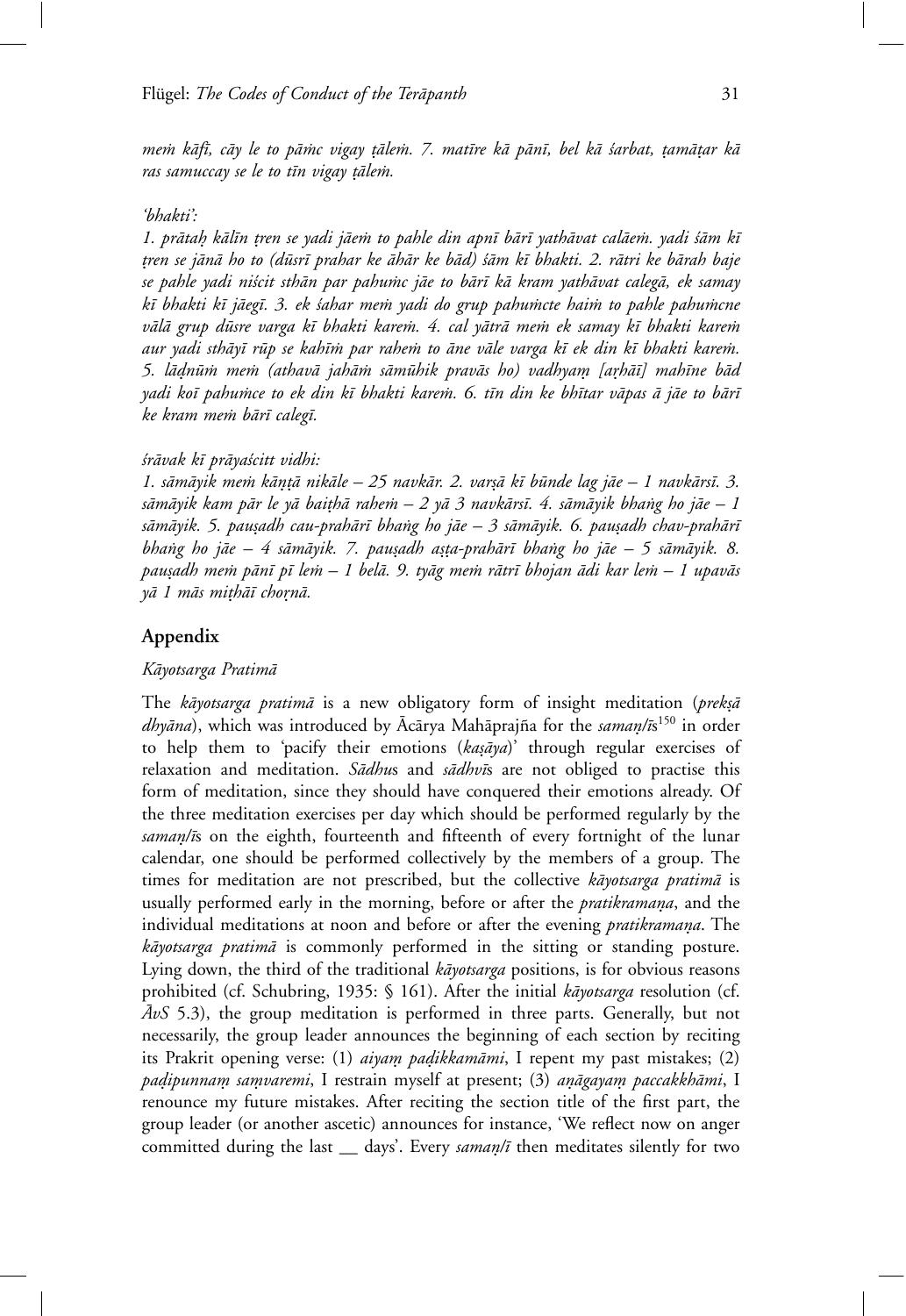to three minutes on this subject. During the thematically focused meditation, which may or may not involve the repetition (*jap*) of the following verses composed by Ācārya Mahāprajña, concrete instances of anger may be recalled and repented. The second part of the *kāyotsarga pratimā* focuses, in the same way, on the curtailment of anger, etc. in the present, and the third part on its renunciation in future, etc. Each of the three parts lasts about 12–26 minutes. The exercise ends with the meditative recitation of verses suggesting the progressive selfrealization of the soul. In essence, the ritual replicates key features of the *pratikramana*. In contrast to the *pratikramana*, however, the compulsory *kayotsarga* meditation is not merely a formulaic ritual, although the text of the ritual is fixed, but repents concrete mistakes.

### *K¯ayotsarga Pratim¯a*

Keep the body unmoving, relaxed and free from tension. Keep the spinal cord and neck straight. Give up your unrestrained desire. Keep your mind centred on the throat and create in the entire body a feeling of relaxation.

### *The aphorism of intention:*

'Making an additional effort, performing penance, performing purification, extracting evil from myself, I stand in the *kāyotsarga* in order to make an end to sinful acts.'<sup>151</sup>

#### *State of discrimination:*

Discriminate the heterogeneous and the essential qualities in order to understand your own nature. Practice reflection –

I am not anger. Anger is not my nature.

I am not pride. Pride is not my nature.

I am not deceit. Deceit is not my nature.

I am not greed. Greed is not my nature.

I am not fear. Fear is not my nature.

I am not grief. Grief is not my nature.

I am not hatred. Hatred is not my nature.

I am not desire. Desire is not my nature.

I am not falsehood. Falsehood is not my nature.

Practise controlled breathing after each experience. Reflect upon it yourself, with full alertness and concentration.

*State of abandoning the body:*

'I repent the past'

I repent for the things I have done in the past.

If I have been angry, then may all the evil of mind, speech and action have been done in vain.

If I have been proud, then may all the evil of mind, speech and action have been done in vain.

If I have been deceitful, then may all the evil of mind, speech and action have been done in vain.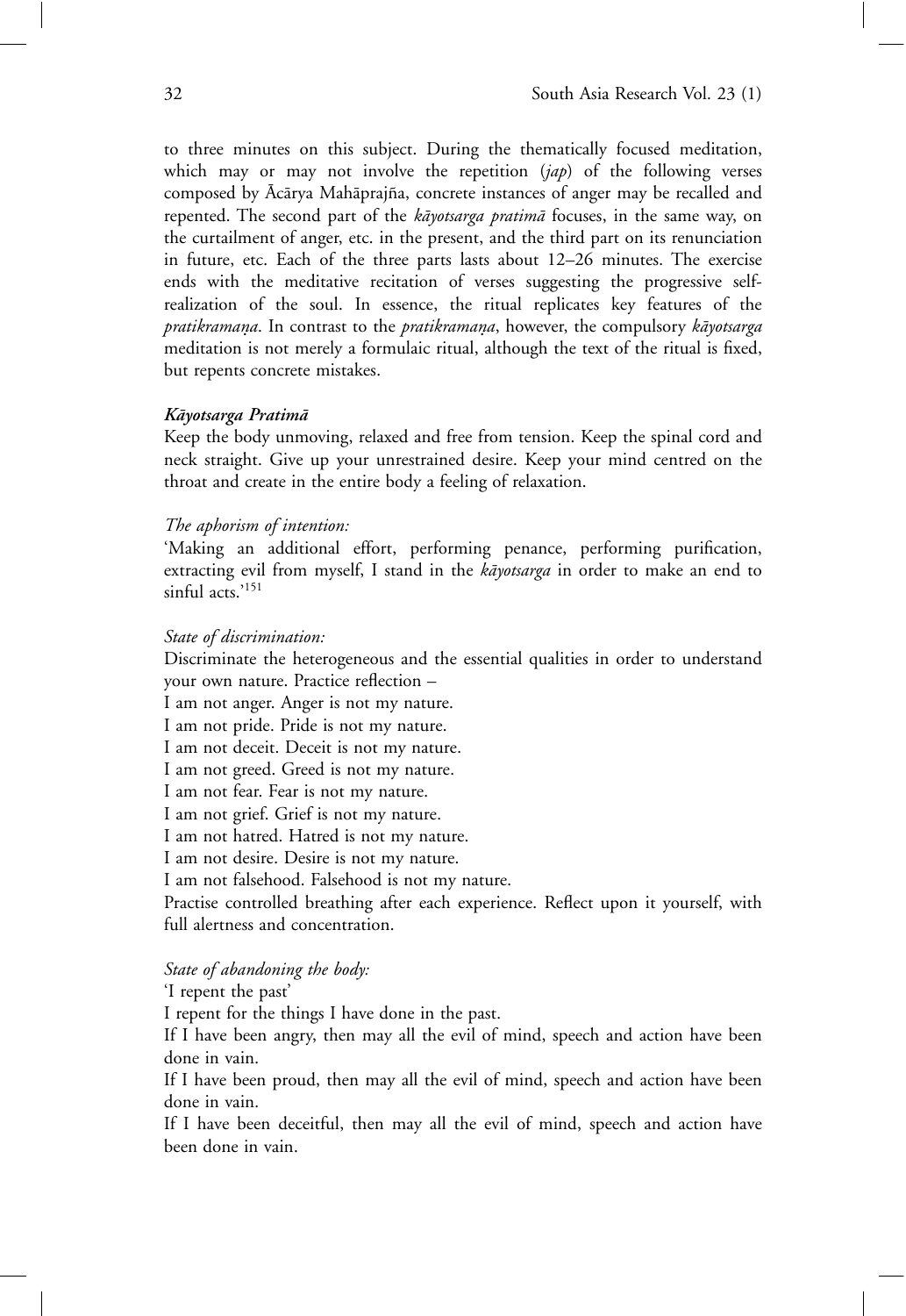If I have been greedy, then may all the evil of mind, speech and action have been done in vain.

If I have been fearful, then may all the evil of mind, speech and action have been done in vain.

If I have been aggrieved, then may all the evil of mind, speech and action have been done in vain.

If I have been hateful, then may all the evil of mind, speech and action have been done in vain.

If I have been desirous, then may all the evil of mind, speech and action have been done in vain.

If I have been dishonest, then may all the evil of mind, speech and action have been done in vain.

'I stop the present.'

I stop the flux of Karma at present. The feeling of forgiveness is developing. The feeling of softness is developing. The feeling of honesty is developing. The feeling of patience is developing. The feeling of fearlessness is developing. The feeling of bliss is developing. The feeling of friendship is developing. The feeling of forgiveness is developing. The feeling of chastity is developing.

'I renounce the future.' I renounce sinful acts in the future. I will not get angry. I will not get proud. I will not get deceitful. I will not get greedy. I will not get fearful. I will not get aggrieved. I will not get hateful. I will not get desirous. I will not get dishonest. Controlled breathing. The experience of one's true nature: I am full of consciousness. I feel that my understanding is waking up. I am full of bliss – my mental health is developing. I am full of energy and power – my tolerance is growing.

# **The Text –** *K¯ayotsarga Pratim¯a*

*šārīr ko sthir, šithil va tanāvamukta kare. prstharajju aur gardan ko sīdhā rakhem. mam´sape'siyom ko dhīlā chor de. citt ko kanth par kendrit karem aur pūre 'sarīr mem ´sithilt¯a k¯a anubhav kare.*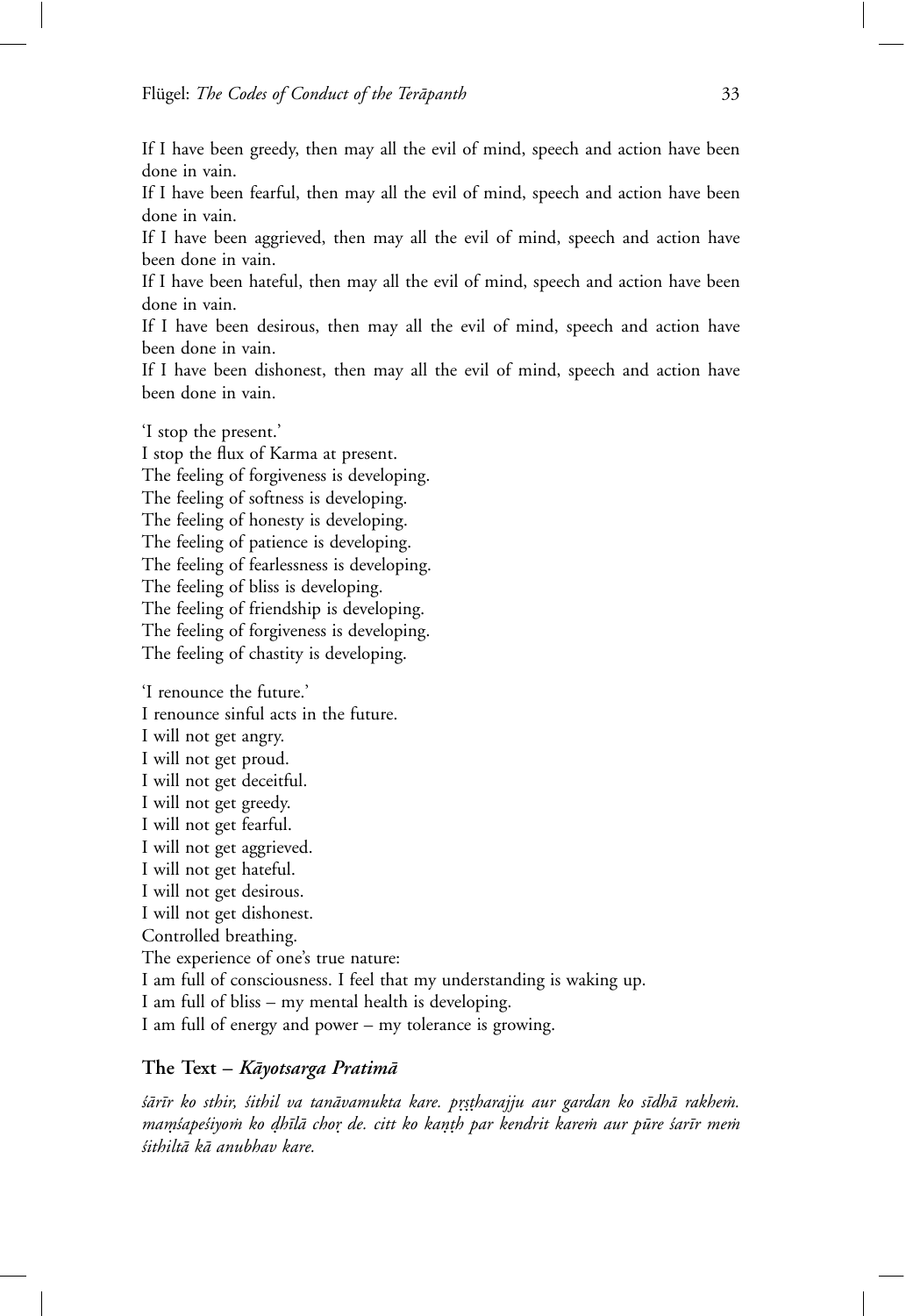#### *sa˙nkalpa s¯utra*

*'tassa uttar¯ı-karane*º *na*º *m p¯* º *ayacchitta-karane*º *na*º *m visoh¯* º *ı-karane*º *na*º *m visall¯* º *ı-karane*º *na*º *m*º *p¯av¯ana*º *m kamm¯* º *ana*º *m niggh¯* º *ayan-a* º º*t*º*th¯ae* º*th¯ami k¯ausaggam.'* º

#### *vivek pratim¯a*

*apne svar¯up ko j¯anne ke lie vij¯at¯ıya tattvo ˙m k¯a vivek kare. cintan kare – mai ˙m krodh nah¯ı ˙m h¯u ˙m. krodh mera svabh¯av nah¯ı ˙m hai. mai ˙m m¯an nah¯ı ˙m h¯u ˙m. m¯an mera svabh¯av nah¯ı hai ˙m. mai ˙m m¯ay¯a nah¯ı ˙m h¯u ˙m. m¯ay¯a mera svabh¯av nah¯ı ˙m hai. mai ˙m lobh nah¯ı ˙m h¯u ˙m. lobh mera svabh¯av nah¯ı ˙m hai. mai ˙m bhay nah¯ı ˙m h¯u ˙m. bhay mera svabh¯av nah¯ı ˙m hai. mai ˙m ´sok nah¯ı ˙m h¯u ˙m. ´sok mera svabh¯av nah¯ı ˙m hai. mai ˙m ghr*º*n¯*º*a nah¯ı ˙m h¯u ˙m. ghr*º*n¯*º*a mera svabh¯av nah¯ı ˙m hai. mai ˙m k¯am nah¯ı ˙m h¯u ˙m. k¯am mera svabh¯av nah¯ı ˙m hai. mai ˙m mithy¯atva nah¯ı ˙m h¯u ˙m. mithy¯atva mera svabh¯av nah¯ı ˙m hai. pratyek anubhav ke pa´sc¯at sv¯as samyam k¯* º *a prayog kare ˙m. svayam ko bh¯* º *avit kare ˙m. p¯ur¯ı j¯agar¯ukt¯a ke s¯ath, ek¯agrat¯a ke s¯ath.*

#### *k¯ayotsarga pratim¯a*

*'a¯ıyam pa* º *dikkam¯* º *ami' mai ˙m at¯ıt k¯a pratikramana kart¯* º *ı h¯u ˙m. maim ne krodh kiyā ho to manasā, vācā, karmaņā tassa micchāmi dukkadam. maim ne mān kiyā ho to manasā, vācā, karmanā tassa micchāmi dukkadam. maim ne māyā kiyā ho to manasā, vācā, karmaņā tassa micchāmi dukkadam. maim ne lobh kiyā ho to manasā, vācā, karmaņā tassa micchāmi dukkadam. maim ne bhay kiyā ho to manasā, vācā, karmaņā tassa micchāmi dukkadam. maim ne śok kiyā ho to manasā, vācā, karmaņā tassa micchāmi dukkadam. maim ne ghrnā kiyā ho to manasā, vācā, karmaņā tassa micchāmi dukkadam. maim ne kām kiyā ho to manasā, vācā, karmaņā tassa micchāmi dukkadam. maim ne mithyātva kiyā ho to manasā, vācā, karmaņā tassa micchāmi dukkadam.* 

*'padipu* º *n*º*na*º *m sa* º *mvaremi' mai ˙* º *m vartam¯an k¯a samvar kart¯* º *ı h¯u ˙m. anubhav kare k*º*sam¯a k¯a vik¯as ho rah¯a hai. anubhav kare mrdut¯* º *a k¯a vik¯as ho rah¯a hai. anubhav kare rjut¯* º *a k¯a vik¯as ho rah¯a hai. anubhav kare santo*º*s k¯a vik¯as ho rah¯a hai. anubhav kare abhay k¯a vik¯as ho rah¯a hai. anubhav kare ¯anand k¯a vik¯as ho rah¯a hai. anubhav kare maitr¯ı k¯a vik¯as ho rah¯a hai. anubhav kare brahmacarya k¯a vik¯as ho rah¯a hai.*

*'an¯*º*agayam paccakkh¯* º *ami' mai ˙m bhavi*º*sya k¯a praty¯akhy¯an kart¯ı h¯u ˙m. mai ˙m krodh nah¯ı ˙m kar¯u˙ng¯ı. mai ˙m m¯an nah¯ı ˙m kar¯u˙ng¯ı. mai ˙m m¯ay¯a nah¯ı ˙m kar¯u˙ng¯ı. mai ˙m lobh nah¯ı ˙m kar¯u˙ng¯ı. mai ˙m bhay nah¯ı ˙m kar¯u˙ng¯ı.*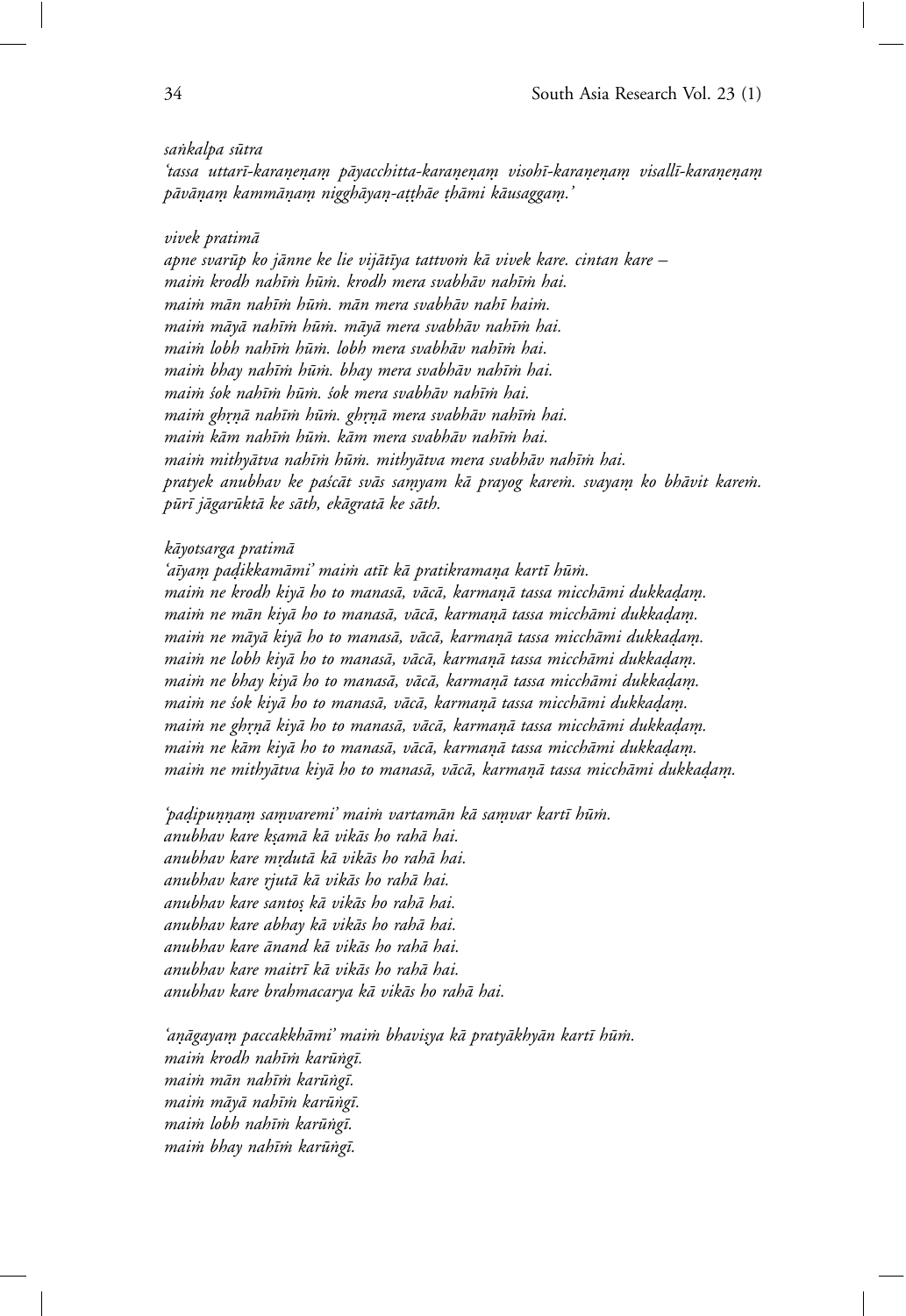*mai ˙m ´sok nah¯ı ˙m kar¯u˙ng¯ı. mai ˙m ghr*º*n¯*º*a nah¯ı ˙m kar¯u˙ng¯ı. mai ˙m k¯am nah¯ı ˙m kar¯u˙ng¯ı. mai ˙m mithy¯atva nah¯ı ˙m kar¯u˙ng¯ı. sv¯as samyam.* º

*svar¯up k¯a anubhav – maim caitanyamay hūm. anubhav karem merī prajñā jāg rahī hai.* maim ānandamay hūm – merī mānsik svāsthya vikasit ho rahā hai. *mai ˙m ´sakti sampann h¯u ˙m – mer¯ı sahi*º*snut¯* º *a barh rah¯* º *ı hai.*

### **Notes**

- 1 I wish to thank Samanī Pratibhāprajñā, Samanī Rjuprajñā, Mumukṣu Anita and Samanī Caritraprajñā, who explained to me the *Niyamāvalī* of the *saman/īs* in August– October 2001. I am also indebted to Adelheid Mette and Lalita Du Perron for their valuable comments on earlier drafts of this article, and to Saman Sthitiprajñā, who introduced me to Ācārya Tulsī in 1992.
- 2 The pioneers in this field were Weber, Jacobi, Leumann and Schubring. For further references see the text editions and translations cited in this article.
- 3 Today, there are eight to ten schools (depending on definitional criteria) and some 57 independently organized mendicant orders in the Svetambara tradition. The Digambara ascetics are currently not organized into tightly regulated mendicant orders  $(see Flügel, in press b).$
- 4 With the exception of certain technical terms at their first occurrence, I have not transliterated the inherent Sanskrit vowel 'a' in roman script, in accordance with the conventions established by McGregor, 1993: xi.
- 5 For a general analysis of the structure and the function of rules in the Terapanth mendicant order see Flügel, 1994: 107-45.
- 6 A translation of the *Maryādāvalī* of the monks is currently in preparation by the author.
- 7 For the history, doctrine and organization of the Terāpanth see Sharma 1991, Flügel, 1994, 1995–96, 2000. The Terāpanth split from the aniconic Dhannā Dharmadāsa Sthānakavāsī tradition in Rājasthān in 1760 under the leadership of Muni Bhīkhan (1726–1803). Bhīkhan disagreed with the Sthānakavāsī *ācārya* Raghunāth (1710–90) over the issue of the religious value of charity and compassionate help and advocated strict ascetic practice as the only path to salvation. In the late 19th century Acarya Jayācārya (1803–81) established the present stronghold of the Terāpanth in the kingdom of Bīkāner where it remains the dominant aniconic Jain tradition to date. Until the reign of Ācārya Tulsī, the influence of the Terāpanth was largely confined to Rājasthān. Tulsī was a modernizer who, under the impact of the Indian independence in 1947, changed the inward-looking orientation of the order and promoted (Terāpanth) Jain moral values for the transformation of the world. He initiated social and monastic reforms and widened the geographical sphere of influence of the Terāpanth to India as a whole and Nepal. In 1980, he created a new category of Terāpanth Jain mendicants for the purpose of the Terāpanth mission in the subcontinent and abroad.
- 8 'The aim of establishing this new category of ascetics was not merely to help and facilitate the spread of Jainism abroad but it was also felt that it would open up new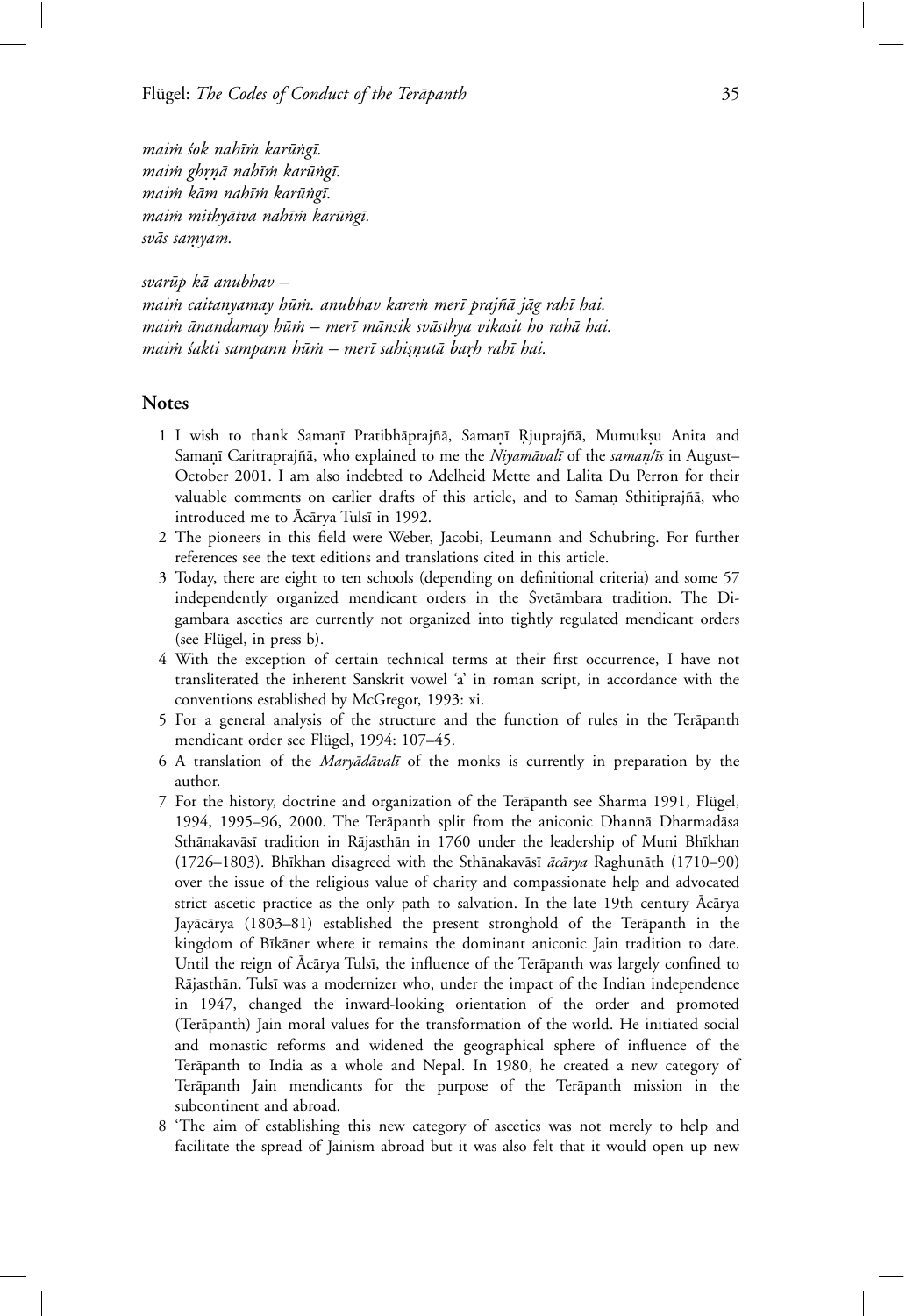avenues of work since the Samans and Samanis would not have to observe the vow of travelling on foot. Their mobility would result in the rapid expansion of constructive projects' (Mahāprajña, 1987: 37).

- 9 Acarya Tulsī's *anuvrata*s are newly composed 'non-religious' small vows for specific spheres of application which supplement the rather general traditional Jain *anuvratas* º which are formally identical with the *mahāvrata*s and rarely practised by Jain laity.
- 10 The Terāpanth distinguishes between religious (dharmik) values of world renunciation and moral (*naitik*) values of world transformation. For details on its programmes for the moral upliftment of mankind see the relevant publications of Ācārya Mahāprajña.
- 11 The meaning of the word *saman* has been explained by Tulsī (1990: 8): 'There is a word *Samana* in the Prakrit language. Its Sanskrit form *Sramana* has three meanings: 1. One who exerts himself or has diligence (*Srama*). 2. One who is calm and maintains equanimity (*Sama*). 3. One who treats every one equally (*Sama*). The *Sramana* culture is grounded in these three main principles namely, exertion, equanimity and equality'. In this article I will call the *samans* 'novices' and the *mumuk*º*su*s 'neophytes'.
- 12 The code of conduct of the *mumuksus* is more severe than the *anuvratas* for laity and does not include any reference to the religious duties of a Jain householder, such as gift-giving: 'The aims of the *mumuk yus* are: 1. Pure mind or release from passions. 2. Introduction into religious practice by the *samans* or *munis*. 3. To balance education with religious practice. PSS legislation: Entry qualifications: 1. Emotionally felt desire for the attainment of salvation. 2. Letter of consent of the relatives. Code of conduct of the *mumuksus*: 1. To develop non-violence mentally and ideologically. 2. Not to tell lies. 3. Not to take things not given. 4. To observe celibacy. 5. To develop selfless sentiments. 6. To develop genuineness and fearfulness of sin. There are some vows worth knowing not only for external discipline but also for the development of selfdiscipline: 1. Not to be angry, to develop tolerance. 2. Not to have pride, deceptiveness, and licentiousness. 3. Not to waste time with futile amusements. 4. Not to squander time with gossip and sleep. 5. Joyfully to admit mistakes. For the development of religious devotion it is mandatory to practice every day *sāmāyik*, *navkārsī, arhat vandanā, dhyān-yogāsan*, to study three hundred religious verses, to write a diary, and also to practice self-contemplation.' In the Hindī original: *mumuksu ke dhyey hai ˙m: 1. cit ´suddhi y¯a ka*º*s¯aya mukti. 2. saman y¯* º *a muni bh¯umik¯a k¯ı s¯adhan¯a. 3. ´sik*º*s¯a aur s¯adhan¯a k¯a santulan. – param¯arthik ´s¯ık*º*san sa* º *msth¯* º *a k¯a vidh¯an: prave´s yogyat¯a:* 1. mumukṣā bhāv. 2. abhibhāvakom kā svīkrti patra. – mumukṣu ācār-samhitā: 1. *m¯anasik evam vaic¯* º *arik ahi ˙ms¯a k¯a vik¯as. 2. asatya sambh¯a*º*san nah¯* º *ı ˙m karn¯a. 3. adatt* vastu grahan nahīm karnā. 4. brahmacārya kā pālan karnā. 5. nirmamatva bhāvanā kā vikās karnā. 6. pāpabhīrutā tathā prāmāniktā kā vikās. – yahām keval bāhyānuśāsan hī nahīm, ātmānuśāsan ke vikās hetu bhī kuch ek habandu jñātavya haim: 1. krodh nahīm *karn¯a, sahi*º*snut¯* º *a k¯a vik¯as karn¯a. 2. abhim¯an, chal, ucchr˙*º*nkhalat¯a nah¯ı ˙m karn¯a. 3. h¯asya*kutūhal mem vyartha samay nahīm gamvānā. 4. atinidrā va dantakathā mem samay kā *apavyay nah¯ı ˙m karn¯a. 5. apn¯ı tru*º*ti sahar*º*s sv¯ık¯ar kar len¯a. s¯adhan¯a-vik¯as hetu pratidin,* sāmāyik, navkārsī, arhat vandanā, dhyān-yogāsan, tin sau gāthāom kā svādhyāy karnā, dāyrī likhnā evam ātmacintan karnā anivārya hai (Mahāśraman Muditkumār, via letter from J.C. Jain, 20 April 1996).
- 13 In 2001, the Terāpanth had 144 *sādhus*, 534 *sādhvīs*, 4 *samans* and 83 *samanīs*. In 1992 it had 60 *mumukṣu* sisters, 10 *upāsikās* and the occasional upāsaka (I have no later figures for these categories).
- 14 Compare the situation represented by the diagram in Flügel, 1995–96: 131.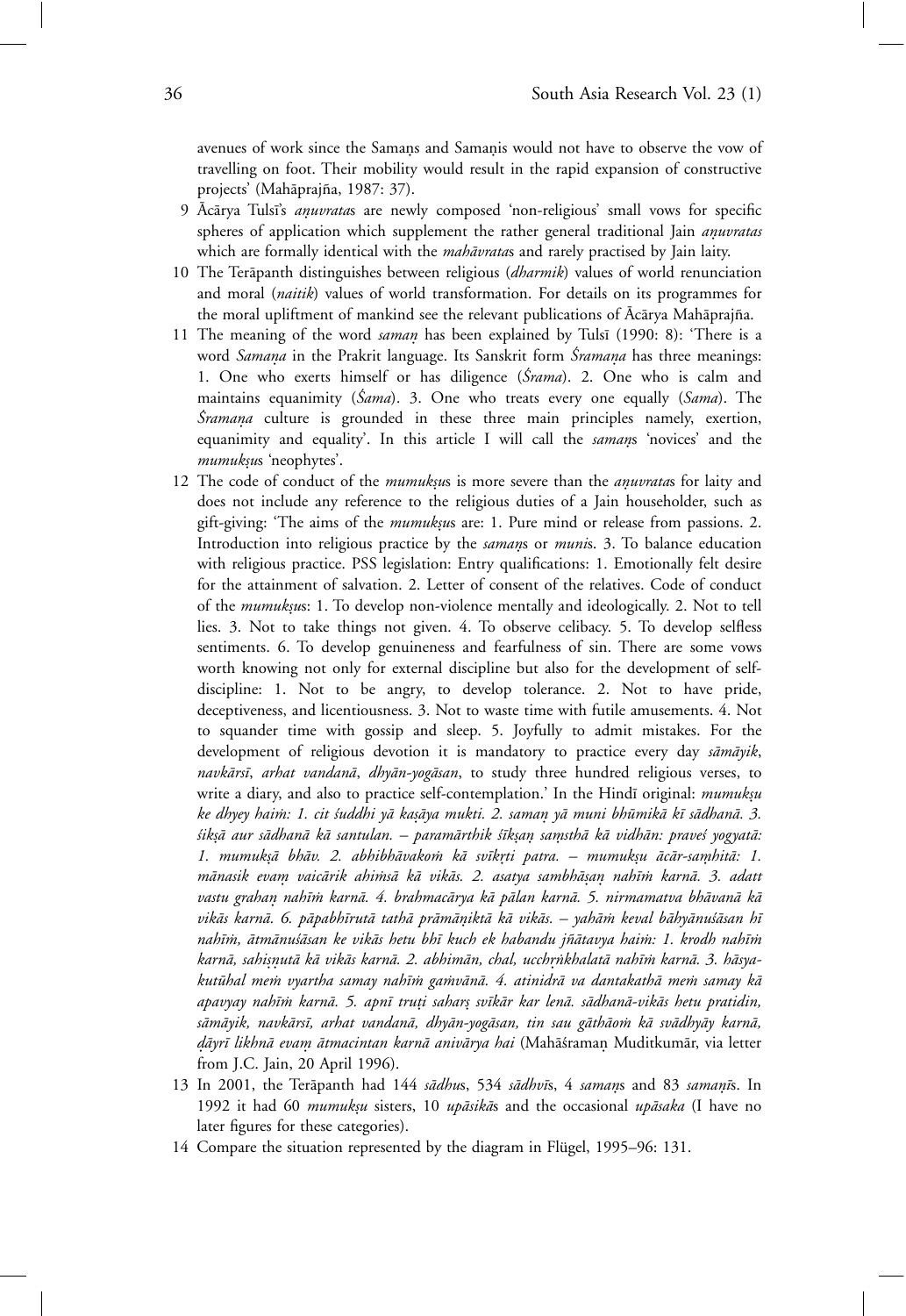- 15 Even a rarely performed initiation ritual for Terapanth laity (śrāvaka dīkṣā) has been designed. The status of a 'Jain layperson' is either acquired by birth or/and by a informally performed vow of allegiance to the  $\bar{a}c\bar{a}rya$  in his presence. Since the laity do not form an exclusively organized group, there are in practice no formal membership criteria (though vegetarianism is taken for granted).
- 16 The first two involve little more than signing the respective rules and regulations. The principal initiatory stages are indicated by double lines in the chart.
- 17 This applies to unmarried girls, not to widows and older women.
- 18 Generally, Jain mendicants must renounce the world for life. There is no turning back, since the lay community will not accept them again. In practice, only men have made use of the possibility of temporary renunciation so far. Young women find it embarrassing to return to their families with short hair after their period of temporary renunciation (the shaving of the head is required at the initiation).
- 19 samana sāmāiya-suttam: *karemi bhamte! s¯* º *am¯aiyam s¯* º *avajjam joga* º *m paccakkh¯* º *ami – uvasampajj¯* º *ami na*º *m cauvviha* º *m sama* º *na-dhamma* º *m –* º  $k$ *hamtim, maddavam, ajjavam, lāghavam. vajjayāmi nam cauvviham ajjhattha-dosam* – *koham, m¯* º *ana*º *m, m¯* º *ayam, loha* º *m.* º *uvasampajjāmi nam pamcaviham samana-veramanam.* – *p¯an¯*º*aiv¯ay¯ao veramana*º *m, mus¯* º *av¯ay¯ao veramana*º *m, adinn¯* º *ad¯an¯*º*ao veramana*º *m, mehu* º *n¯*º*ao veramana*º *m, pariggah¯* º *ao veramana*º *m.* º *uvasampajj¯* º *ami na*º *m tiviha* º *m sama* º *na-a* º *nus¯* º *asana*º *m –* º *mana-a* º *nus¯* º *asana*º *m, vaya-a* º *nus¯* º *asana*º *m, k¯* º *aya-anus¯* º *asana*º *m.* º *uvasampajj¯* º *ami na*º *m sama* º *na-s¯* º *ılam –* º  $s$ antam sahavāsam.  $v$ *ajjayāmi nam cauvviham pāvam –*  $k$ alaham, abbhakkhānam, pesunnam, paraparivādam. *uvasampajj¯* º *ami na*º *m pa* º *mcaviha* º *m sama* º *na-vivega* º *m –* º gamana-vivegam, bhāsā-vivegam, bhoyana-vivegam, *uvagarana-vivega* º *m, ussagga-vivega* º *m.* º *uvasampajj¯* º *ami na*º *m cauvviha* º *m sama* º *na-s¯* º *ahana*º *m –* º *sajjh¯ayam, jh¯* º *ana*º *m, a* º *nuppeha* º *m,* º º*th¯ana*º *m.* º *uvasampajj¯* º *ami na*º *m suya-s¯* º *am¯aiyam –* º *k¯ale, vinae, bahu-m¯* º *ane, uvah¯* º *ane, tah¯* º *a a-ni*º *nhava* º *ne,* º *vamjana-, attha-, tad-ubhae, attha-viho nāna-m-āyāro. uvasampajj¯* º *ami na*º *m da* º *msa* º *na-s¯* º *am¯aiyam –* º *nissamkiya-, nikka* º *mkhiya-, nivvitigicch¯* º *a, a-m¯udhada-di* º º*t*º*th¯ı ya, uvavūha-, thirī-karane-, vacchalla-, pabhāvane attha.* jāvajjīvam eyam savvam uvasampajjāmi appasakkhiyam gurusakkhiyam. *aikkamana*º *m na karemi, na k¯* º *aravemi, karamta* º *m pi a* º *n*º*na*º *m na.* º *samanuj¯* º *an¯*º*ami. tassa bhamte! pa* º *dikkam¯* º *ami nimd¯* º *ami garih¯ami app¯ana*º *m vosir¯* º *ami* (Sanmatiprajñā, 1996: 49f.).
- 20 These ethical principles are the counterparts to the four passions (kasaya) anger, pride, deceit, greed. For their canonical origins see Schubring, 1935: § 174.
- 21 See DVS 4.11-15. The *saman/i*s accept the *mahāvrata*s in name, but not the specifications that are detailed in the DVS.
- 22 For these, so-called, three *guptis* see *Utt* 24.19–26 and *TS* 9.4.
- 23 The five *samitis* are treated in *Utt* 24.1–18.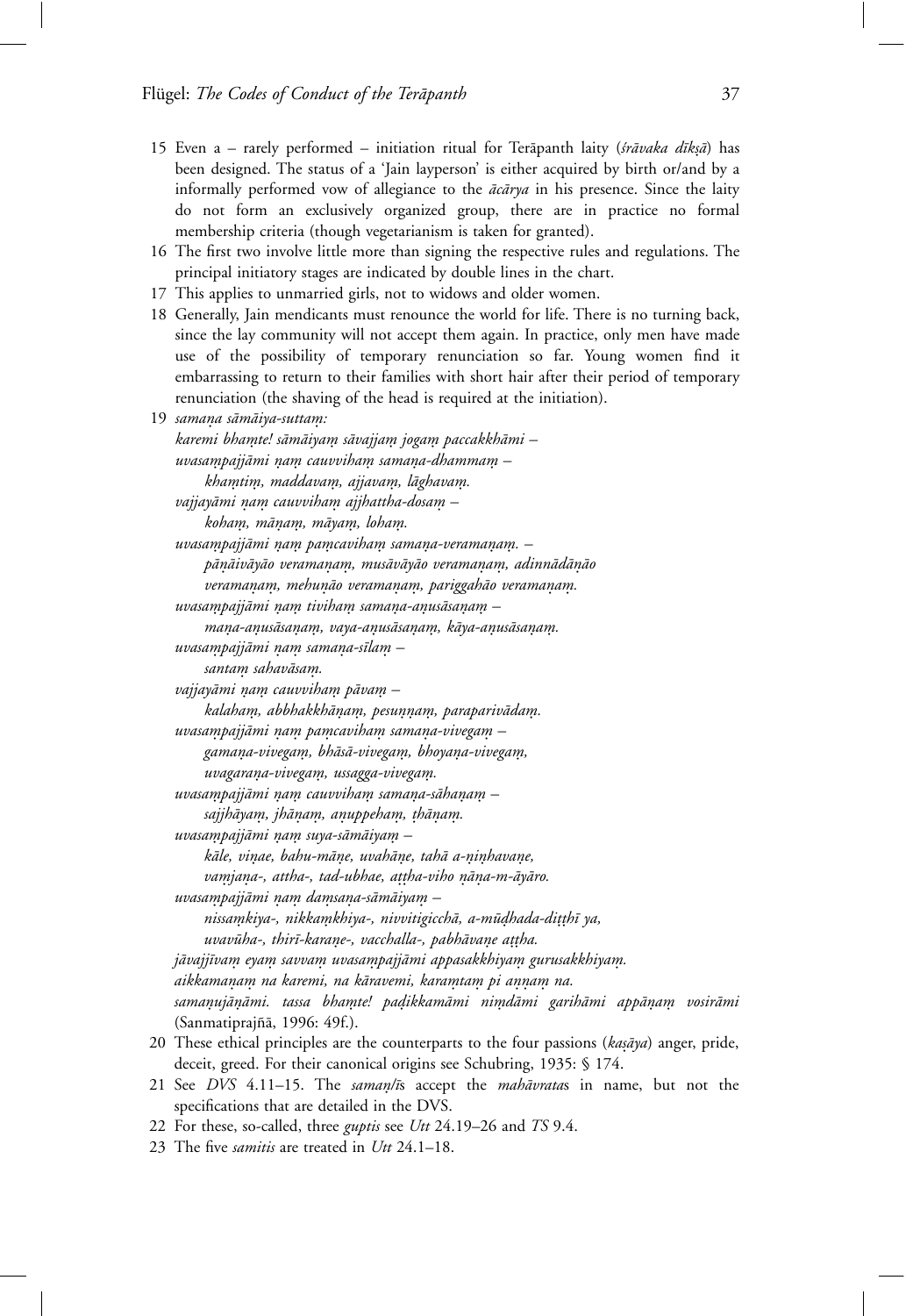- 24 This quotation corresponds to verse 184 (edition Bollée) of the *Dasaveyāliya Nijjutti* with parallels in other texts, in particular the *Nistha Bhasya* 8. I am indebted to Kornelius Krümpelmann and Adelheid Mette for this information. See Leumann, 1892b: 651, and Bollée, 1995: 49, fn. 335 who also cites another parallel. Adelheid Mette has provided me with a translation of this verse in German.
- 25 The translation is an adaptation of Jacobi's rendering of *Utt* 28.31 ( = *DVN* 182 = *Niśītha Bhāsya* 23) to which this texts corresponds. For further parallels see Bollée (1995: 49, Fn. 335). Adelheid Mette pointed out to me that the *Niśītha Bhāsya* may be the source of both *DVN* quotations in the *Samana Sāmāiya Sutta*, because the verses are cited in the same sequence, not in accordance with the sequence in the *DVN*. See also Williams (1963: 43f.) on the *a˙ngas* of *samyaktva*.
- 26 The *cha koti-nau koti* issue, so important for the differentiation of the *sāmāyik* ritual of Jain mendicants and lay-people (Flügel, 2000:  $(63-5)$ , is sidestepped in this formula by not mentioning 'in mind, speech and body, *manasā, vayasā, kāyasā* at all. Cf. Leumann, 1934: 6, 42; Williams, 1963: 132; Bruhn, 1981, 1997–98; Balbir, 1993. See also Shāntā (1985: 244–246, 354, 536–537, 543, n. 15) and the version of the Terāpanth laity in AK l: 272.
- 27 For similar practices amongst the Terāpanth *śramans see Flügel*, 1995–96: 132.
- 28 sankalpa patra: maim śraman bhagavān mahāvīr tathā uske nigranth pravacan mem *´sraddh¯a prat¯ıti aur ruci-vyakta kart¯a/kart¯ı h¯um. tath¯* º *a savinay ´sraddh¯a˜njali yah sa˙nkalpa sv¯ık¯ar kart¯a/kart¯ı h¯um ki ´* º *sr¯ı bhik*º*su, bh¯ar¯ım¯al ¯adi p¯urvaj ¯ac¯arya tath¯a vartam¯an ¯ac¯arya*  $s$ rī tulsī gani dvārā pradatta anuśāsan mujhe mānya haim.

*gurudev ! ¯ap sa˙ngh ke pr¯an hai ˙* º *m, ´sraman parampar¯* º *a ke ¯adhinet¯a hai ˙m. ¯ap par mujhe p¯urna ´* º *sraddh¯a hai.*

1. maim āp ke anuśāsan kā atikraman nahīm karūmgā/karūmgī.

2. maim apnelapnī niyojak/niyoyikā ke anuśāsan kā atikraman nahīm karūmgā/ *kar¯u ˙mg¯ı.*

3. maim saman śrení ke sāmāyik kā ātma-sākṣí se anuśīlan karūmgā/karūmgī.

4. maim muni sangh ke prati pūrn nisthāvān tathā vinamra rahūmgā/rahūmgī.

*5. mai ˙m saman-´* º *sren¯*º*ı me ˙m d¯ık*º*sit sabh¯ı saman-sama* º *niyo ˙* º *m ke prati sam vart¯av* karūmgā/karūmgī. kisī ko apnā banāne kā prayatna nahīm karūmgā/karūmgī.

*6. mai ˙m apne se baro ˙* º *m ke prati vinamra rah¯u ˙mg¯a/rah¯u ˙mg¯ı tath¯a cho*º*to ˙m ke prati ud¯ar rah¯u ˙mg¯ı/rah¯u ˙mg´ı.*

7. maim pravās aur yātrā mem āp kī drsti kā anusaran karūmgá/karūmgī.

8. maim apnī icchā se kisī ko saman śrenī mem sammilit nahīm karūmgā/karūmgī.

9. maim kisī bhī sādharmik kī utartī bāt nahīm karūmgā/karūmgī.

10. maim kisī mem dos jān paregā to use yā usse sambaddha adhikārī ko batāūmgā/ batāūmgī. anyatra uskī carcā nahim karūmgā/karūmgī.

*11. mai ˙m kis¯ı bh¯ı viv¯ad¯aspad vi*º*say me ˙m ¯ap y¯a ¯ap dv¯ar¯a nirdi*º*s*º*t vyakti ke nirnay ko* º sahajtā se svīkār karūmgā/karūmgī. yah sankalpa patra maim ne śraddhāpūrvak svīkār kiyā hai, sankoc, āveś yā prabhāvvaś nahīm.

*sv¯ıkartt¯a/sv¯ıkarttr¯ı*

 $saman/saman\bar{i}$ 

(Sanmatiprajñā, 1996: 45f.).

29 The majority of the historical studies have been produced by the Terāpanth mendicants themselves who from 1946 onwards published original documents and general historiographic accounts covering the period from the schism of the Terāpanth from the Sthānakavāsīs in 1760 up to the eighth Ācārya Kāluganī (1877–1936). These works are based almost entirely on Terāpanth sources. They comprise mainly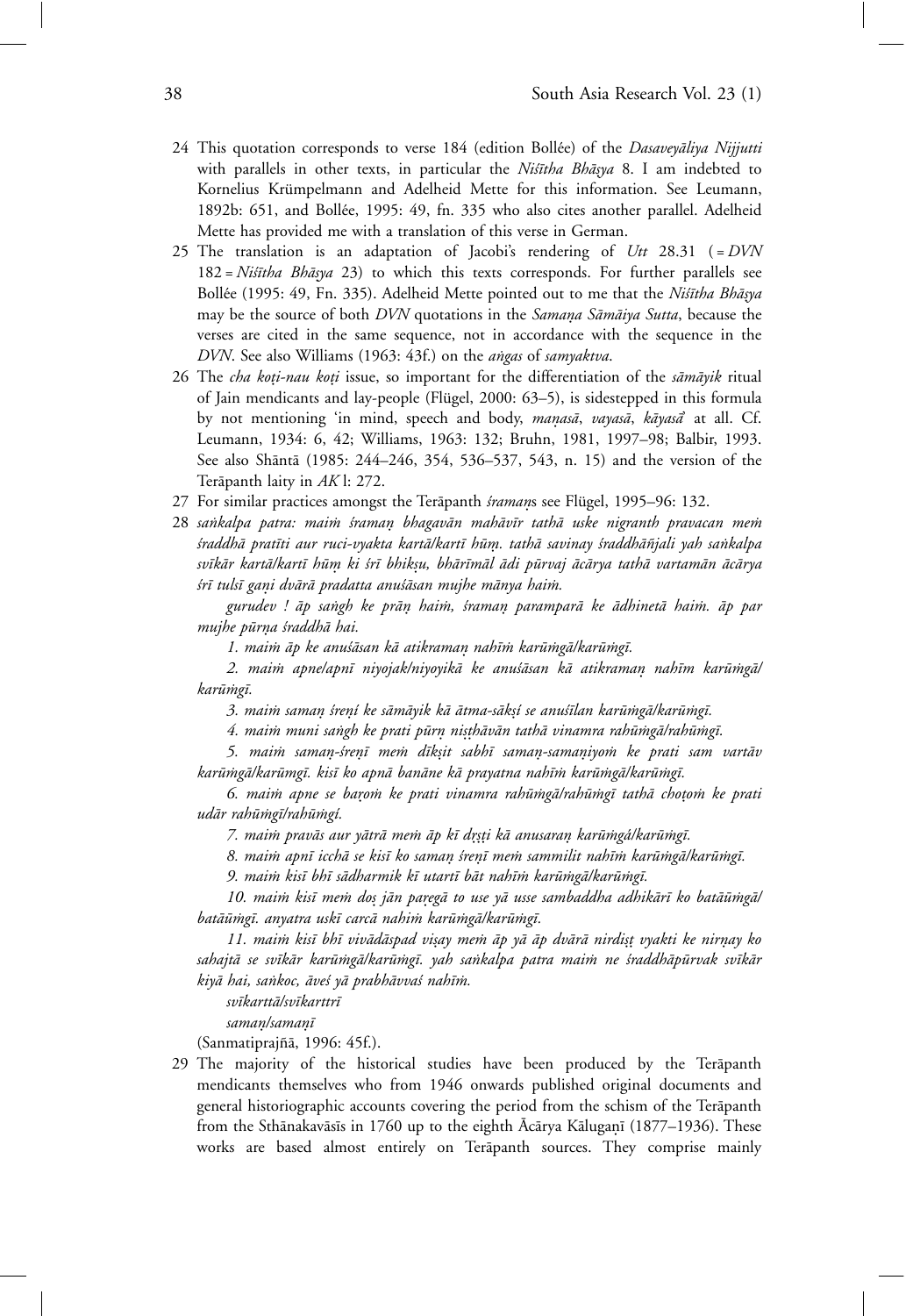doctrinal, biographical and legal materials written in Rājasthānī by the founder of the Terāpanth, Ācārya Bhiksu (1726–1803), and by its chief organizer, Ācārya Jītmal (1803–81). They contain only few details on subsequent developments. See Tulsī 1960–61; Tulsī and Mahāprajña, 1981, 1983; Navratanmal 1981–2001; Sharma, 1991; Budhmal, 1995, 2001.

- 30 The presently available ethnographic studies focus mainly on the overt aspects of ascetic conduct, the rituals and ceremonies of contemporary Terapanth mendicants, and their widely publicised socio-religious projects. See Balbir, 1983; Shāntā, 1985; Goonasekere, 1986; Holmstrom, 1988; Flügel, 1994, 1995–96; Vallely, 2002.
- 31 To date, the only study of other Jain mendicant orders is Flügel, 2000, 2003.
- 32 Nowadays, the term *samācārī* (sāmācārī) is often used for the current non-canonical vernacular lists of *maryādās*. However, the word can refer both to canonical and noncanonical or customary rules. Mette (1974: 6f.) has suggested that the meaning of the Prakrit term *samāyārī* (sāmāyārī) was extended already in the early medieval period from the old lists of 10 monastic duties (*Utt* 26.1–7, etc.) to a whole range of disciplinary canonical texts, such as the *PK* and the *ON*, which she interprets as a running commentary ('fortschreitender Kommentar') of the *DVS* 5.
- 33 *Viy* 383a (8.8.2) = *Vav*. 10.2 = *Th¯* º *ana*º 317b (5.124), tr. Deleu, 1970: 152. The Terāpanth Ācārya Jayācārya [Jītmal] (in Tulsī and Mahāprajña, 1983: 341), for instance, legitimated his innovations explicitly with reference to the *jīyakappa* rule.
- 34 See for instance Caillat, 1965 [1975]: 113, 213 who investigated rule changes in the canonical *vinaya* literature. Rayanade (1982) writes: 'The emphasis is not so much on the rules so much as on personal choice' (p. 14). Following Amarmuni, he deduces from the fact that rules cannot be followed literally that the terms of the canonical *vinaya* literature have to be interpreted 'symbolically' (p. 5) – an interpretation that is favoured by 'modern' Jain mendicants.
- 35 The only printed currently-used list is, to my knowledge, the *Samācārī* of the Sthānakavāsī Śramansaṅgh (AISJC, 1987).
- 36 The canon is not of one piece and some of its rules and statements are mutually contradicory.
- 37 In addition, special handwritten lists of atonements are drafted which overlap with those in the *maryādāvalī* texts. The ancient penitential literature is only consulted in difficult cases (see Flügel, in press b).
- 38 Access to the specific rules and regulations of Jain mendicant orders is still frequently prevented in order to protect the order from outside interference. The fact that the Terāpanth mendicants made their current rules and regulations freely available to me reflects the outward-looking attitude of their present leadership.
- 39 See also Rayande (1982: 15).
- 40 That is, it is structured according to lists of points (*pada vibhāga*). See  $\overline{A}vN$  665 and *Mūlācāra* 124 in Mette, 1974: 4f.
- 41 Nowadays, most of the themes are conventionalized accross sectarian divisions.
- 42 The *prāyaścittas* for laity are a recent innovation of the Terāpanth (see Flügel, in press a, b).
- 43 Tuls¯ı 1989b.
- 44 Translation of Tulsī 1991.
- 45 For a different and rather general list of nine 'essential'  $\vec{a}c\vec{a}r$  *samhitās* see Sanmatiprajñā, 1996: 18f.
- 46 One hand (*hāth*) is the measure of the length of a forearm.
- 47 In *bhādrapad* and *phālgun*.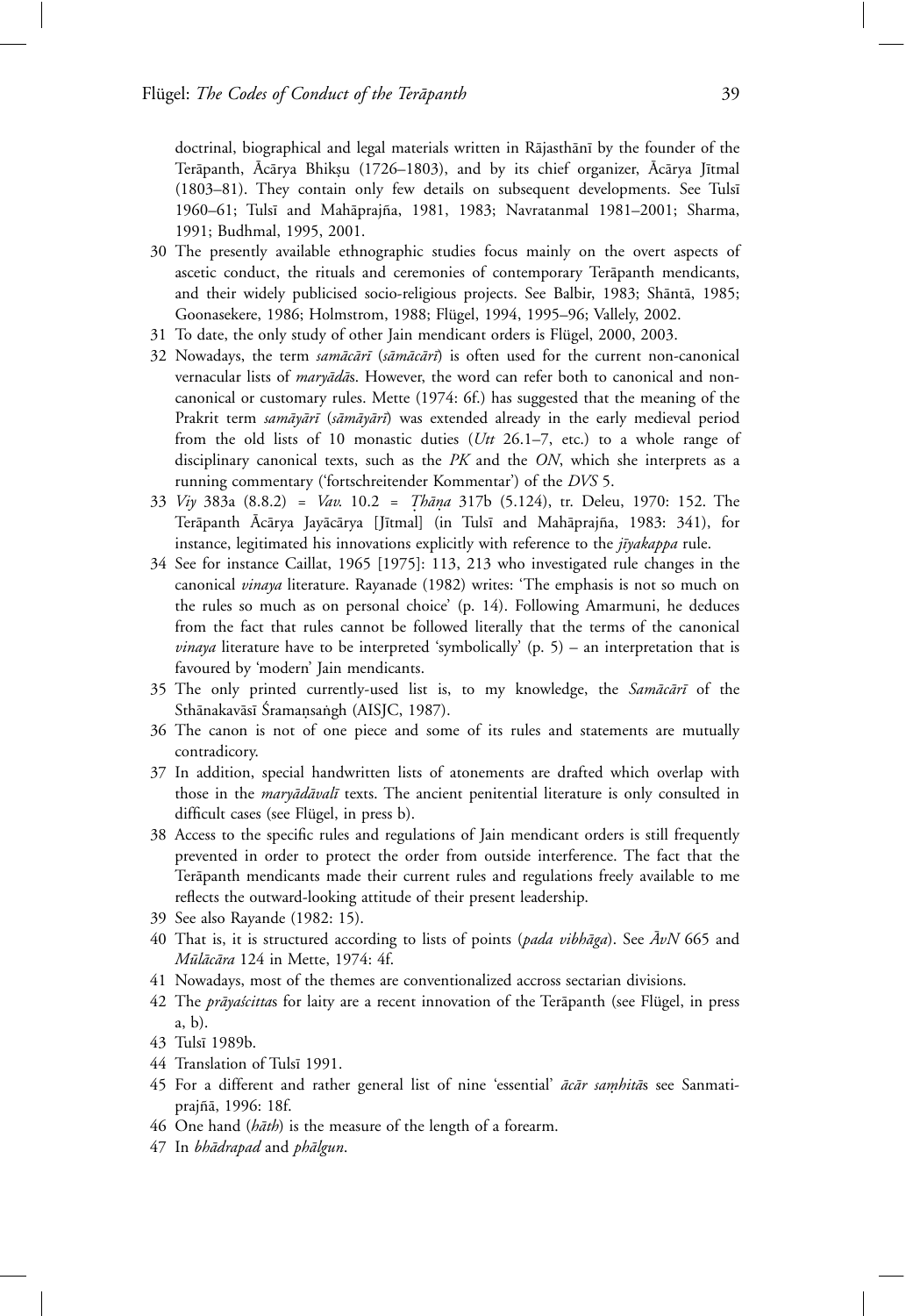- 48 In contrast to the *sādhus* and *sādhvīs*, *samans* and *samanīs* can accept food that is especially prepared for them. However, they have to observe the proper procedures of begging and usually do not eat in the presence of lay people.
- 49 Laypeople should not work for mendicants.
- 50 Cf. *Nisīha* 6.13, in Schubring and Caillat, 1966: 97.
- 51 This is routinely done, however.
- 52 The *ekāsan* fast requires not to eat more than once a day. Terāpanthīs commonly practise the following fasts (I follow the spelling in their ritual literature): *navkārsī* – fasting for 1 *muhūrta* after sunrise; *porsī* – fasting for 1 *prahar* (*pahar*) after sunrise (1/4 of the bright half of the day: *ca*. 3 hours); *derh porsī* – fasting for 1.5 *prahar* after sunrise; *do prahar* (*purimaddha*) – fasting for 2 *prahar* after sunrise; *apārdha* – fasting for 3 *prahar* after sunrise; *ekāsan* (*ekāśan*) – only 1 meal a day; beāsan – only 2 meals a day; *nīvī* (*nīvī*, *nirvigay*, *nirvikrti*) – not to eat *vigay* food, such as milk, yoghurt, butter, etc. for 1 day (salt permitted); *ekal thānā* (*ek sthān*) – to eat only once a day, within one hour, silently, in only one position;  $\vec{a}$  *ambil*  $(\vec{a}$ *mbil*) – to eat only once a day one unsalted cereal;  $upav\bar{a}$  – 1 day fasting (to drop three meals); *cauttha* – 1.5 days fasting (to drop three meals);  $\text{belā} - 2$  days continuously fasting; *cattha* – 2.5 days fasting (to drop five meals);  $tel\bar{a} - 3$  days continuously fasting;  $at\bar{a}$ *tham* – 3.5 days fasting (to drop seven meals);  $\text{col}\bar{a} - 4$  days continuously fasting;  $\text{parcol}\bar{a} - 5$  days continuously fasting; *che* (*chah*) – 6 days continuously fasting;  $s\bar{a}t$  – 7 days continuously fasting; *athāī* – 8 days continuously fasting (*aththaī*); *nau* – 9 days continuously fasting; *das* – 10 days continuously fasting; *pakkhvard* (*paksman*) – 15 days continuously fasting; *māskhaman* – 1 month continuously fasting [or: *gāthā sv¯adhy¯aya*, *para*º*than¯*º*a*, *purimad*º*dha* º , *n¯ıv¯ı*, *ayambil ¯* , *ek¯a´san* etc.]; *chom¯asi* – 4 months continuously fasting; *chemāsi* – 6 months continuously fasting; *ekāntarā* – alternating 1 day fasting and 1 day eating; *belā telā* – alternating 2 days continuously fasting and 1 day eating;  $tel\bar{a}$  *tela* – alternating 3 days continuously fasting and 1 day eating; *cola telā* – alternating 4 days continuously fasting and 1 day eating; *soliyā* – 16 days alternating one day fasting and one day eating (often practised by freshly wedded couples);  $vars\ = 13.5$  months alternating one day fasting and one day eating only once; *ol* $\bar{i}$  (lit. line) – variable combination of different fasts ( $\bar{a}$ *yambil*, *upav* $\bar{a}$ *s*, etc.); *naupad olī* – practising 9 days continuously *nivi* or *āyambil*, in April and September for 4 years; *anasan* – to renounce food forever: beginning of the death fast (*santhārā*). Compare the conventional *Avassaya Sutta* list of ten renunciations (Pkt. *paccakkhāna*, Skt. *pratyākhyāna*): 1. *namukkāra sahiya* (Skt. *namaskāra sahitya*, Hd. *navkārsī*) – not to eat during the first *muhūrta* (*ca.* 48 minutes) after sunrise, 2. *porisī* (Skt. *paurusī*, Hd. *prahar*). – not to eat in the first quarter of the bright half of the day after sunrise (ca. 3 hours), 3. *purimaddha* (Skt. *purimārddha*, *dina pūrvārddha*) – not to eat until midday, 4. *egāsana* (Skt. *ekāšana*, Hd. *ekāsan*) – not to eat more than once a day [Schubring 1935: § 156, 2000: 'if one half of the day [first or second] remains without a meal being taken' (p. 275)], 5. *egatthāna* (Skt. *eka-sthāna*, Hd. *ek sthān*) – to eat only once a day, within one hour, silently, in only one position, 6.  $\vec{a}$  *ayambila* (Skt.  $\bar{a}c\bar{a}mla$ ) – to eat only once a day one unsalted cereal, 7. *abhattattha* (*cauttha bhatta*, Skt. *abhaktārtha*) – to fast for 24 hours, or to drink only water (*anupavāsa*), 8. *divasa carima* (*carama*) – not to eat or drink one hour before sunset, 9. *abhiggaho* (Skt. *abhigraha*) – not to accept food without prior falfilment of special conditions (e.g. only from a woman), 10. *nivvīgaiya* (Skt. *vikrti nisedha*, *nirvikrti*, Hd. *nirvigay*) – not to eat *vikrti* (*vigaya*) food, i.e. products such as milk, yoghurt, butter, molasses etc. that have changed their taste by having undergone a transformation through cooking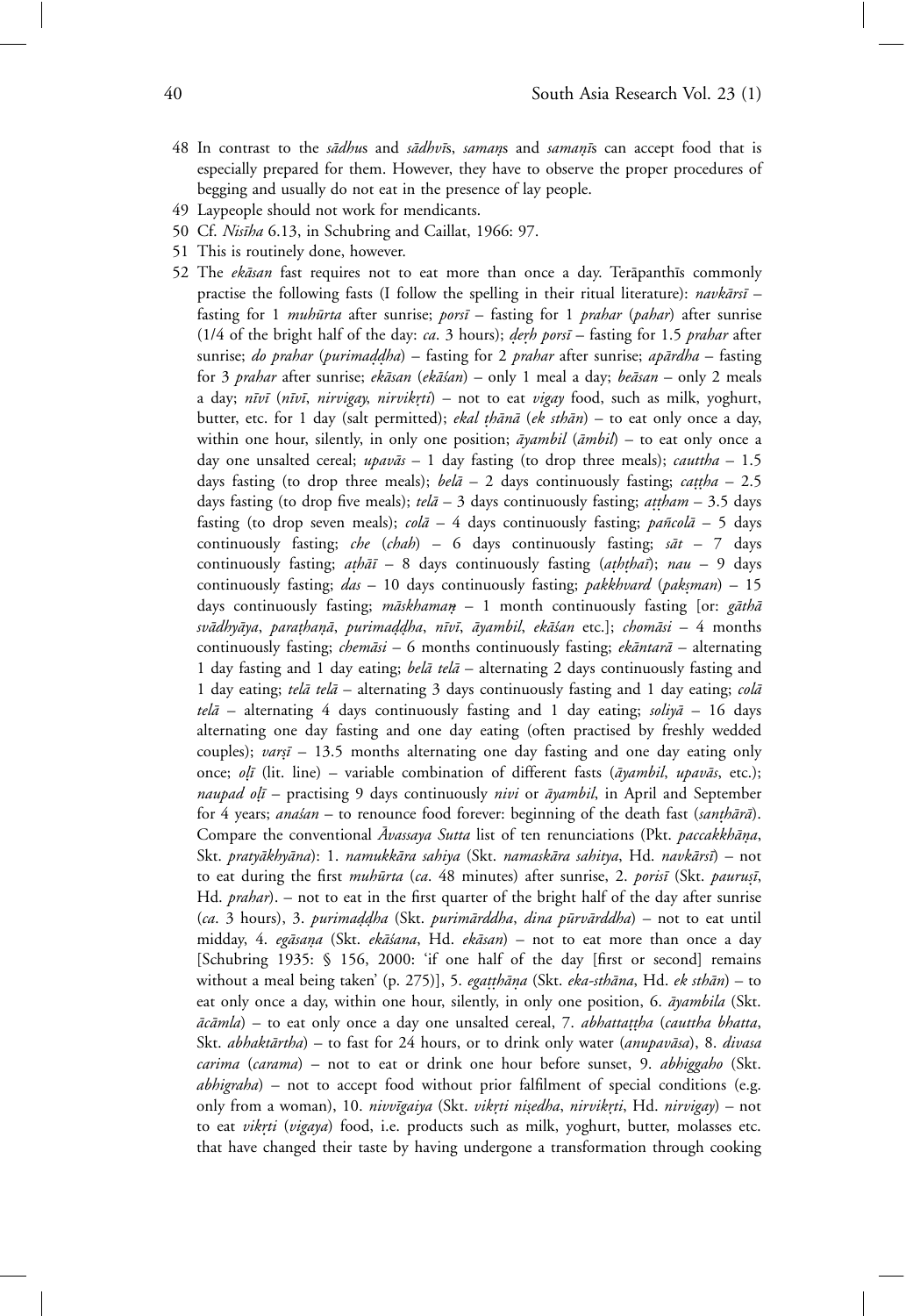or bacteria ( $AvS$  6.1–10, cf.  $AK$  l: 31f., Williams, 1963: 207–13, Schubring, 1905: 14, n. 1).

- 53 The *nirvigaya* fast demands the avoidance of the conventional ten forms of 'transformed' food (vigaya, Pkt. vigaiya, Skt. vikrti), i.e. (rare) items which changed their taste (*ras calit*) due to cooking or bacteria. The ten are milk (*dūdh*), yoghurt (*dahī*), clarified butter (*ghī*, *ghrt*), oil (*tail*), molasses (*gur*), butter (*navnīt*), a dish made of rice cooked in oil (avagāhim) as well as three items which have to be always avoided: alcohol (*madya*), honey (*madhu*), meat (*māmsa*). The standard lists vary slightly (cf. *Thāṇa* 204b, 450b, in Schubring, 1935 § 156; *Yogaśāstra* 3.130, in Williams, 1963: 39f.). The Terāpanthīs usually list the first five and sweets (*mithāī*) in contrast to Khartargacch Jains who apparently regard salt as the sixth *vigay* (Laidlaw, 1995: 182). They also assume that, due to the transformation process, *vigay* food is lifeless, which is not accepted by other mendicant orders.
- 54 This rule is commonly found in the Dharmadāsa Sthānakavāsī traditions in Rājasthān, for instance in the Jñangacch. The conventional five fast-days (*pamcū tithi*) of the Terāpanth are the second, fifth, eighth, fourteenth and fifteenth. The eleventh, called silence eleven (*maun ekādaśī*), which is popular in Gujarāt, is not observed.
- 55 Cf. Jayācārya, 1981: 82. Jain mendicants should not leave the abode of their *guru*, unless it is necessary, and only with permission. They return back (from the world) without elaborate formula of politeness. The formulae *āvassahī* (Pkt. *āvassiyā*), conventionally used at the point of departure from the abode, and *nissahī* (Pkt.  $nisihiy\bar{a}$ , used at the point of return to the abode, are two of the ten canonical deportments of Jain mendicants (*Utt* 26.1–7, etc.). Leumann (1934: 9f.) followed the commentators Sāntyācārya and Lakṣmīvallabh,  $\bar{A}vN$  7.29–36 and *Mūlācāra* 4.5f., in translating *āvassiyā* as 'obligatory, duty' ('Pflicht-Nöthigung') and *nisihiyā* as 'departure/turning away' ('Abkehr'). The terms were later incorporated into lay Jain rites of image worship, where *nissahī* is uttered when the temple is entered and  $āvassahī$  when it is left. Notably, the points of reference are reversed.
- 56 The obligatory inspection (Pkt. *padilehai*, Skt. *pratilekhanā*) has to be performed at least twice a day and consists of scrutinizing all possessions and gently removing insects from cloths, books, brushes, etc.
- 57 This relaxation of the traditional prohibition of sleeping during the day has been introduced by Ācārya Mahāprajña for both *śramans* and *samans*.
- 58 After the evening *pratikramana* the junior *saman/ī*s ceremonially greet all senior *saman/*  $\bar{z}$ s by performing the *vandanā* rite. With hands folded, they individually approach the group leader first and ask: *vandāmi namamsāmi, saman/ī jī āpke sukhsātā hai* - 'l bow to you and greet you *saman/ī jī*, are you happy (do you need anything)?' Usually, the answer is no, and the group-leader responds with a short informal blessing, such as touching the head of the junior *saman*/ $\bar{i}$  with her/his hand and saying '*arham*' – 'worthy of worship'. The word *arham* is said to be indicative of non-attachment and is also used as a *mantra* and for the practice of *jap* (cf. Sanmatiprajña, 1996: 16). If the answer is yes, then the junior *saman/ī* will inquire whether s/he can do anything to ease the problem at hand. *Vandanā* is performed once a day to every senior *saman/ī* and twice a day to the respective group leader, i.e. the *niyojak/niyojikā* or the *nirde'sak/ nirde'sikā*, who is greeted not only in the evening but after both daily collective *pratikramana* (Pkt. *padikkamana*) rituals. Senior ascetics never perform *vandanā* to junior ascetics. Every two weeks, after the *pakkhī pratikramana*, which atones the sins of a fortnight, and the *vandanā*, the rite of mutual forgiveness, *ksamā yācanā* is performed. The following formula is used: *vandāmi namamsāmi*, pakkhī sambandhī koī avinay āśātanā huī ho to bārambār khamāijyo – 'I bow to you and greet you, if during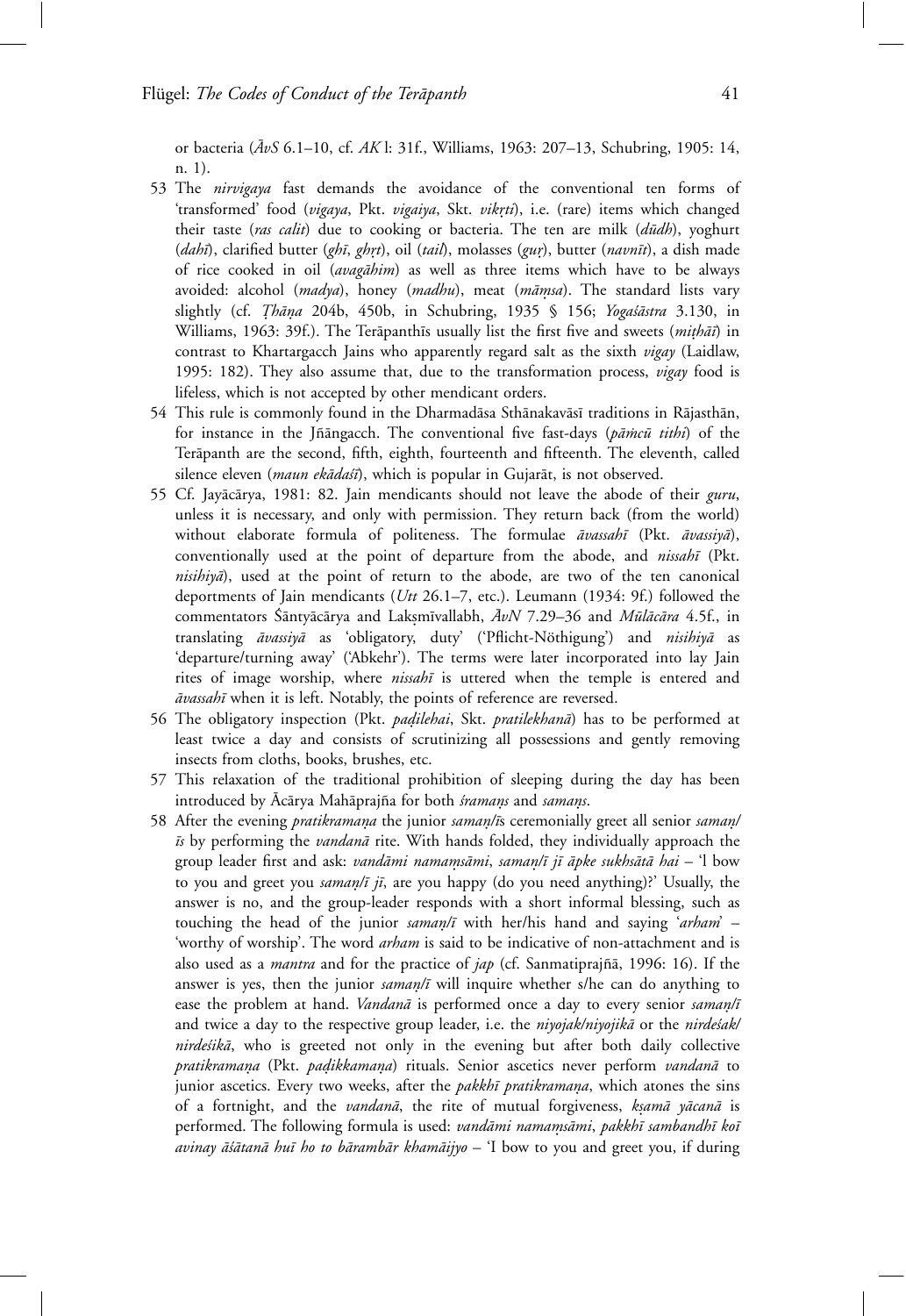the past fortnight discourtesy [or] improper behaviour towards you occurred, then I beg you repeatedly for forgiveness' (the scriptures (*DVS* 3, etc.) distinguish 33 forms of improper behaviour towards a senior (Pkt. *asāyaṇā*, Skt. *āśātanā*; see Schubring, 1935: § 158, Williams, 1963: 225-9). A different *vandanā* formula is used by the *saman/¯* º *ı*s vis-`a-vis the *s¯adhu*s and *s¯adhv¯ı*s (*matthaena vand¯ami* – 'I venerate you with the head [bowing down]'). This formula has been characterized by Leumann (1934: 9) as a simplified version of the original *laghu guru vandanā* formula to be used by the Jain laity. The innovative formula *vandāmi namamsāmi* which was created for ceremonial greetings amongst the *saman/i*s is an alternative simplification of the ritual performed by the mendicants.

- 59 See Appendix.
- 60 The expression *bāhar*, away from home or abroad, implicitly refers to the Terāpanth centre Lādnūm, where the *samans* and *samanīis* are trained, though technically Terāpanth *saman/ī*s are 'homeless'. Especially when the *saman/īs* go abroad or visit the  $\vec{ac\pi}$  *ac* $\vec{a}$  *rya*, time is short and particularly valuable. The *kayotsarga pratima* is therefore only performed twice on each of the three *tithi*s. In recent years, compulsory meditation has been generally reduced from three times to two times on the eighth, fourteenth and fifteenth of every lunar fortnight, because of the 'lack of time' of the *saman/is*, who are in great demand.
- 61 In the summer heat, everyone wants to sleep close to the window and in winter away from it. In order to avoid quarrel, the rule has been made that the distance to the window is determined by seniority (order of initiation). However, sometimes the sequence can be reversed to give the juniors also a chance of a good night's sleep. Sleeping outside the abode is prohibited. See *Brhat Kalpa Bhāsya* 1574f., in Tatia and Kumar, 1981: 52. The problem is acute at the occasion of the annual assembly of the mendicants, when many *samani*s have to sleep in one room.
- 62 See the specific rules against the use of addiction-inducing intoxicants and on writing reports below. If ratified by the  $\vec{ac} \vec{a} r y a$ , the achievements listed in the reports are nowadays published by Muni Sumeramal (1997ff.).
- 63 The technical Prakrit term *pādihāriya* (Skt. prātihārika) refers to items that are borrowed from householders. There are two types of objects: those which are potentially harmful (*´sastra*), such as scissors, needles, etc. and those which are not. Objects of the first type have to be returned before dusk, whereas other items, books, pencils, etc. can be kept indefinitely, but have to be returned personally to their original owner.
- 64 Freshly initiated mendicants enjoy a period free of duty to allow them to acclimatize. All other mendicants have to perform their equal share of daily routine work, such as cleaning the floor (sāphā-pānī), filling up the water pitcher (gharā, matkā, matkī), washing (*dhonā*), etc. The *samanīs* take turns. In small groups, one *samanī* performs all routine work for the entire group for one day, or the tasks are divided up.
- 65 This rule relates to the peculiarities of the modern way of life. Exceptions are granted in cases of illness, weakness due to excessive fasting, etc. Monks and nuns are not allowed to use modern technology at all.
- 66 The 30 obligatory fasts comprise 24 hour fasts (*upavāsa*) on the 24 *pakkhī* days, three two-day fasts (*belā*) on the three *cāturmāsik pakkhī* days which overlap with three oneday fasts of the 24 *pakkhī* days, and one three-day fast (*tela*) on the annual *samvatsarī* day:  $(24\times1) + ((3\times2) - (3\times1)) + (1\times3)$ . If for some reason a *samanī* cannot perform the fasts according to this ideal pattern, an equivalent number of lighter fasts (e.g. two *ekāsanas* instead of one *upavāsa*, etc.) can be performed or other religious performances, with special permission of the  $\bar{a}c\bar{a}rya$ .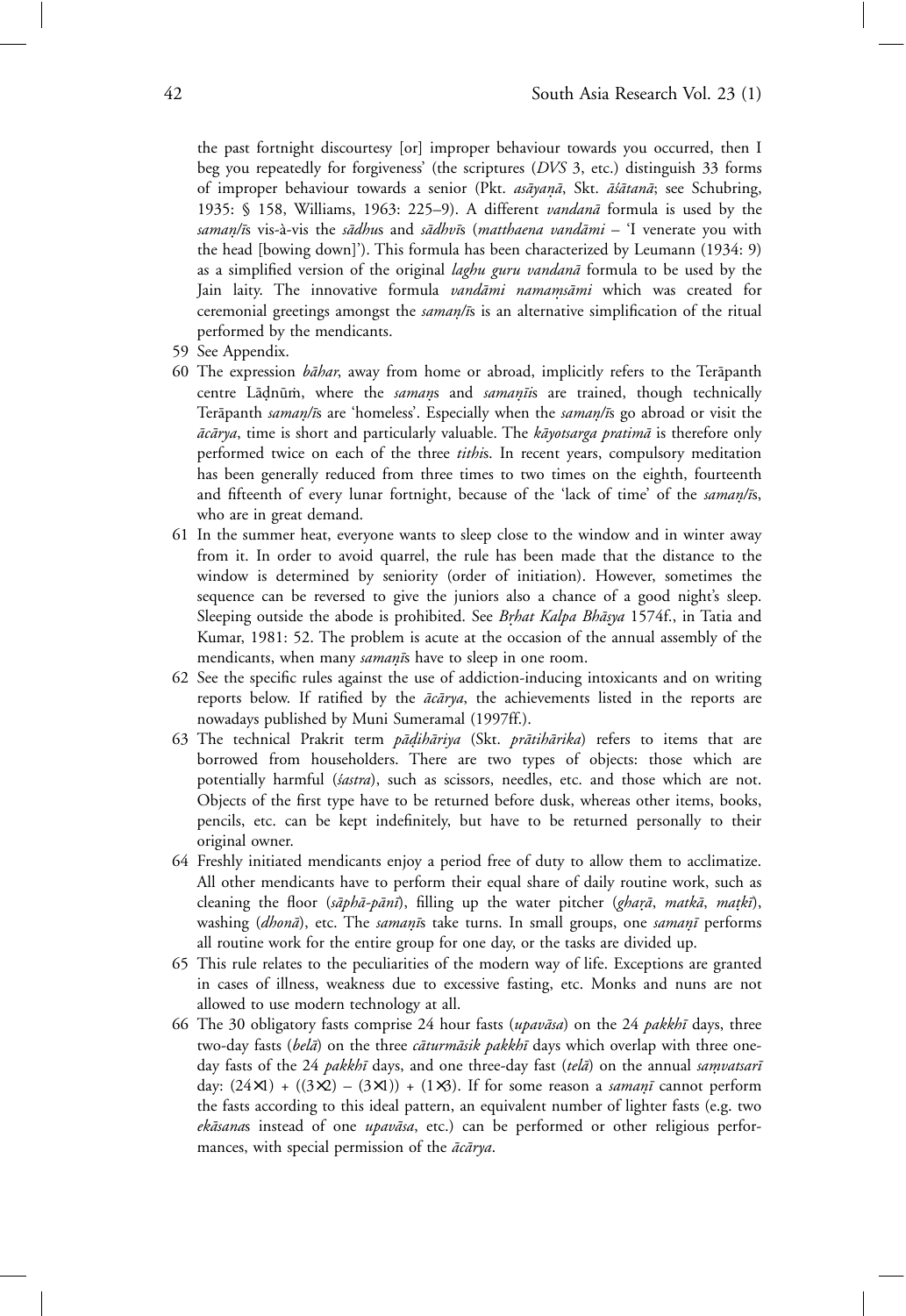- 67 Rare and costly types of food, such as fruit juice, dry fruits, etc., which may be important for curing illness, etc. are considered to be the property of the entire group of ascetics at one particular place. In contrast to ordinary food, such as bread, which can be eaten by the members of each itinerant group, the availability of these types of food has to be reported to all groups in a particular location in order to be allocated to the needy by the most senior mendicant (see *ON* 503, 525–6).
- 68 Breaking a fast means completing it. E.g. for two days after a four-day fast, three days after a six-day fast, five days after a ten-day fast, etc. any type of food can be taken from the whole group. This unwritten rule reflects the need for specific types of food, which are sometimes unavailable in one group, for nurturing an individual back to full strength after a long fast.
- 69 The *āyambila* (*ācāmāmla*), or 'sour' fast, of the Terāpanthīs requires the eating, only once a day, of one unsalted cereal 'cooked only in water with a sour flavouring' ( $\bar{a}mla$ rasa)' (Williams, 1963: 40, cf. 209). For the meaning of the word *āyambila* see Schubring, 1935: § 156.
- 70 The threefold (*tivihār*) fast permits drinking water, whereas the fourfold (*cauvihār*) fast requires complete abstinence. See Williams, 1963: 39.
- 71 That is, a one and a half day release from compulsory collective work is rounded up to two days, two and a half days to three days, etc.
- 72 The polite expression *jāmcnā* (Pkt. *jāyanā*, Skt. *yācanā*), to investigate, here means to ask for, to receive or accept, begging, soliciting.
- 73 Terāpanth mendicants may touch objects belonging to a householder but cannot borrow them without asking and receiving them formally from the hand of the owner.
- 74 The uniform of the *saman/ī*s and *samanīs*, called *kavac* (lit. armour), is a specially designed white cotton frock with the word '*arham*' stitched in red colour onto the chest.
- 75 *Khandiya* are small pieces of fabric that are torn off a larger piece of cloth to be used for cleansing the body orifices and the paraphernalia of the mendicants.
- 76 This list of possessions is not exhaustive (*khandiya* clothes for instance are not mentioned). In addition, the *saman/is* borrow most essentials for their daily use, such as soap, toothpaste, etc. from the householders.
- 77 *Saman/is* cannot accept vessels made of metal. Today, the buckets used both by saman/  $\bar{i}$ s and *sādhu-sādhvīs* are usually made of plastic, and should only comprise insignificant pieces of metal, such as a handle. Metal is avoided, because it is regarded as a valuable possession, and because it is produced in a process involving violence. Orthodox Jain mendicants also do not accept plastic vessels or vessels containing small pieces of metal.
- 78 The technical term for discarding, which should take place not later than 48 minutes, is *para*º*than¯*º*a* (Pkt. *pari*º*t*º*thavana*º , Skt. *paris*º*th¯*º*apana*). See *ON* 303; Mette, 1974: 138f., 143; Mette (in press); Flügel (forthcoming).
- 79 Or a pitcher, both made of plastic.
- 80 In contrast to other objects borrowed from householders, bowls and plates used for eating should not be returned. That is, the *saman/i*s should only eat from their own bowls.
- 81 The use of both water and utensils should be minimised.
- 82 Cf. *AS* 2.1.8, etc. The term *gocarī* should not be used for the begging round of the saman/ $\bar{i}$ s, to distinguish them clearly from the *śramanas*.
- 83 Pieces of raw fruit may contain life even after being pickled. They are only considered dead after a transformation of taste induced by the admixture of different substances. The acceptability of various types of pickles is a contentious issue in the Jain tradition.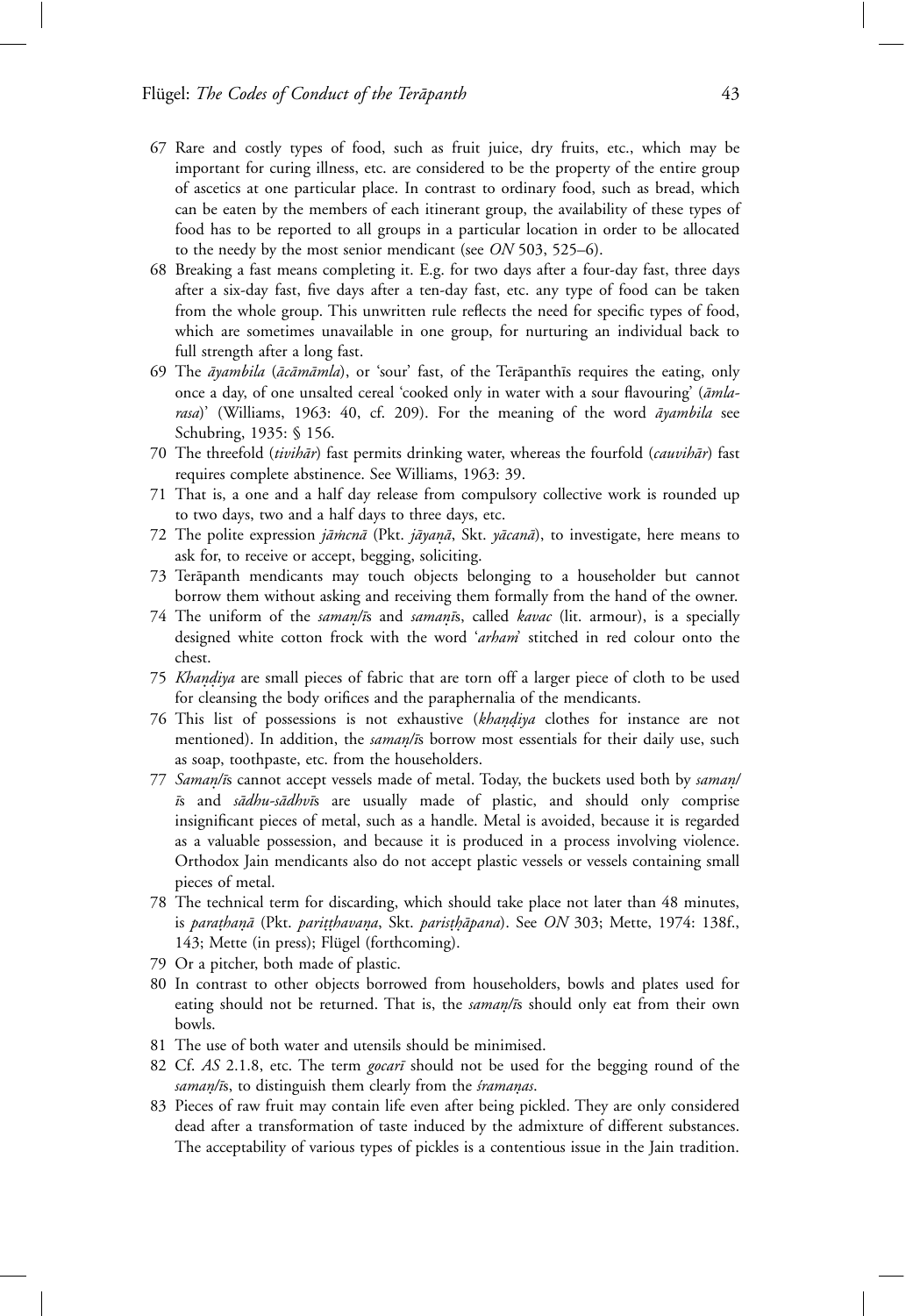For the Sthānakavāsī *sacitt-acitt* debate see Flügel, 2000: 83, Fn. 83, 2002. For a critique of such 'non-canonical' practices from a Mūrtipūjak standpoint see Ātmārām, 1903: 291.

- 84 A peeled raw onion which has not been cut into pieces and remains whole on the outside should not be eaten, even if it is pickled. Cf. *Viy* 21.1–21.2–10 (800a–801b); *Viy* 23 (804a); Deleu, 1970: 19f., 260–262; *Utt* 36.97–100, tr. Jacobi 1895: 216, fn. 11.
- 85 The implication is that all life in a peeled but uncut onion is killed after three days through the contact with heated substances such as clarified butter and oil. This rule is significant because, in contrast to most other Jain ascetics and lay people, Terāpanth (and some north Indian Sthānakavāsī) mendicants and laity do eat onions, potatoes and even garlic and carrots if they have been boiled or transformed into something else without having being boiled (e.g. carrots used in the sweet dish *gājar halvā*, potato chips, dried ginger). This practice divides, for instance, the members of the Terāpanth and Mūrtipūjak Osvāl castes, in Rājasthān and Gujarāt respectively, and has been criticised by Mūrtipūjak *ācārya*s such as Ātmārām (1903: 292). To avoid conflict, Acārya Mahāprajña abolished this rule during his itinery to Gujarāt in 2003. The argument in support of eating onions and potatoes has been explained by him in his own *Bhagavatī Sūtra Bhāsya* (*BSB*) (p. 352f., and *Viy* 7.3.66). He writes that the scriptures distinguish only two types of plants: *praktyaksa* and *ananta-kāya*, and that it is not explicitly mentioned in the Āgamas that one should not eat roots. There are, he writes, three different opinions in the scriptures: (1) The *Utt* 36.96–99 says, it is forbidden to eat root vegetables such as onions and garlic because they are *anantakāya*. (2) The *Jīvājīvābhigama* 1.73 and *Viy* 23.1–2 do not mention this. (3) *Pannavanā* 1.48.43 (cf. 1.32, 1.48.1–7) says that there is only one soul in one body. The *āluya* mentioned in *Viy* 23.3 is the sweet potato (the words potato and chilli are of South American origin). Though potatoes, like peanuts, grow underground, they are not root vegetables. Potatoes are stem tubers not root tubers (BSB, p. 353). Other arguments are discussed for instance in *AS* 2.1.8 and 2.7.2, where the distinction between raw and cooked substances is applied. Uncooked raw garlic that has partly been eaten by animals is described as eatable. The same argument could of course be applied to meat, though both partly eaten garlic and unboiled meat contain of course microorganisms. The argument against eating potatoes, for instance, is that it contains many souls, since it can reproduce even after being cut into pieces.
- 86 The *mothī*, 'a kind of sweet, yellow, leguminous seed' (McGregor, 1993: 836), was once a speciality of the town of Chapar in Rajasthan, but is even there not anymore available. This old rule is therefore obsolete for all practical purposes.
- 87 The *dhumgāra* (smoking) method uses the taste of burning charcoal for the seasoning of food, usually without using much oil. There are two techniques: (1) a plate of vegetables, etc. is placed on top of the burning charcoal, and (2) vegetables are cut in a bowl and heated by inserting one piece of burnt charcoal on which some clarified butter is poured which starts to burn. Its flames are contained with a lid. The consumption of *dhumgārī* food is prohibited for the mendicants because one cannot be certain that the food is thoroughly cooked. A reason given in *M* 3.44.134 is that alms should not be (de-) selected for their good (or bad) tastes.
- 88 Mārvārī: *sogarau*, a thick bread of the Jodhpur area, made of millet, salt, water and sometimes green vegetables and traditionally baked in hot ash.
- 89 Hindī: *phalī, cyamopsis psoralioides*, here: seed-pod.
- 90 Mārvārī: sāngarī, of the desert tree *prosopis cineraria*.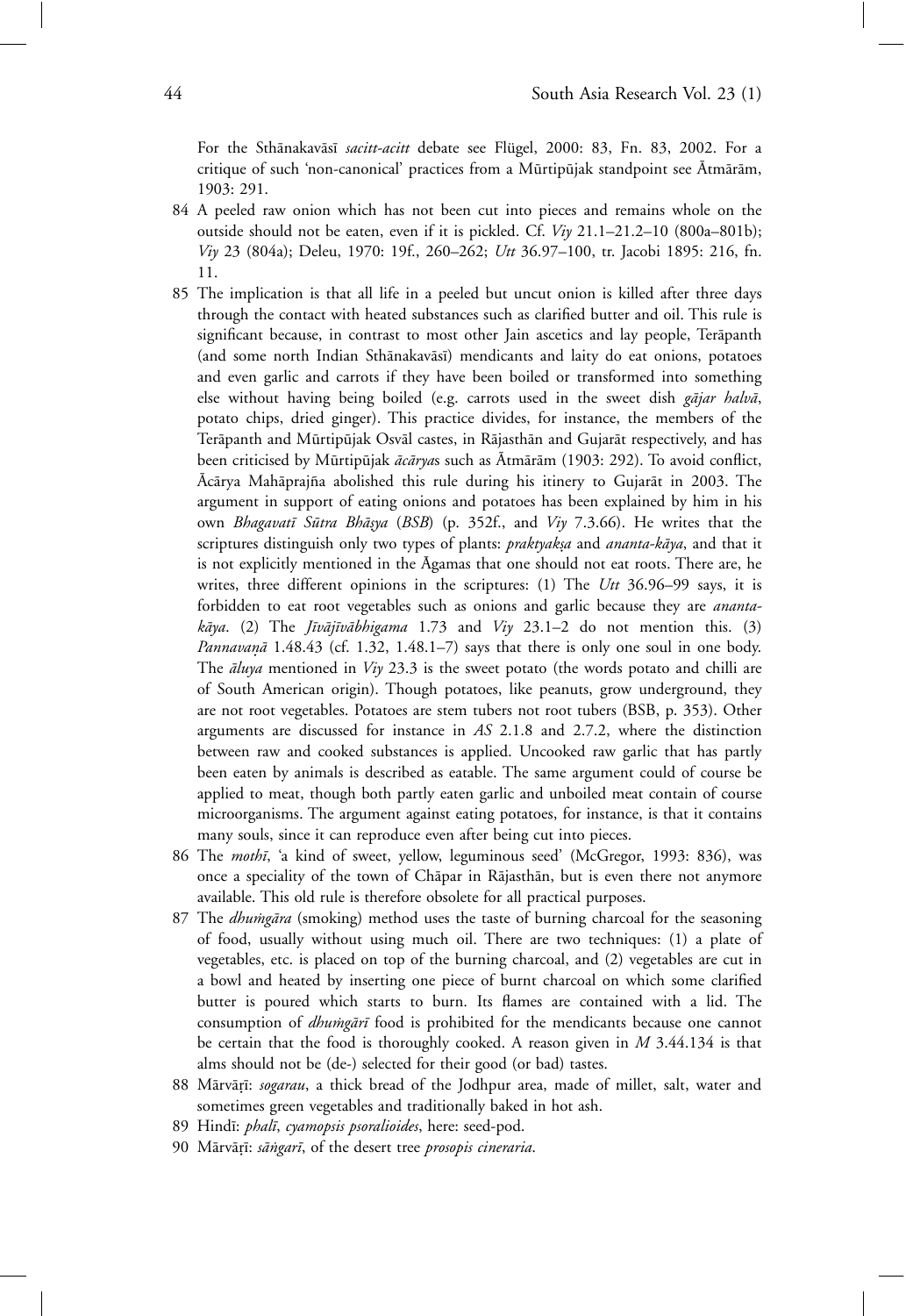- 91 Mārvārī: kair, Hindī: karīr, capparis aphylla.
- 92 A dried vegetable product of a desert bush.
- 93 These substances share the quality of uncertainty that they will be entirely lifeless, i.e. thoroughly cooked and/or without any living seeds.
- 94 Unboiled or unheated salt and pepper are considered substances which are alive.
- 95 rāytā, curd with vegetables or fruits; Mārvārī: *chamkau*, Hindī: *chaumk*, seasoning.
- 96 Root vegetables also belong to these *ananta kāya* plants (see Kohl, 1953: 91-95 and Williams, 1963: 113-16). 'Those plants which are classified as *ananta-kāya*s seem to be chosen because of certain morphological peculiarities such as the possession of bulbs or rhizomes or the habit of periodically shedding their leaves; and in general they are characterised by possibilities of vegetative reproduction' (p. 114).
- 97 The doctrinal argument is that living substances of one kind are killed through the process of mixing with living substances of another kind (see *AS* 1). Thus, if juices made of root vegetables are mixed at the ratio of at least 50 per cent with acceptable substances, such as tomato juice or mango juice, they are regarded acceptable. Some mendicants also believe that it is just the indulgence in these highly desirable foods which is objectionable. Fruit juice is not acceptable at all in other Jain mendicant traditions. For this reason, presumably, this rule was abolished by Ācārya Mahāprajña in 2003.
- 98 *s¯ıt¯aphal*: custard-apple, *anona squamosa*; sweet pumpkin or musk melon, *cucurbita moschata* (McGregor, 1993: 1020).
- 99 Corn can only be eaten if the seeds are removed from the cob and boiled.
- 100 Alms are usually accepted from the hand of a householder. The expression *hath se* here refers to exceptional cases, such as medicine and borrowed items, which mendicants can pick up 'with their own hands' after prior permission of their host. The subject is discussed extensively in Jayācārya's *Paramparā nīm Jor* 7, as mentioned later in this section (Jayācārya, 1983: 377–80). In the opening verse, Jayācārya clearly stated that the rules of taking/not taking with one's own hand fall under the *jīta-kalpa* rules, which can be added by the  $\bar{a}c\bar{a}ryas$  to the existing rules of the tradition:  $kun-kun$  vastu *hāth sūm, leve mahā munirāy, rhāl sātmī ne visai, jīta paramparā māmya* (p. 377).
- 101 *Paramparā nīm Jor* 7.10 states that foods with medicinal qualities can be taken by one's own hand if they are not alive, i.e. cut, boiled, etc. but only as medicine. Verses 7.18 and 7.21–22 also emphasize that, normally, root vegetables such as ginger cannot be taken at all, except as medicine, but then even by one's own hand (Jayācārya, 1983: 377f.).
- 102 See *Paramparā nīm* Jor 7.23–25 (Jayācārya, 1983: 378). The reason is to prevent the temptation to eat too much of these most attractive foods.
- 103 *phyllanthus emblica* (McGregor, 1993: 77).
- 104 Unused medicine must be returned.
- 105 The clothes of the *saman/is* should not be washed by the laity.
- 106 Many *samans* and *samanīs* are, nevertheless, trained in hand-reading and other 'occult' sciences and apply this knowledge systematically during their travels.
- 107 Except for *mantra*s, etc. received from the *ac¯ ¯ arya*, to perform magic is considered to be a serious offence which can only be atoned by a private confession to the *acarya*. The form of a penance qua private letter has been prescribed to avoid spreading detailed information on such practices.
- 108 The rule is intended to prevent egotism. Officially, only passport photographs are allowed. Photos and videos of the *saman/is* are, nevertheless, regularly taken – even on request.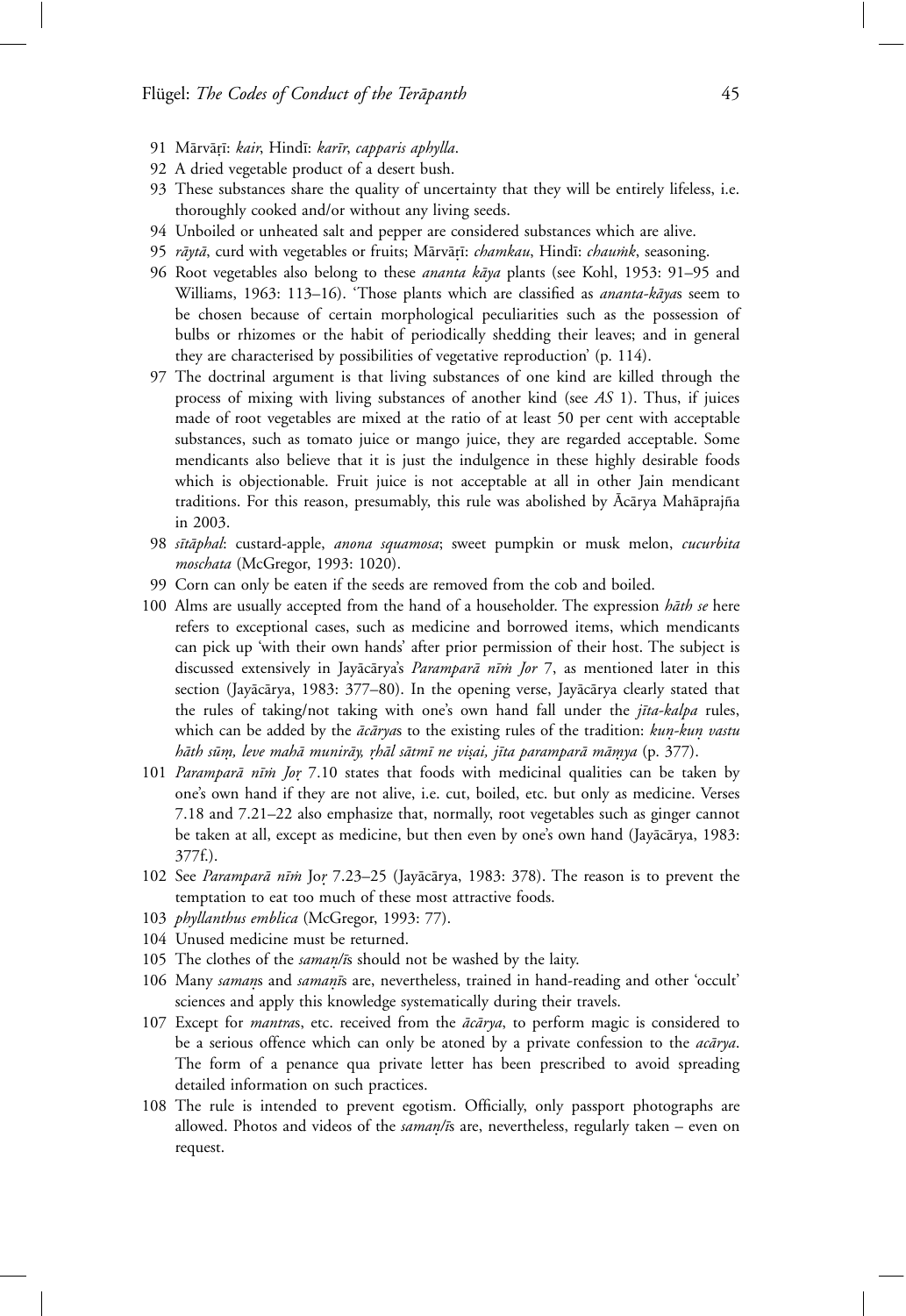- 109 The *sanyojikā* is the overall leader of the *mumuk*su sisters, that is the 'seekers for salvation', a category of lay-ascetics *cum* novices, which sometimes accompany the *saman¯*º*ı*s.
- 110 See appendix.
- 111 Other traditions, such as the Jñāngacch, do not even accept frames containing merely parts made of metal.
- 112 Orthodox mendicants reject the use of utensils made of plastic and metal altogether. One reason for the restriction of plastic bags to only one during the almsround is that it 'does not look good', and also that it is not necessary to prevent, for instance, the *pāpar* bread from crumbling by transporting it in a separate bag. It is one of the oldest rule of the Dharmadāsa Sthānakavāsī tradition that bags should not be carried with two hands (see Flügel, 2003).
- 113 As part of a meal, boiled onions are acceptable to the Terāpanth ascetics, though most Jain mendicants and laity reject this. This rule was abolished in 2003.
- 114 Salt is killed by frying it in a pan on a small flame.
- 115 Specially prepared food or drink is under no circumstances acceptable to fully initiated Jain mendicants. Because they are intoxicants and can lead to addiction, tea and coffee are usually taboo. However, many monks and nuns drink tea in the morning and accept minor penances for this. In the year 2000 Ācārya Mahāprajña decided that morning teas are free of blemish. However, afternoon teas continue to be banned. The penance for taking both morning and afternoon teas are five days without evening tea. Three days without evening tea or afternoon tea but no food are the penance for drinking afternoon tea.
- 116 In this sense, the term monasticism, from the Greek word *monos*, 'alone', 'solitary', is indeed applicable to Jain mendicants.
- 117 The personal diary contains information on the current rules and regulations, personal transgressions, etc. which should not be passed on without permission of the  $\vec{acarya}$ .
- 118 Acārya Tulsī introduced the principle of time-keeping some 15–20 years ago and decided that each group of mendicants should be given a watch or clock owned by the order as a whole.
- 119 This is allowed in other places, where few other *saman/is* reside.
- 120 (Thermos-) bottles which have been opened for cooling boiled water should not be covered with a pot, etc. but kept in sight. This rule was originally listed together with the next point but is clearly unconnected and has therefore been translated independently. Many of the rules of this section, especially from point 20 onwards, seem to be later additions. Additional rules are probably always listed under the category śiksā-sūtra.
- 121 In contrast to the principal ten atonements practised by fully initiated mendicants, the atonements of *samans* and *samanīs* comprise only controlled breathing (*śvāsa-ucchvāsa*) in one of the three 'motionless' *kāyotsarga*-postures, recitation of verses (*svādhyāya*), white colour meditation (*dhyāna*), and different varieties of light fasting *cum* reduction of food-intake (tapas). In the canon, *svādhyāya* and *dhyāna* are recognized as forms of asceticism, but rarely as atonements. See *Viy* 920A (25.7e) = *Thāṇa* 484a; *Uvavāiya*<br>2014. - <sup>7</sup> M10 i. J. 1000 - 11056 S. L. L. 1005 S. L. (S. Fl. L. L. 30.1, etc.;  $\bar{A}vN$  19 in Leumann, 1892a: 1195f; Schubring, 1935: § 161f.; Flügel, in press b.
- 122 All items which are borrowed from householders have to be returned before darkness.
- 123 *Svādhyāya*, or study, here means reciting verses without controlled breathing.
- 124 Before the obligatory rites of atonement, called *ava'syaka* or *pratikramana*, to be performed twice a day at dawn and dusk, Jain mendicants ask their preceptors to grant them confession (*ālocanā*). The penance of 25 controlled breaths is routinely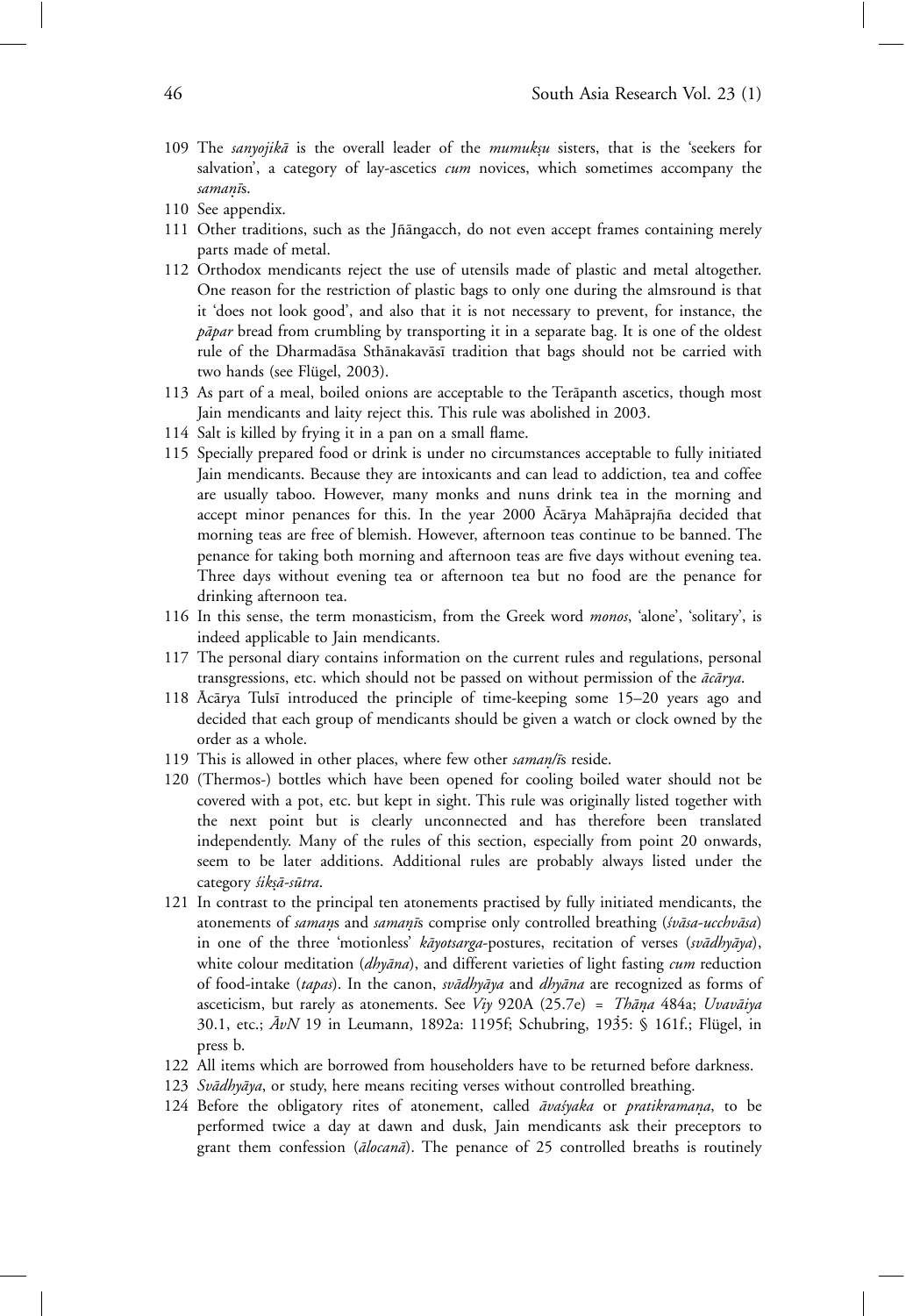given for the unavoidable acts of violence committed during routine activities of day and night. Additional infringements should also be confessed before the *pratikramana* and are rewarded with special penances.

- 125 Jain mendicants should take great care not to crush any greenery, insects or other living beings while walking. They should therefore remain silent during the almsround (*gocarī*) and the itinerary (*vihāra*) from one village to the next.
- 126 *Saman/is* can rest for up to half an hour in the afternoon. While sleeping during the day was traditionally not allowed for Jain mendicants, new rules introduced by Acarya Mahāprajña in 1998 allow Terāpanth *sādhvī*s and *sādhus* to sleep up to 45 minutes in the afternoon.
- 127 One verse, or *gāthā*, here means any kind of writing using 32 syllables (1 *anustubha ´sloka*). Many such recitations implicitly refer to specific religious texts with the required number of verses. The *DVS*, for instance, the basic code of conduct for Jain mendicants, contains seven hundred *gāthās*.
- 128 In addition to the mobile living beings, or *trasa*, Jain scriptures distinguish the five types of immobile living beings, or *sthāvara*: fire, water, earth, wind, plants (*DVS* 4).
- 129 Jain biology classifies types of living beings according to the number of senses they appear to have. The two types of single-sensed beings (*ekendriya jīva*), the submicroscopic *nigoda*s and the elements of earth, water, fire, wind and certain types of vegetation have only the sense of touch (*spar'sa*). The two-sensed beings (*dvindriya*) such as worms or leeches also possess the sense of taste. Ants, bugs and similar threesensed creatures (*trindriya*) possess in addition the sense of smell (it is known today that some species of ants have eyes too). Bees, flies, mosquitoes and similar foursensed creatures (*caturindriya*) additionally possess the sense of sight. Human beings belong to the class of five-sensed creatures (*pañcendriya*) who possess the additional sense of hearing (*Utt* 36). Two-to-four-sensed creatures are classified together as *vikalendriya-trikam*, three types of beings with incomplete senses, as they show no difference with regard to the *karma* doctrine (See Thana 2.155–60, 2.158, Glasenapp, 1915: 65ff., Williams, 1963: 110–16). In addition to these biological classifications, certain supernatural capabilities are distinguished, which are only possessed by gods, pure ascetics and liberated souls.
- 130 *Adatta* here means that which is given without the permission of the mendicants.
- 131 *Samanīs* should keep not more than the possessions listed above. If a *samanī* keeps deliberately more than permitted, out of attachment for a particular object, then this relatively harsh penance is applied.
- 132 If an object was left outside for one to two hours, only 12 breaths are given, if longer then 25, etc. On the various reasons informing the prohibition to enter the open space (*achāyām*) at night and to leave objects outside see Flügel, forthcoming.
- 133 Scissors, needles, etc. (*´sastra*) are regularly borrowed from laypeople. They have to be returned before dusk.
- 134 The samādhi pātra (Pkt. samāhi mattaya), literally collection bowl (KS 1.16f., Schubring, 1910: 260, n. 15, 1935: § 144; cf. Mette, 1974: 59ff., 148 on *mallaya*), is a vessel used for collecting waste, urine, faeces, etc. Unlike other Jain mendicant orders, Terāpanth ascetics collect their excreta at night and discard them within the prescribed period altogether. This is done to minimize violence, since only one person has to leave the abode for emptying the chamber pots. Excreta are said to be dead for one *muhūrta* (ca. 48 minutes), but afterwards bacteria, etc. start growing, insects are attracted, etc. Discarding the excreta after 48 minutes therefore involves harming life. Performing the *logassa* requires a recitation of four *caturvimsáti-stavas* in meditation.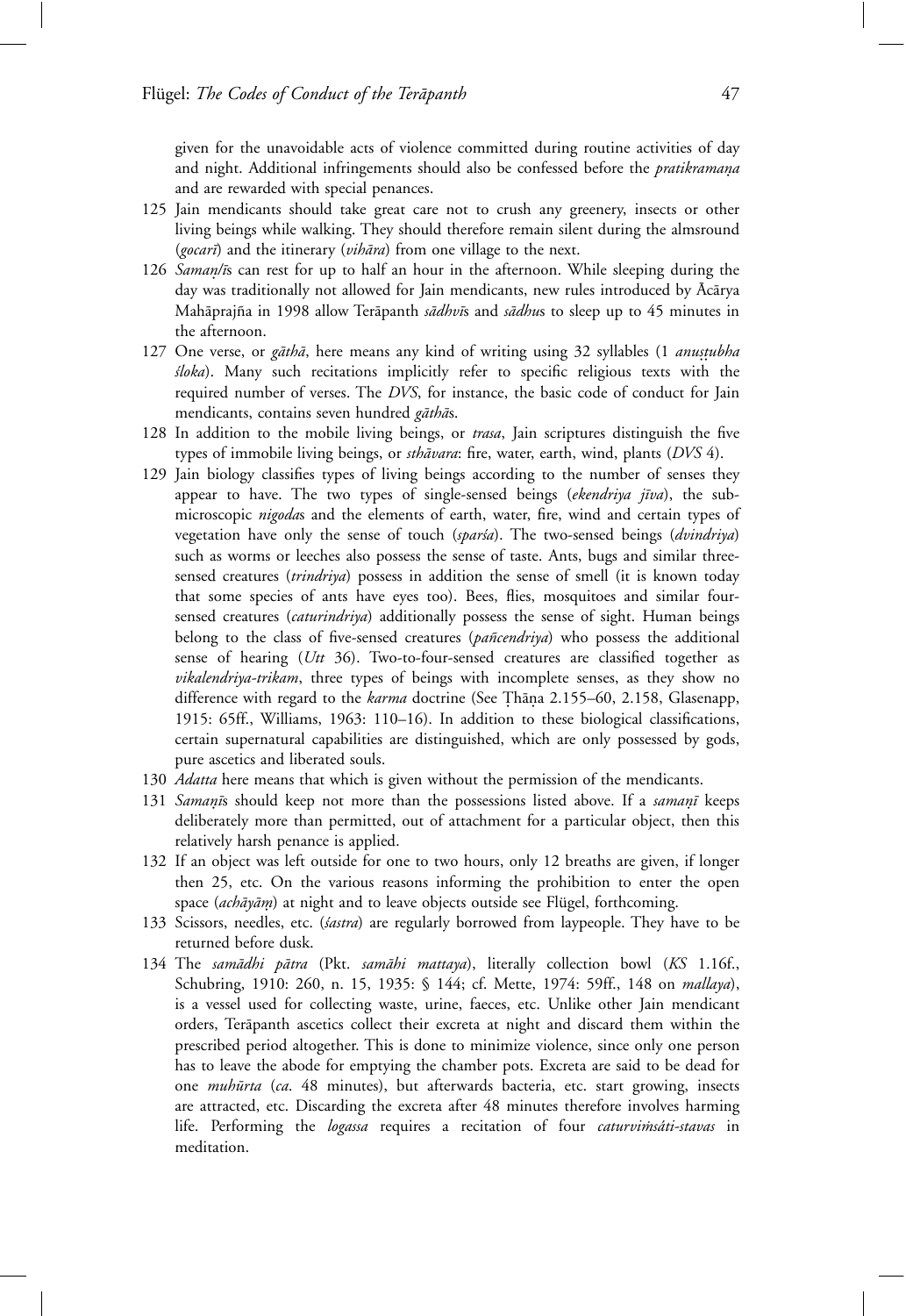- 135 The five principal causes of karmic influx (*āsrava*) and bondage (*bandhā*) are: 1. wrong belief (*mithyātva*), 2. non-observance of the vows (*avirata*), 3. carelessness (*pramāda*), 4. passion (*kasāya*), 5. activity (*yoga*) (*TS* 8.1). The rule refers to persevering violations of the *mahāvrata*s in dreams (for instance dreams about violence or sex).
- 136 Wringing out clothes causes the killing of the water elements.
- 137 On the role of the personal diaries and the written annual reports of the group (singhārapati) to the *ācārya* for awarding punishments and rewards see Flügel, 1995–96: 138, in press a.
- 138 *Guru dhāranā*, the act of support or acceptance of *dharma*, *deva*, *guru* (*ācārya*) is a formal promise of a layperson by way of repeating a few sentences recited by a mendicant. Sometimes, but rarely a public initiation ritual is performed for laity (*samyaktva d¯ık*º*s¯a*). See *AK* I: 365–78; Williams, 1963: 41–50, Jaini, 1979: 164–6, Shāntā, 1985: 538, 544, fn. 30.
- 139 That is, insight meditation (*preksā dhyāna*) camps, events related to the small vow (*anuvrata*) movement, etc.
- 140 The rules for water procurement are not further specified in the *Niyamāvalī*. By rule, the water collected in the first *prahar* (a quarter of bright/dark half of the day) cannot be stored until sunset by *sādhus* and *sādhvīs*. Only water collected in the second *prahar* can be kept until dusk, but not longer. The remaining water has to be consumed or disposed of in an appropriate way. However, the relaxed rules of the saman/is allow them to keep even the water collected during the first *prahar* for the rest of the day. The rationale of being allowed to keep water from 9.00–17.00 but not from 6.00–17.00 is inconsistent with the general presumption that food and water becomes re-populated by micro-organisms already after 48 minutes. These rules are based on tradition. However, nowadays, it is even permitted for Terapanth *sadhus* and sādhvīs to consume food and water collected early in the morning (first *prahar*) at late afternoon (fourth *prahar*). See also the regulations of the Sthānakavāsī Sādhumārgī mendicants, which have seasonal rules for water consumption: In the cold season between November/December and February/March (*mārgašīrṣ-phālgun*) water is said to remain lifeless (*acitta*) for three *prahar*; in the hot season between March/April and June/July (*caitra-āsārh*) for five *prahar*; and between July/August and October/ November (*śrāvan-kārtik*) for four *prahar* (Ganeśmāl, 2000). For a critique of similar rules of North Indian Sthānakavāsī groups who apparently accepted raw water during *vihār*, see Ātmārām, 1903: 290.
- 141 A new mendicant (*nayā*) is given special treatment.
- 142 Salted and unsalted foods cannot easily be separated.
- 143 Jain mendicants should not leave any leftovers. If by mistake too much food was collected and one mendicant is fasting, then all the remaining food has to be eaten by the other mendicants of the group. In order to help them consume the food, the fasting mendicant may break his/her fast, but then must eat an equal share, not just picking selected items. For the contrast between the rules of this so-called *pāristhāpanika-bhoktr* practice and the older *AS* 2.1.9.6, see *ON* 586-95 in Mette, 1974: 139–42.
- 144 *anār* = dārim, pomegranate.
- 145 Mv. matīrau.
- 146 Raw fruits with many seeds are not permitted for Jain ascetics. The rule is listed because sometimes juices are required for health reasons. Juice, dry fruits and certain expensive and rare foods are considered to be the property of the entire *saman* or *samanī* order (currently *ca*. 40 groups of 2–4 *saman/ī*s which generally operate as selfcontained units) and have to be shared if several groups stay at one place.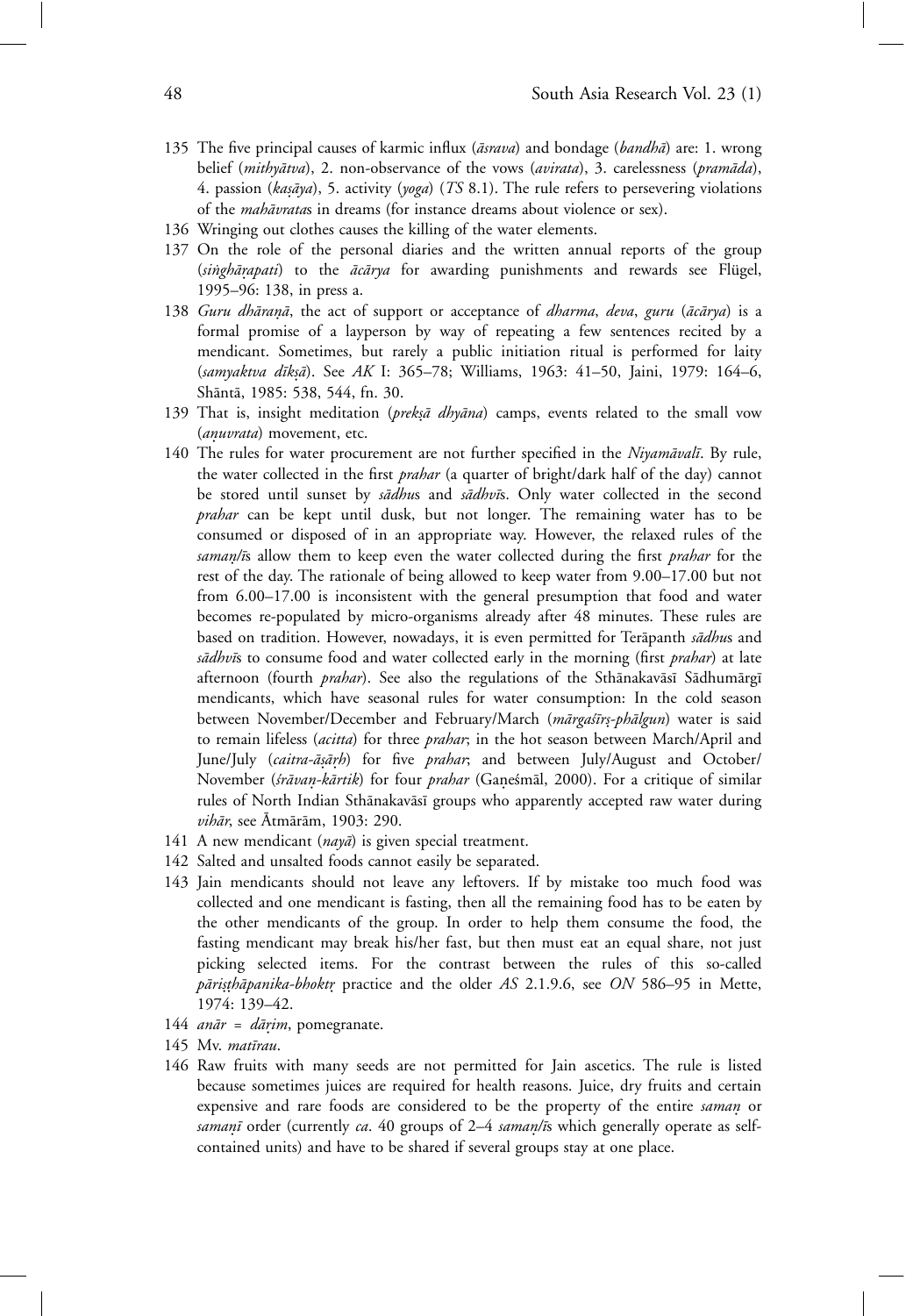- 147 In this section, the conventions of mutual hospitality (offering food etc.) between members of the Terāpanth (saman-) order are laid out, as well as exceptions to the rule that every mendicant has to take his/her turn of daily community work, such as begging alms, washing clothes, etc. (see Flügel, in press a). Begging alms is done by rotation, by special order, and under exceptional rules. Members of other Jain monastic orders are generally not served.
- 148 The first turn early in the morning will be spared for a *saman/ī* who arrives in the night before midnight. If s/he arrives after midnight, s/he remains a guest for an entire day, made up of three turns between a maximum of four group members.
- 149 Only one day service will be provided for a *saman/ī* who arrives within a period of thirty days away from home, i.e. Lādnūm or other Terāpanth centres, where a group of *saman/is* lives.
- 150 It should not be confused with the *kavotsarga pratima*, the so-called 'stage of continence by day', which is one of the 11 scripted stages of the spiritual path for the ideal Jain lay-person. See Schubring (1935: § 157, § 163) and Williams (1963: 172–81) on the 12 *pratimās* (Pkt. *padimā*) for the mendicants and the 11 *pratimās* for the laity.
- 151 First sentence of the *Kāyotsarga Sūtra* ( $\bar{A}vS$  5.3, cf.  $\bar{A}vN$  779a), translated by Williams, 1963: 213.

# **References**

*Primary Sources*

| AS          | Ayāranga Sutta (Acārānga Sūtra). Translated by Hermann Jacobi. Sacred Books of        |
|-------------|---------------------------------------------------------------------------------------|
|             | the East Vol. 22. Jaina Sūtras Part I: 1-213. Oxford: Clarendon Press, 1884.          |
| ĀvN         | <i>Āvassaya Nijjutti (Āvaśyaka Niryukti</i> ). With Haribhadra's Tīkā. Bombay: Āgamo- |
|             | daya Samiti, 1916-1917.                                                               |
| $\bar{A}vS$ | Avassayam (Avasyaka Sūtra). In: Navasuttāņi 5. Vācanā Pramukhaḥ: Gaṇādhipati          |
|             | Tulsī. Sampādak: Ācārya Mahāprajña, 3–23. Lādnūm: Jaina Viśva Bhāratī, 1985.          |
| DVN         | Dasaveyāliya Nijjutti (Daśavaikālika Niryukti). Edited by Willem B. Bollée, 1995,     |
|             | pp. 31–73.                                                                            |
| DVS         | Dasaveyāliya Sutta (Daśavaikālika Sūtra). Edited by Ernst Leumann. And                |
|             | translated, with introduction and notes, by Walther Schubring. Ahmedabad: The         |
|             | Managers of the Sheth Anandji Kalianji, 1932 (reprinted in: W. Schubring.             |
|             | Kleine Schriften. Hg. K. Bruhn, 109-248. Wiesbaden: Franz Steiner Verlag). Also       |
|             | translated by Kustur Chand Lalwani. Arya Sayyanbhava's Daśavaikālika Sūtra.           |
|             | Translation and Notes. Delhi: Motilal Banarsidas, 1973.                               |
| KS          | Kappa Sutta (Kalpa Sūtra). Translated by Walther Schubring, 1905, 1910.               |
| М           | Mahānisīha (Mahāniśitha). Chapters 1–5 translated by Jozef Deleu and Walther          |
|             | Schubring, Studien zum Mahānisīha. Kapitel 1-5. Herausgegeben und übersetzt.          |
|             | Alt- und Neu-Indische Studien 10. Hamburg: De Gruyter, 1963.                          |
| NIS         | Nistiha Sūtram, with Bhāsya and Cūrņi by Ācārya Jinadāsa Mahattar. Part I:            |
|             | Pithikā. Edited by Upādhyāy Amarmuni and Muni Kanhaiyālāl 'Kamal'. Second             |
|             | revised edn. Delhi: Bharatiya Vidya Prakashan, (1960) 1982.                           |
| ON          | Oha Nijjutti (Ogha Niryukti). Verses 331-595 (Pind'esanā) translated by Adelheid      |
|             | Mette, 1974.                                                                          |
| PK          | Pajjosavaņā Kappa (Sāmāyārī). Translated by Hermann Jacobi. Sacred Books of the       |
|             | East Vol. 22. Jaina Sūtras Part I: 296-311. Oxford: Clarendon Press, 1884.            |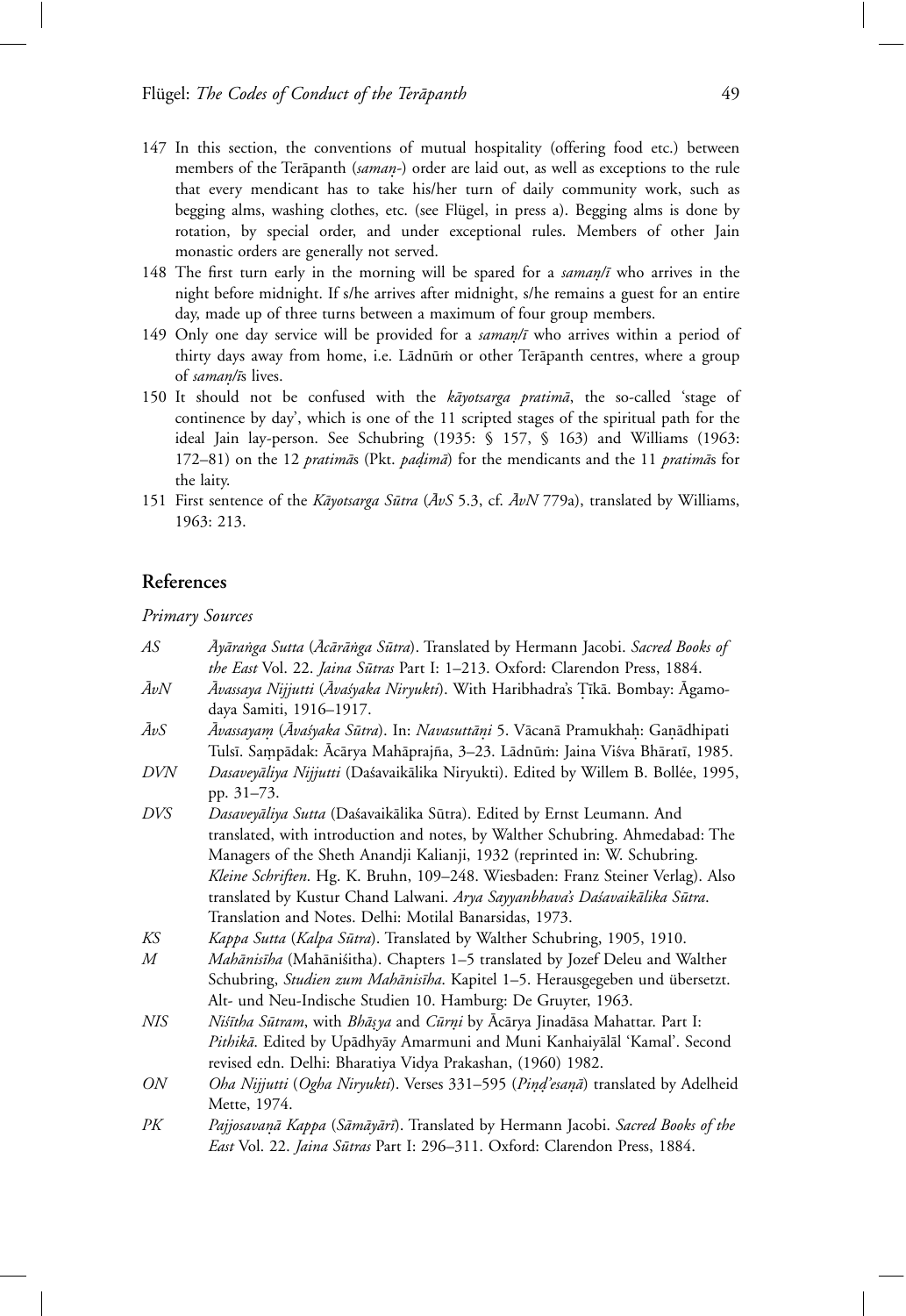- Utt Uttarajjhāyā Sutta (Uttarādhyayana Sūtra). Translated by Hermann Jacobi. Sacred Books of the East Vol. 45. *Jaina Sūtras* Part II: 1–232. Oxford: Clarendon Press, 1895.
- *TS Tattvārtha Sūtra*, of Umāsvāti/Umāsvāmī. Translated by Nathmal Tatia. San Francisco: Harper Collins, 1994.
- Thāna *Thāna (Sthānāṅga Sūtra)*. Vācanā Pramukha: Ācārya Tulsī. Sampādaka Vivecaka: Muni Nathamala. Lāḍnūm: Jaina Viśva Bhāratī, 1976.
- Vav Vavahāra (Vyavahāra Sūtra). Translated by Walther Schubring and Colette Caillat. *Drei Chedas¯utras des Jaina Kanons. Ay¯ ¯ arodas¯ao, Vavah¯ara, Nis¯ıha*. Alt- und Neuindische Studien 11, 48–91. Hamburg: De Gruyter, 1966.
- *Viy Viyāhapannatti Sutta* (*Bhagavatī Sūtra*). Translation of Śataka 1–11 by K. C. Lalwani. *Sudharma Svāmī's Bhagavatī Sūtra*. Vol. I–IV. Prakrit Text with English Translation and Notes based on the Commentary of Abhayadeva Sūri. Calcutta: Jain Bhawan, 1973–1985. Analysis by J. Deleu, 1970.

#### *Modern Works*

- AISJC = Akhil Bhāratīya Sthānakavāsī Jaina Kānfrens, ed. (1987) Akhil Bhāratvarsīya Vardhaman Sthānakavāsī Jaina Śraman Sanghīya Samācārī. Dillī: Akhil Bhāratīya Vardhāman Sthānakavāsī Jaina Kānfrens.
- *AK* = Jinprabhā, Sādhvī and Sādhvī Svarnrekha, eds (1990) *Amrt Kalaś*. 2 Volumes. 7th edn. Lādnūm: Ādarś Sāhitya Sangh.
- Atm¯ ¯ ar¯am, Ac¯ ¯ arya (Vijay¯anand S¯uri) (1888/1903) *Sr¯ ´ ı Samyaktva Salyoddh¯ ´ ar* (Hind¯ı Translation of *Samyaktva Śuloddhār*). Lahore: Śrī Ātmānand Jaina Sabhā Pañjāb.
- Balbir, Nalini (1983) 'Observations sur la Secte Jaina des Terāpanthī', *Bulletin D'Études Indiennes* 1 (1983) 39–45.
- Balbir, Nalini (1993) *Ava'syaka-Studien. Introduction Générale et Traductions*, Alt- und Neuindische Studien 45, (1). Stuttgart: Steiner Verlag.
- *BSB* = Ācārya Tulsī (Vācanā Pramukha) and Ācārya Mahāprajña (Bhāṣyakāra) (2000) *Bhagavaī (Viāhapaṇṇattī).* Khaṇḍ 2, Śatak 3–7. Mūlpāṭh, Saṃskṛt Chāyā, Hindī Anuvād, Bhāsya tathā Abhayadevasūri-krt Vrtti evam Pariśist- Śabdānukram ādi sahit. Lādnūm: Jain Viśva Bhāratī.
- Bollée, Willem B. (1995) *The Nijjuttis on the Seniors of the Svetâmbara Siddhânta: Āyāranga,* Dasaveyāliya, Uttarajjhāyā and Sūyagada, Text and Selective Glossary. Stuttgart: Franz Steiner Verlag.
- Bruhn, K. (1981) *Ava´ ¯ syaka Studies I*, *Studien zum Jainismus und Buddhismus* (Gedenkschrift für Ludwig Alsdorf). Hg. K. Bruhn and A. Wezler, 11-49. Hamburg: Franz Steiner Verlag.
- Bruhn, K. (1997–2001) 'Five Vows and Six Avashyakas: The Fundamentals of Jaina Ethics'. Ed. C. Geerdes. http://here-now4u.de/eng/spr/religion/Bruhn.html
- Budhmal, Muni (1964/1995) *Terāpanth kā Itihās. Pratham Khand: Terāpanth ke Pratham* Cār Acārya. 4th revised edn. Calcutta: Jain Śvetāmbar Terāpanth Mahāsabhā Prakāśan.
- Budhmal, Muni (2001) *Terāpanth kā Itihās. Dvitīya Khand*. Sampādak: Muni Sumeramal 'Sudarśan' and Muni Mohanlāl 'Śārdūl'. Calcutta: Jain Śvetāmbar Terāpanth Mahāsabhā Prakāśan.
- Caillat, Colette (1965/1975) *Atonements in the Ancient Ritual of the Jaina Monks*. Ahmedabad: L. D. Institute of Indology. (Translated from the original French: *Les Expiations dans le Rituel Ancien des Religieux Jaina*. Paris: E. de Boccard.)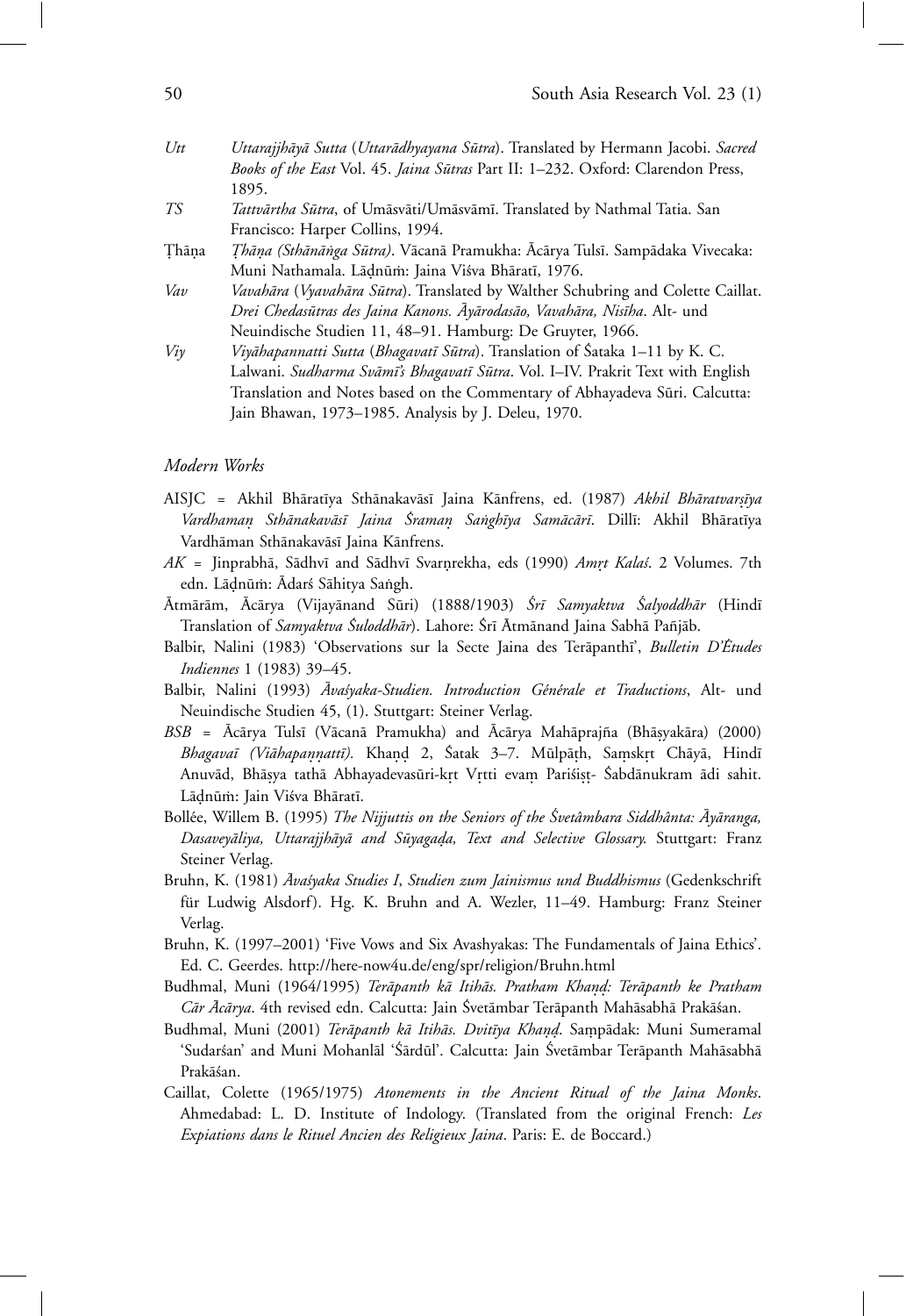- Deleu, Jozef (1970) *Viyāhapannatti (Bhagavaī). The Fifth Anga of the Jaina Canon. Introduction, Critical Analysis, Commentary and Indexes*. Brugge: Rijksuniversiteit de Gent.
- Flügel, Peter (1994) *Askese und Devotion: Das rituelle System der Terapanth Svetambara Jains.* Doctoral dissertation, Johannes Gutenberg-Universität Mainz.
- Flügel, Peter (1995–6) 'The ritual circle of the Terapanth Śvetāmbara Jains', *Bulletin D'Etudes Indiennes ´* 13: 117–176.
- Flügel, Peter (2000) 'Zum Ursprung der Terāpanth Śvetāmbara Jaina Tradition'. http:/ /www.here- now4u.de/zum\_ursprung\_der\_terapanth\_sve.htm
- Flügel, Peter (2000) 'Protestantische und Post-Protestantische Jaina-Reformbewegungen: Zur Geschichte und Organisation der Sthānakavāsī I', *Berliner Indologische Studien* 13–14: 37–103.
- Flügel, Peter (2003) 'Protestantische und Post-Protestantische Jaina-Reformbewegungen: Zur Geschichte und Organisation der Sthānakavāsī II', *Berliner Indologische Studien* 15–16.
- Flügel, Peter (in press a) 'Spiritual Accounting: The role of the *kalyānaka patra* in the religious economy of the Terapanth Jain ascetics', in O. Qvarnström (ed.) *Jainism and Early Buddhism in the Indian Cultural Context, Festschrift in Honour of P. S. Jaini*. Freemont: Asian Humanities Press.
- Flügel, Peter (in press b) 'Demographic trends in Jain monasticism', J.R. Bhattacharyya (ed.) *Professor Satya Ranjan Banerjee Felicitation Volume*. Delhi: Motilal Banarsidas.
- Flügel, Peter (forthcoming) 'Atonements in the Rituals of the Terāpanth Śvetāmbara Jains'. Paper presented at the conference *Aspects of Jainism*, University of Warsaw, 7–8 September 2000.
- Ganeśmāl, Ācārya (2000) *Nirgrantha Saṅgha Samācārī*. Handwritten copy.
- Glasenapp, Helmuth von (1915) *Die Lehre vom Karma in der Philosophie der Jainas*. Leipzig: Otto Harrassowitz.
- Goonasekere, Ratna Sunilsantha Abhayawardana (1986) *Renunciation and Monasticism among the Jainas of India*. Ph.D. dissertation. San Diego: University of California.
- Holmstrom, Savitri (1988) *Towards a Politics of Renunciation: Jain women and asceticism in Rajasthan*. M.A. thesis, University of Edinburgh.
- Jacobi, Hermann (1879) 'Kalpasūtra of Bhadrabāhu', *Abhandlungen für die Kunde des Morgenlandes* 7, 1.
- Jaini, Padmanabh S. (1979) *The Jaina Path of Purification*. Berkeley: University of California Press.
- Jayācārya, Ācārya [Jītmal] (1852) *Barī Maryādā*. Jaypur: Gan Vidhān Saṅgrah Gadhya. (Ms.)
- Jayācārya, Ācārya (1852) *Chotī Maryādā*. Jaypur Gan Vidhān Sangrah Gadhya (Ms.).
- Jayācārya, Ācārya (1855) *Paramparā nām Bol: Śayātar*. Gocarī Sambandhī. (Ms.).
- Jayācārya, Ācārya (1857–60/1983) 'Paramparā nīm Jor'. *Terāpanth: Maryādā aur Vyavasthā*. Compiled by Ācārya Tulsī and Yuvācārya Mahāprajña. Sampādak: Muni Madhukar. Jayācārya Series Vol. 9, 339–80. Lādnūm: Jain Viśva Bhāratī.
- Jayācārya, Ācārya (1981) *Victory of Discipline. Jay Anuśāsan*. Sampādak: Muni Mahendrakumar. Comp. Ācārya Tulsī and Yuvācārya Mahāprajña. Tr. S.K.L. Goswami. Javācārya Series Vol. 1. Lādnūm: Jain Viśva Bhāratī.
- Kohl, J. F. (1953) 'Pflanzen mit gemeinsamem Körper nach der Lehre der Jainas', Zeitschrift *f¨ur Ethnologie* 78: 91–95.
- Laidlaw, James (1995) *Riches and Renunciation: Religion, Economy, and Society among the Jains*. Oxford: Clarendon Press.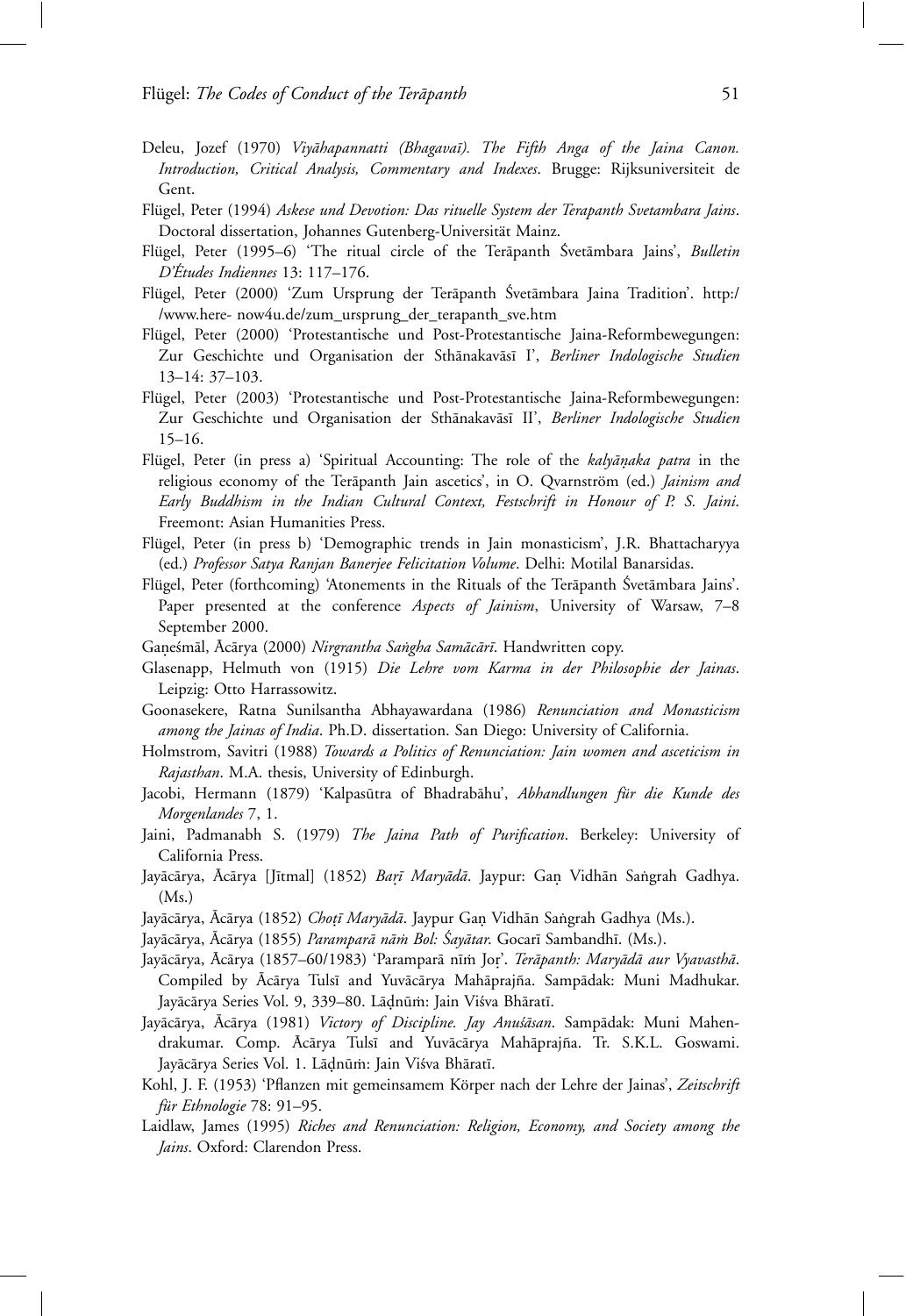- Leumann, Ernst (1892a) 'Jinabhadra's Jītakalpa, mit Auszügen aus Siddhasena's Cūrni', *Sitzungsbericht der Preussischen Akademie der Wissenschaften* 55: 1195–1210.
- Leumann, Ernst (1892b) 'Daśavaikālika-Sūtra and -Niryukti nach dem Erzählungsgehalt Untersucht und Herausgegeben von E. Leumann', Zeitschrift der Deutschen Morgenlän*dischen Gesellschaft* 46: 581–663 [reprinted in E. Leumann. *Kleine Schriften*. Ed. N. Balbir, 207–59. Stuttgart: Steiner, 1998].
- Leumann, Ernst (1934) *Übersicht über die Äva'syaka Literatur*. Aus dem Nachlass herausgegeben von Walther Schubring. Alt- und Neuindische Studien 4. Hamburg: De Gruyter.
- Mahāprajña, Yuvācārya (1987) *Acharya Tulsi: A Peacemaker par Excellance*. Ed. and tr. S.L. Gandhi. Rajsamand: Anuvrat Vishva Bharati.
- McGregor, R.S. ed. (1993) *The Oxford Hindi-English Dictionary*. Oxford: Oxford University Press.
- Mette, Adelheid (1974) *Pin*º*d'esa* º *n¯*º*a. Das Kapitel der Oha-nijjutti ¨uber den Bettelgang*. Wiesbaden: Franz Steiner.
- Mette, Adelheid (in press) 'Waste Disposal (*paritthavana-vihi*) in Ancient India. Some Regulations for Protection of Life from the Rules of the Order of Jain Monks', in P. Balcerowicz and M. Mejor eds. *Essays in Jaina Philosophy and Religion*. Delhi: Motilal Banarsidas (in press).
- Navratanmal, Muni (1981–2001) *Śāsana Samudra*. Vols. 1–26. Published by Uttamcand Sethia. Calcutta: Śrī Jain Śvetāmbar Terāpanthī Mahāsabhā Prakāśan and Lāḍnūm: Jain Viśva Bhāratī.
- Prasad, Nand Kishore (1972) *Studies in Buddhist and Jaina Monachism*. Vaishali: Research Institute of Prakrit, Jainology and Ahimsa.
- Ratnacandra, Ācārya (comp.) (1923/1988) *An Illustrated Ardha-Magadhi Dictionary*. Reprint. Delhi: Motilal Banarsidas.
- Rayanade, B. B. (1982) 'Jaina Literature', in *Nistiha Sutram*, with *Bhāsya* and *Cūrni* by Ācārya Jinadāsa Mahattara. Part I: Pīthīka. Edited by Upādhyāy Amarmuni and Muni Kanhaiyālāl 'Kamal'. Delhi: Bharatiya Vidya Prakashan.
- Sanmatiprajñā, Samaņī (1996) Samaņ Dīksā: Ek Paricay. Lādnūm: Jain Viśva Bhāratī.
- Schubring, Walther (1905) *Das Kalpa-sūtra*. Die alte Sammlung jinistischer Mönchsvorschriften. Einleitung, Text, Analysen, Ubersetzung, Glossar. Indica 2. Hg. E. ¨ Leumann. Leipzig: Otto Harrassowitz.
- Schubring, Walther (1910) 'The Kalpa-Sūtra. An Old Collection of Disciplinary Rules for Jaina Monks' [revised by the author and translated into English by J. A. S. Burgess], *Indian Antiquary* 39: 257–67.
- Schubring, Walther (1935) *Die Lehre der Jainas. Nach den alten Quellen dargestellt*. Berlin: Walter De Gruyter & Co. (Translated into English by Wolfgang Beurlen (1962/2000) as *The Doctrine of the Jainas*. Delhi: Motilal Banarasidas.)
- Schubring, Walther and Colette Caillat (1966) *Drei Chedasūtras des Jaina Kanons. Ay¯ ¯ arodas¯ao, Vavah¯ara, Nis¯ıha*. Alt- und Neuindische Studien 11. Hamburg: De Gruyter.
- Shāntā, N. (1985) *La Voie Jaina: Histoire, Spiritualité, Vie des ascètes pèlerines de l'Inde*. Paris: O.E.I.L.
- Sharma, L.P. (1991) *Advent and Growth of the Terapanth Jain Sect: A Comprehensive Historical Study*, Ph.D. dissertation, Jodhpur University, 1991.
- Sumeramal, Muni, ed. (1997) *Terāpanth Digdarían 1995–96*. Kalkattā: Jain Śvetāmbar Terāpanth Mahāsabhā.
- Tatia, Nathmal and Muni Mahendra, Kumar (1981). *Aspects of Jaina Monasticism*. Ladnun: Jain Vishva Bharati.